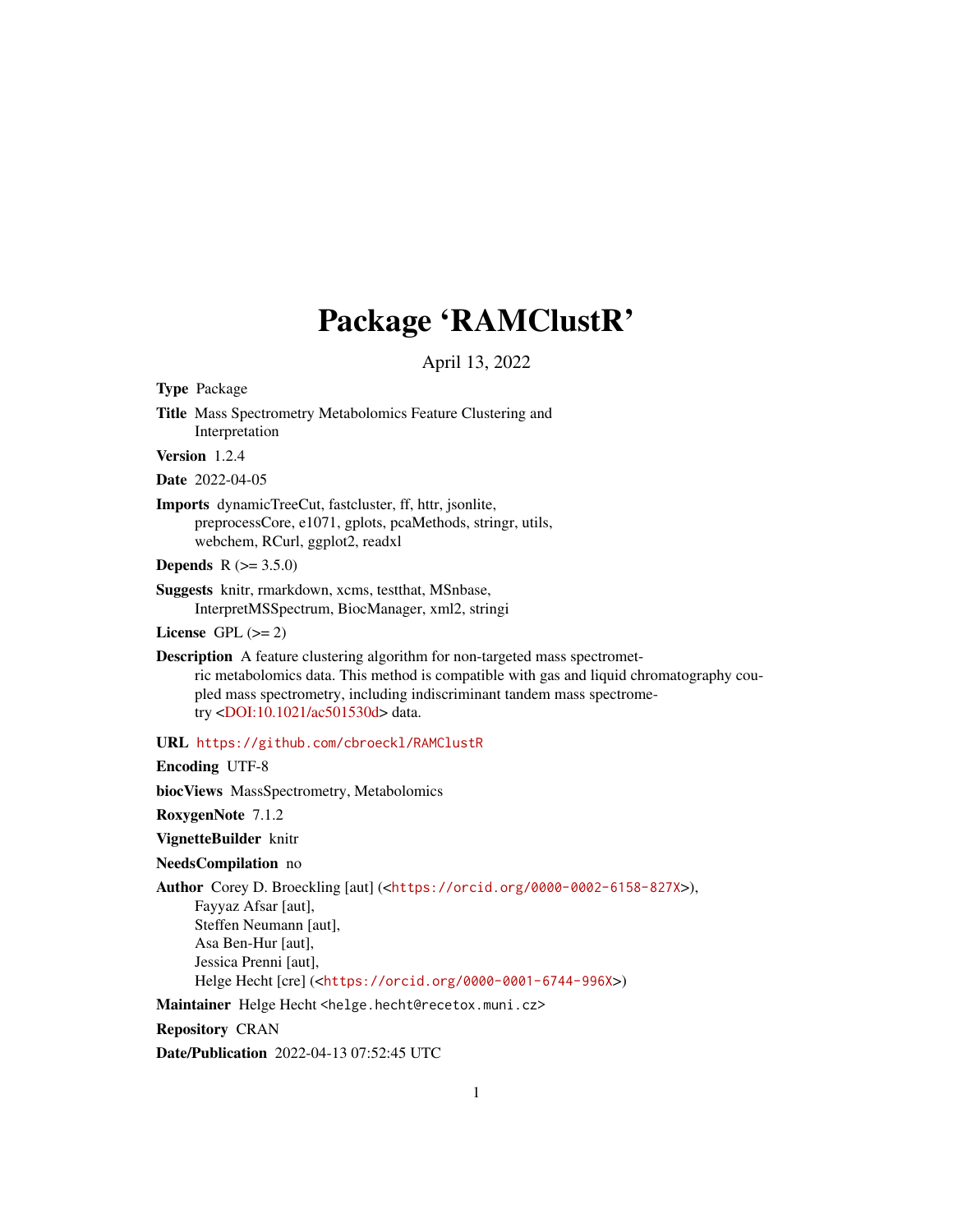# R topics documented:

|                                                                                                               | 3              |
|---------------------------------------------------------------------------------------------------------------|----------------|
|                                                                                                               | 5              |
|                                                                                                               | 5              |
|                                                                                                               | $\overline{7}$ |
|                                                                                                               | 8              |
|                                                                                                               | 9              |
|                                                                                                               | 10             |
|                                                                                                               | 12             |
|                                                                                                               | 13             |
|                                                                                                               | 14             |
|                                                                                                               | 16             |
|                                                                                                               | 17             |
|                                                                                                               | 18             |
|                                                                                                               | 19             |
|                                                                                                               | 20             |
|                                                                                                               | 21             |
|                                                                                                               | 22             |
|                                                                                                               | 23             |
|                                                                                                               | 24             |
|                                                                                                               | 25             |
|                                                                                                               | 26             |
|                                                                                                               | 27             |
|                                                                                                               | 28             |
|                                                                                                               | 32             |
|                                                                                                               | 33             |
|                                                                                                               | 34             |
|                                                                                                               | 35             |
|                                                                                                               | 37             |
|                                                                                                               | 38             |
|                                                                                                               | 39             |
|                                                                                                               | 40             |
|                                                                                                               | 40             |
|                                                                                                               | 42             |
| $rc.feature.normalize.qc \dots \dots \dots \dots \dots \dots \dots \dots \dots \dots \dots \dots \dots \dots$ | 43             |
|                                                                                                               | 44             |
|                                                                                                               |                |
|                                                                                                               |                |
|                                                                                                               | 47             |
|                                                                                                               | 49             |
|                                                                                                               | 51             |
|                                                                                                               | 52             |
|                                                                                                               | 53             |
|                                                                                                               | 54             |
|                                                                                                               | 55             |
|                                                                                                               |                |

**Index**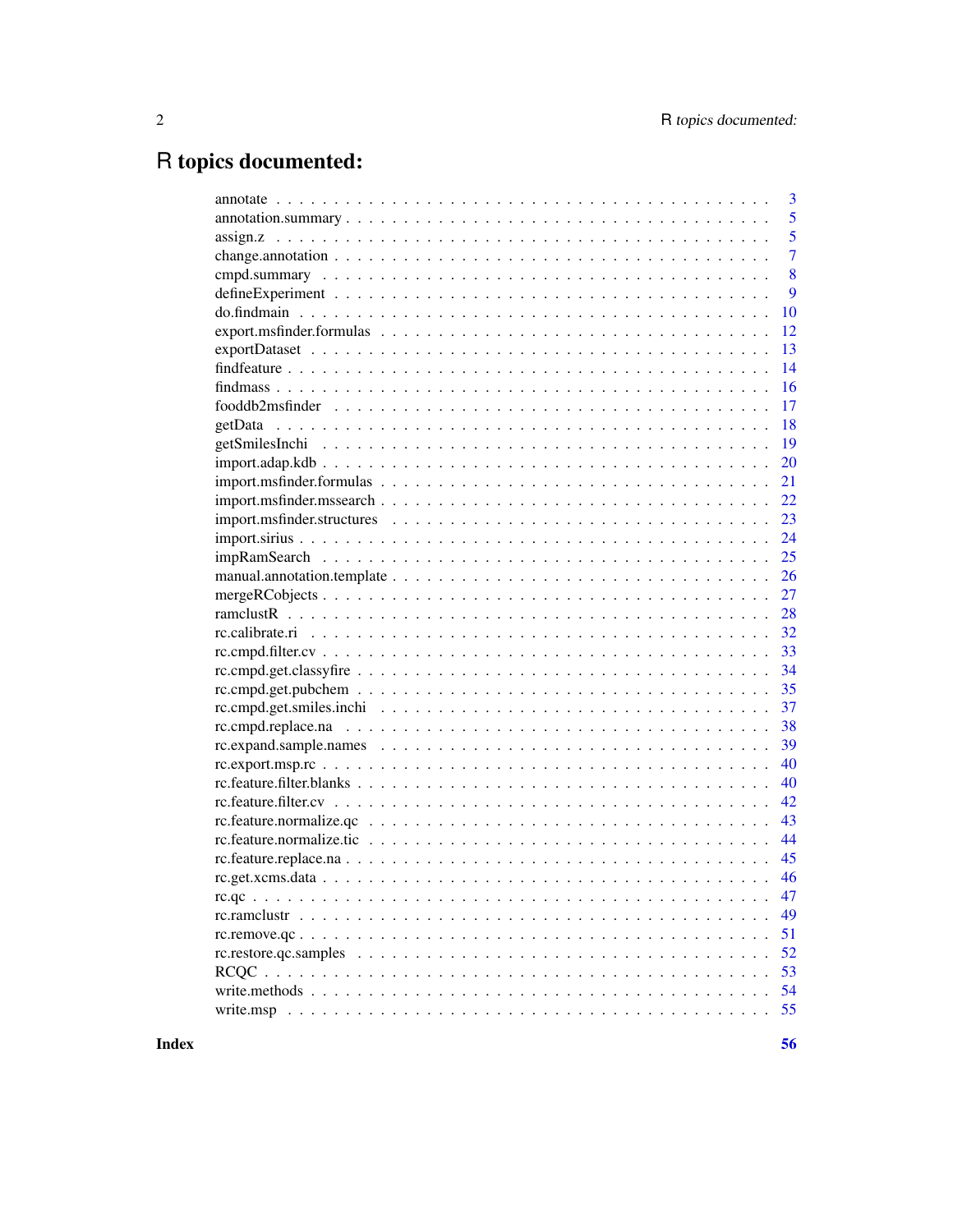<span id="page-2-0"></span>annotate *evaluate ramSearch, MSFinder mssearch, MSFinder Structure, MS-Finder Formula, and findmain output to annotate spectra of ramclustR object*

## Description

After running RAMSearch (msp) and MSFinder on .mat or .msp files, import the spectral search results

#### Usage

```
annotate(
  ramclustObj = NULL,
  standardize.names = FALSE,
 min.msms.score = 0.8,database.priority = NULL,
  database.priority.factor = 0.1,
  find.inchikey = TRUE,
  taxonomy.inchi = NULL,taxonomy.inchi.factor = 0.1,
  use.ri = TRUE,sri = 300,
  ri.na.factor = 0.6,
  reset = TRUE
)
```
## Arguments

ramclustObj R object - the ramclustR object which was used to write the .mat or .msp files standardize.names logical: if TRUE, use inchikey for standardized chemical name lookup (http://cts.fiehnlab.ucdavis.edu/) min.msms.score numerical: what is the minimum MSFinder similarity score acceptable. default  $= 6.5$ database.priority character. Formula assignment prioritization based on presence in one or more (structure) databases. Can be set to a single or multiple database names. must match database names as they are listed in MSFinder precisely. Can also be set to 'all' (note that MSFinder reports all databases matched, not just databases in MSFinder parameters). If any database is set, the best formula match to any of those databases is selected, rather than the best formula match overall. If NULL, this will be set to include all selected databases (from ramclustObj\$msfinder.dbs, retrieved from search output during import.msfinder.formulas(), when available) or 'all'.

database.priority.factor

numeric, between 0 and 1. 0.1 by default. The proportion by which scores for structures not in priority database are assessed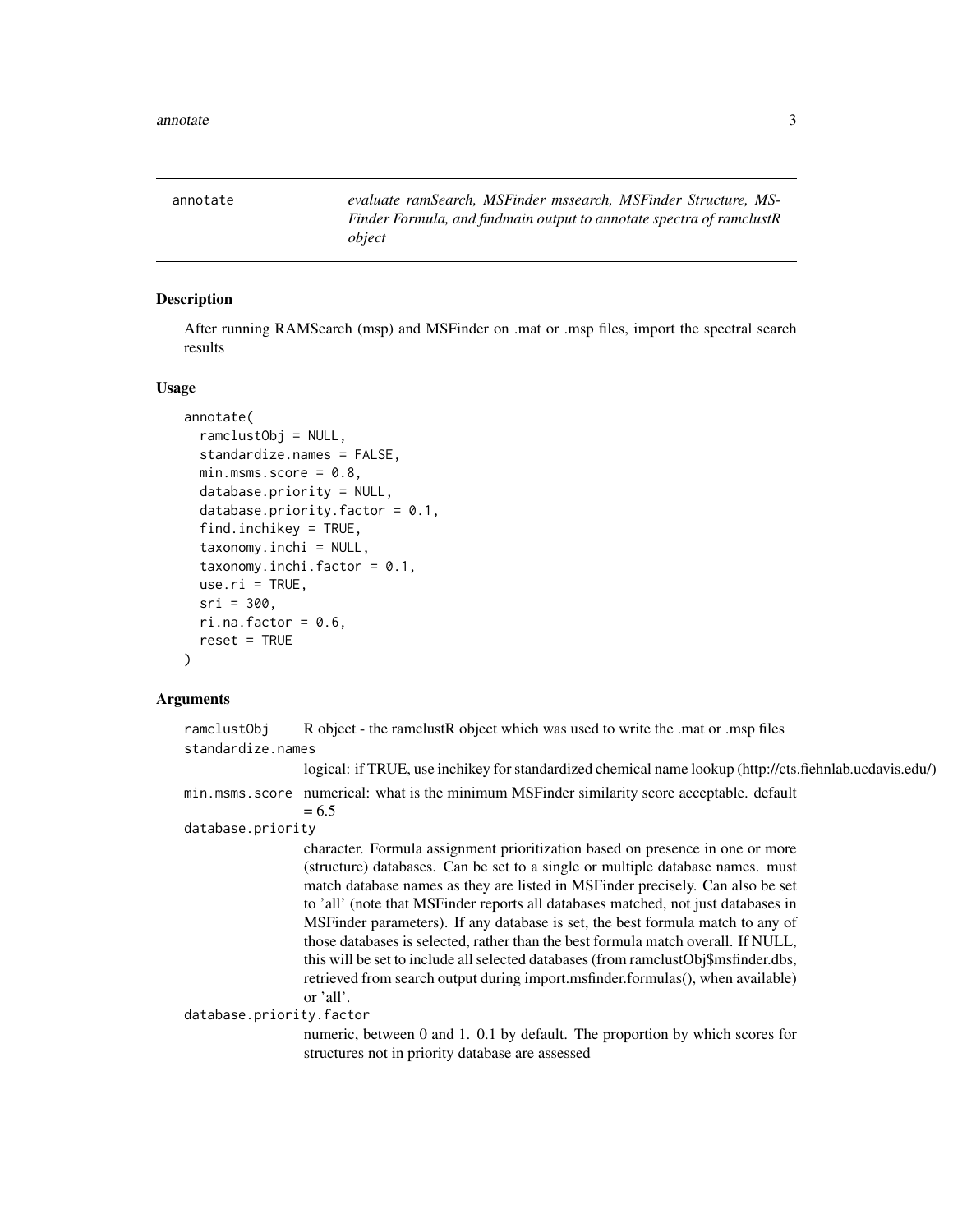| find.inchikey         | logical. $default = TRUE$ . use chemical translation service to try to look up<br>inchikey for chemical name.                                                                                                                                    |
|-----------------------|--------------------------------------------------------------------------------------------------------------------------------------------------------------------------------------------------------------------------------------------------|
|                       | $taxonomy$ . inchi vector or data frame. Only when rescore structure $=$ TRUE, user can supply a<br>vector of inchikeys. If used, structures which match first block of inchikey retain<br>full score, while all other structures are penalized. |
| taxonomy.inchi.factor |                                                                                                                                                                                                                                                  |
|                       | numeric, between 0 and 1. 0.1 by default. The proportion by which scores for<br>structures not in taxonomy.inchi vector are assessed                                                                                                             |
| use.ri                | logical. default = TRUE. If retention index is available in ramclust Obj (set<br>by 'rc.calibrate.ri') and in library spectra from MSFinder, use RI similiarity to<br>rescore.                                                                   |
| sri                   | numeric, sigma value for retention index, controls decay rate of retention index<br>curve. decay rate between 0 and 1 exported, and multiplied by spectrum score,<br>totalscore.                                                                 |
| ri.na.factor          | numeric. between 0 and 1.0.5 by default. how should spectrum scores be treated<br>when no retention index is available? NA values are replaced by retention index<br>similarities of ri.na. factor when use. $ri = TRUE$ .                       |
| reset                 | logical. If TRUE, removes any previously assigned annotations.                                                                                                                                                                                   |

## Details

this function imports the output from the MSFinder program to annotate the ramclustR object

#### Value

an updated ramclustR object, with the at \$msfinder.formula, \$msfinder.formula.score, \$ann, and \$ann.conf slots updated to annotated based on output from 1. ramsearch output, 2. msfinder mssearch, 3. msfinder predicted structure, 4. msfinder predicted formula, and 5. interpretMSSpectrum inferred molecular weight, with listed order as priority.

## Author(s)

Corey Broeckling

### References

Broeckling CD, Afsar FA, Neumann S, Ben-Hur A, Prenni JE. RAMClust: a novel feature clustering method enables spectral-matching-based annotation for metabolomics data. Anal Chem. 2014 Jul 15;86(14):6812-7. doi: 10.1021/ac501530d. Epub 2014 Jun 26. PubMed PMID: 24927477.

Broeckling CD, Ganna A, Layer M, Brown K, Sutton B, Ingelsson E, Peers G, Prenni JE. Enabling Efficient and Confident Annotation of LC-MS Metabolomics Data through MS1 Spectrum and Time Prediction. Anal Chem. 2016 Sep 20;88(18):9226-34. doi: 10.1021/acs.analchem.6b02479. Epub 2016 Sep 8. PubMed PMID: 7560453.

Tsugawa H, Kind T, Nakabayashi R, Yukihira D, Tanaka W, Cajka T, Saito K, Fiehn O, Arita M. Hydrogen Rearrangement Rules: Computational MS/MS Fragmentation and Structure Elucidation Using MS-FINDER Software. Anal Chem. 2016 Aug 16;88(16):7946-58. doi: 10.1021/acs.analchem.6b00770. Epub 2016 Aug 4. PubMed PMID: 27419259.

http://cts.fiehnlab.ucdavis.edu/static/download/CTS2-MS2015.pdf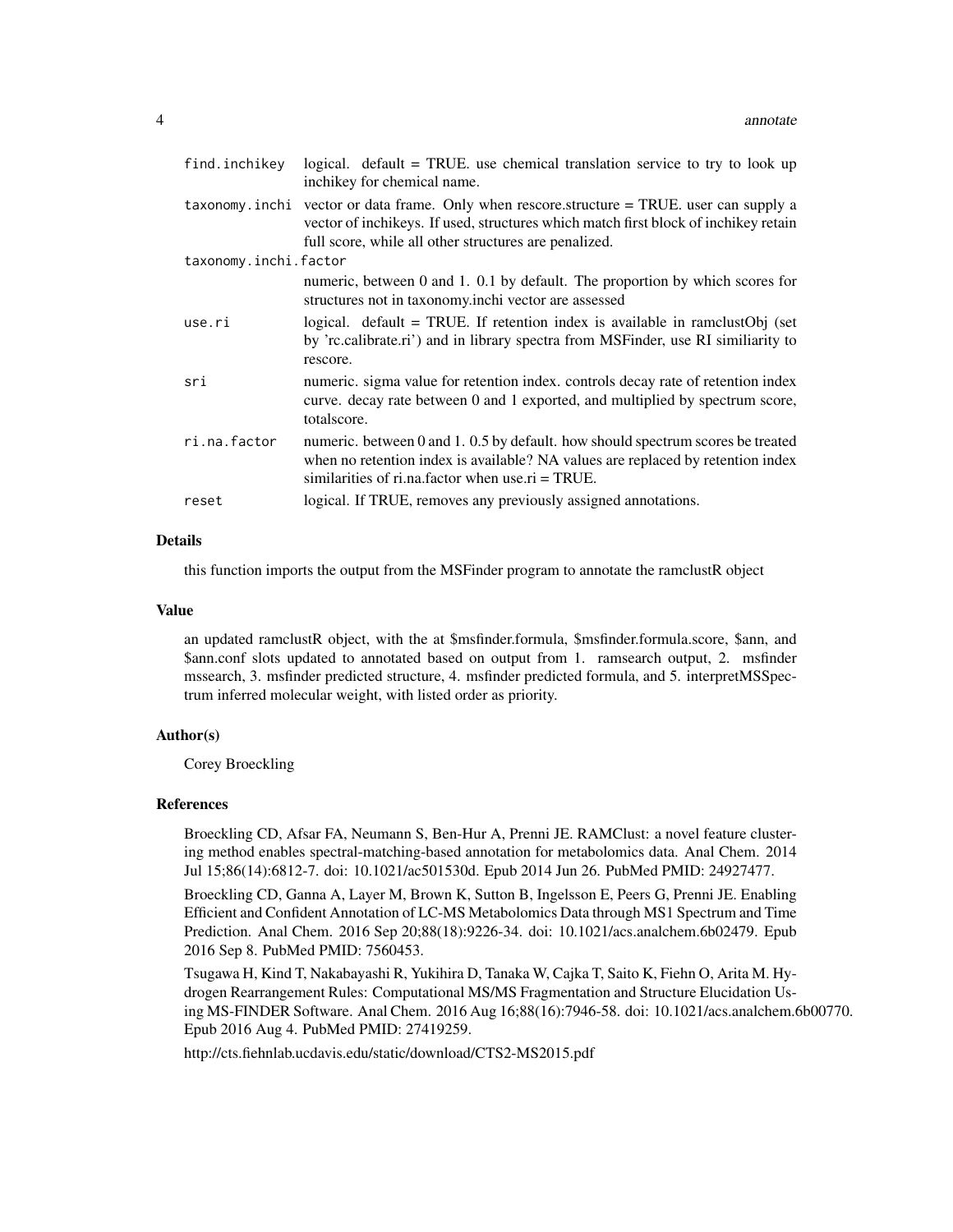#### <span id="page-4-0"></span>Description

Write a .csv file containing a summary of the annotations in the ramclustR object.

#### Usage

annotation.summary(ramclustObj = NULL, outfile = NULL)

## Arguments

| ramclustObi | R object - the ramclust R object which was used to write the mat or msp files |
|-------------|-------------------------------------------------------------------------------|
| outfile     | file path/name of output csv summary file. if NULL (default) will be exported |
|             | to spectra/annotaionSummary.csv                                               |

## Details

this function exports a csv file summarizing annotation evidence for each compound

## Value

nothing

#### Author(s)

Corey Broeckling

## References

Broeckling CD, Afsar FA, Neumann S, Ben-Hur A, Prenni JE. RAMClust: a novel feature clustering method enables spectral-matching-based annotation for metabolomics data. Anal Chem. 2014 Jul 15;86(14):6812-7. doi: 10.1021/ac501530d. Epub 2014 Jun 26. PubMed PMID: 24927477.

assign.z *assign.z*

#### Description

infer charge state of features in ramclustR object.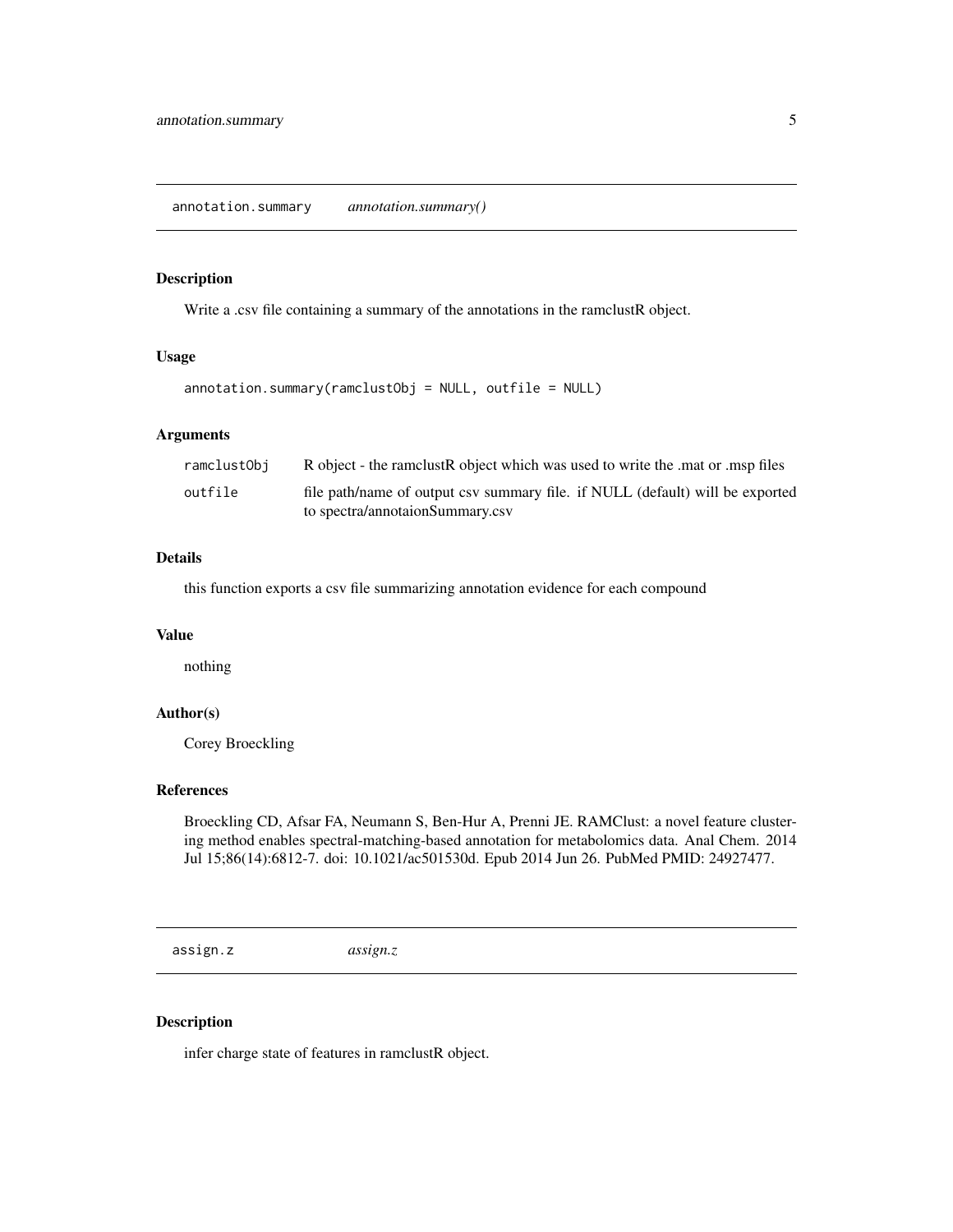#### Usage

```
assign.z(
  ramclustObj = NULL,
  chargestate = c(1:5),
 mzError = 0.02,
  nEvents = 2,
  minPercentSignal = 10,
  assume1 = TRUE)
```
## Arguments

| ramclustObj      | ramelustR object to annotate                                                                                                                                                                        |  |
|------------------|-----------------------------------------------------------------------------------------------------------------------------------------------------------------------------------------------------|--|
| chargestate      | integer vector. vector of integers of charge states to look for. default = $c(1:5)$                                                                                                                 |  |
| mzError          | numeric, the error allowed in charge state m/z filtering, absolute mass units                                                                                                                       |  |
| nEvents          | integer, the number of isotopes necessary to assign a change state $> 1$ . default<br>$= 2$ .                                                                                                       |  |
| minPercentSignal |                                                                                                                                                                                                     |  |
|                  | numeric. the ratio of isotope signal (all isotopes) divided by total spectrum<br>signal * 100 much be greater than minPercentSignal to evaluate charge state.<br>Value should be between 0 and 100. |  |
| assume1          | logical. when TRUE, m/z values for which no isotopes are found are assumed<br>to be at $z = 1$ .                                                                                                    |  |

## Details

Annotation of ramclustR spectra. looks at isotope spacing for clustered features to infer charge state for each feature and a max charge state for each compound

## Value

returns a ramclustR object. new slots holding:

zmax. vector with length equal to number of compounds. max charge state detected for that compound

fm. vector of inferred 'm', m/z value \* z value

fz. vector of inferred 'z' values based on analysis of isotopes in spectrum.

## Author(s)

Corey Broeckling

## References

Broeckling CD, Afsar FA, Neumann S, Ben-Hur A, Prenni JE. RAMClust: a novel feature clustering method enables spectral-matching-based annotation for metabolomics data. Anal Chem. 2014 Jul 15;86(14):6812-7. doi: 10.1021/ac501530d. Epub 2014 Jun 26. PubMed PMID: 24927477.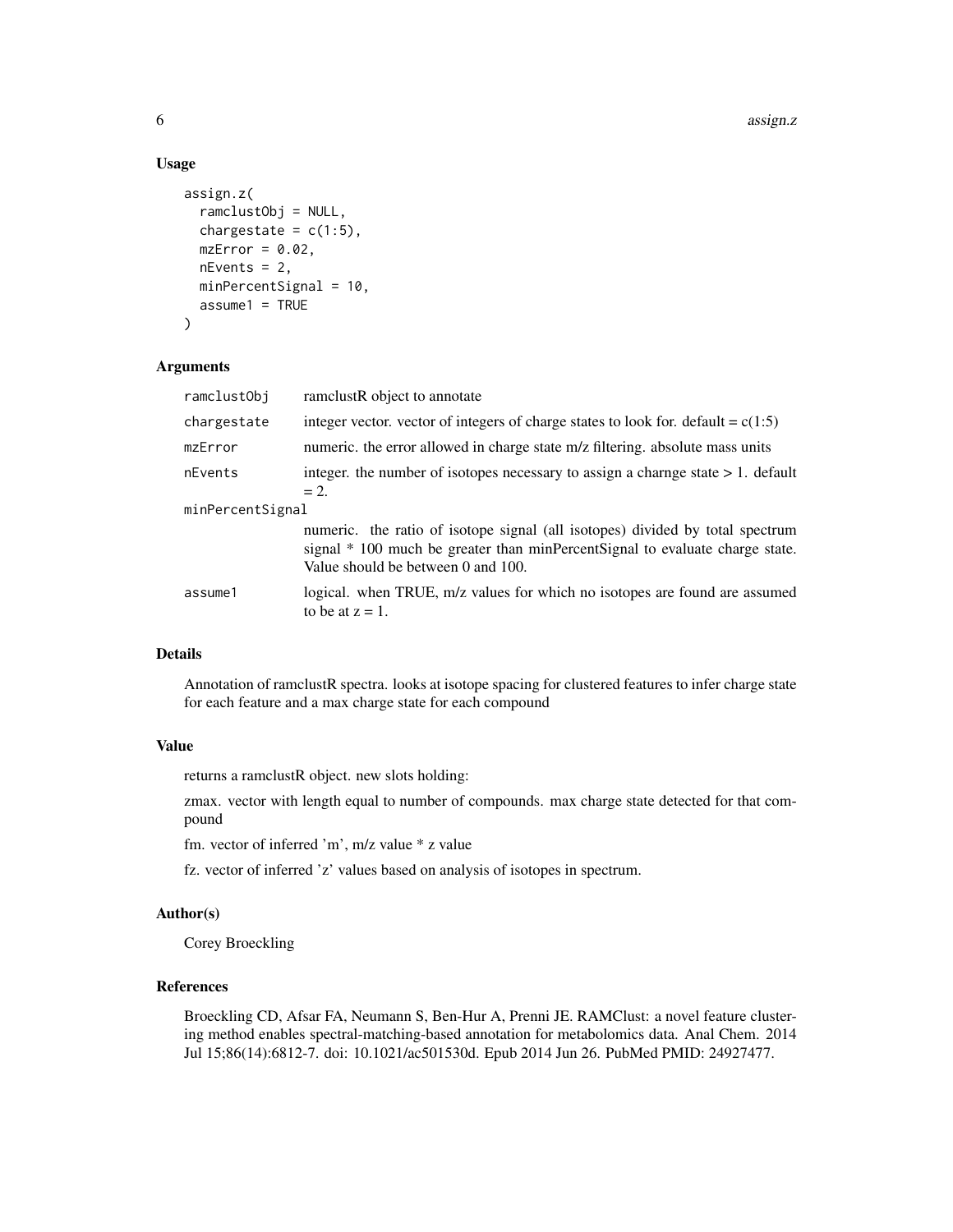<span id="page-6-0"></span>Broeckling CD, Ganna A, Layer M, Brown K, Sutton B, Ingelsson E, Peers G, Prenni JE. Enabling Efficient and Confident Annotation of LC-MS Metabolomics Data through MS1 Spectrum and Time Prediction. Anal Chem. 2016 Sep 20;88(18):9226-34. doi: 10.1021/acs.analchem.6b02479. Epub 2016 Sep 8. PubMed PMID: 7560453.

| change.annotation | evaluate ramSearch, MSFinder mssearch, MSFinder Structure, MS-       |
|-------------------|----------------------------------------------------------------------|
|                   | Finder Formula, and findmain output to annotate spectra of ramclustR |
|                   | object                                                               |

## Description

After running RAMSearch (msp) and MSFinder on .mat or .msp files, import the spectral search results

## Usage

```
change.annotation(
  ramclustObj = NULL,
  msfinder.dir = "C:/MSFinder/MSFINDER ver 3.22",
  standardize.names = FALSE,
  min.msms.score = 3.5,
  database.priority = "all",
  any.database.priority = TRUE,
  reset = TRUE
)
```
## Arguments

| ramclustObj           | R object - the ramclustR object which was used to write the .mat or .msp files                                                                                                                                                                                                                                                                                                                                                                                                 |
|-----------------------|--------------------------------------------------------------------------------------------------------------------------------------------------------------------------------------------------------------------------------------------------------------------------------------------------------------------------------------------------------------------------------------------------------------------------------------------------------------------------------|
| msfinder.dir          | full path to MSFinder directory - used for naming refinement                                                                                                                                                                                                                                                                                                                                                                                                                   |
| standardize.names     |                                                                                                                                                                                                                                                                                                                                                                                                                                                                                |
|                       | logical: if TRUE, use inchikey for standardized chemical name lookup (http://cts.fiehnlab.ucdavis.edu/)                                                                                                                                                                                                                                                                                                                                                                        |
|                       | min. msms. score numerical: what is the minimum MSF inder similarity score acceptable. default<br>$= 3.5$                                                                                                                                                                                                                                                                                                                                                                      |
| database.priority     |                                                                                                                                                                                                                                                                                                                                                                                                                                                                                |
|                       | character. Formula assignment prioritization based on presence in one or more<br>databases. Can be set to a single or multiple database names. must match<br>database names as they are listed in MSFinder precisely. Can also be set to 'all'<br>(note that MSFinder reports all databases matched, not just selected databases).<br>If any database is set, the best formula match to that (those) database(s) is se-<br>lected, rather than the best formula match overall. |
| any.database.priority |                                                                                                                                                                                                                                                                                                                                                                                                                                                                                |
|                       | logical. First priority in formula assignment is based on any of the 'database.priority'<br>values. Secondary priority from all other databases (determined in original MS-<br>Finder search) if TRUE. If false, formula assignment score from MSFinder used<br>independent of structure search results.                                                                                                                                                                       |
| reset                 | logical. If TRUE, removes any previously assigned annotations.                                                                                                                                                                                                                                                                                                                                                                                                                 |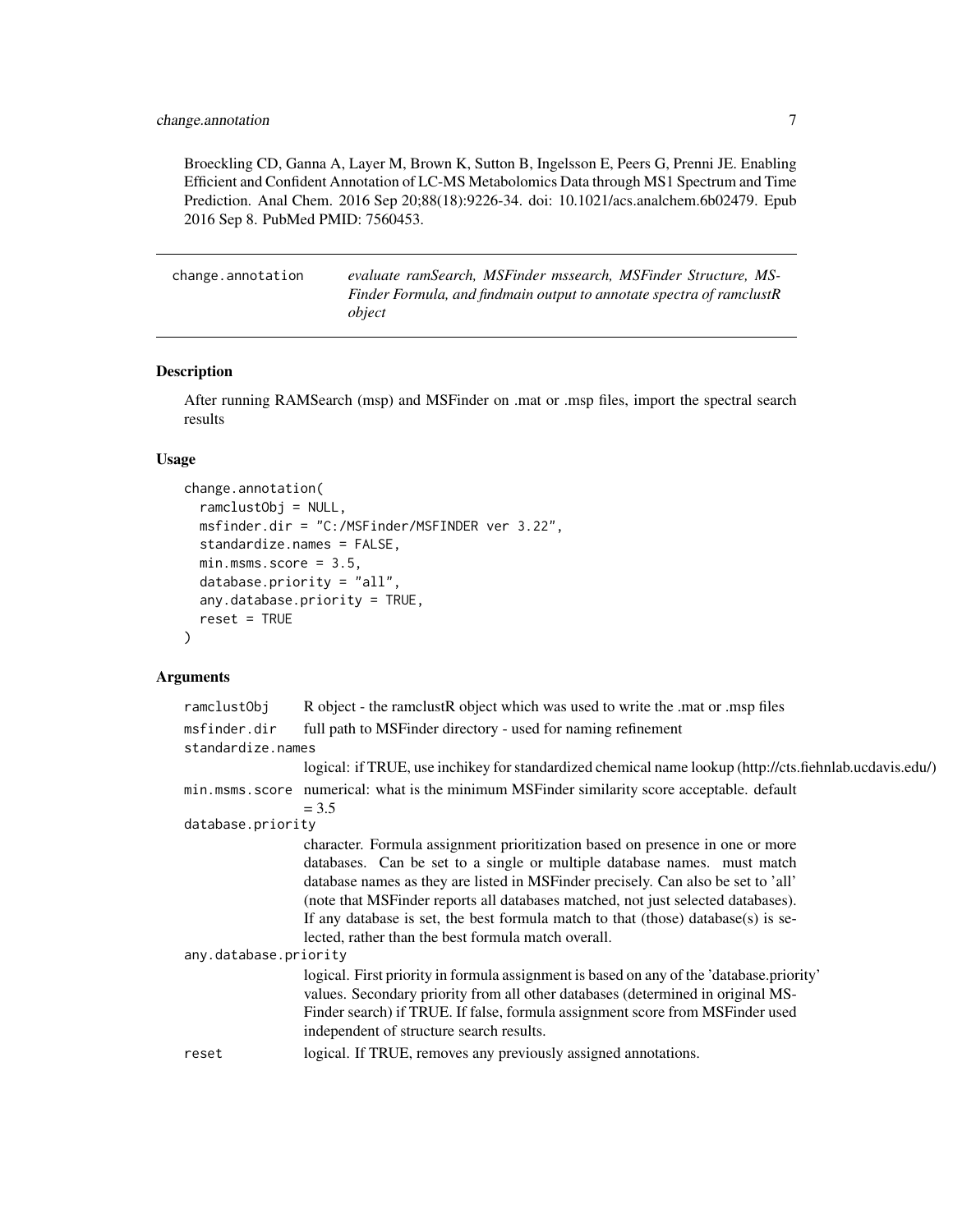#### <span id="page-7-0"></span>Details

this function imports the output from the MSFinder program to annotate the ramclustR object

#### Value

an updated ramclustR object, with the at \$msfinder.formula, \$msfinder.formula.score, \$ann, and \$ann.conf slots updated to annotated based on output from 1. ramsearch output, 2. msfinder mssearch, 3. msfinder predicted structure, 4. msfinder predicted formula, and 5. interpretMSSpectrum inferred molecular weight, with listed order as priority.

## Author(s)

Corey Broeckling

#### References

Broeckling CD, Afsar FA, Neumann S, Ben-Hur A, Prenni JE. RAMClust: a novel feature clustering method enables spectral-matching-based annotation for metabolomics data. Anal Chem. 2014 Jul 15;86(14):6812-7. doi: 10.1021/ac501530d. Epub 2014 Jun 26. PubMed PMID: 24927477.

Broeckling CD, Ganna A, Layer M, Brown K, Sutton B, Ingelsson E, Peers G, Prenni JE. Enabling Efficient and Confident Annotation of LC-MS Metabolomics Data through MS1 Spectrum and Time Prediction. Anal Chem. 2016 Sep 20;88(18):9226-34. doi: 10.1021/acs.analchem.6b02479. Epub 2016 Sep 8. PubMed PMID: 7560453.

Tsugawa H, Kind T, Nakabayashi R, Yukihira D, Tanaka W, Cajka T, Saito K, Fiehn O, Arita M. Hydrogen Rearrangement Rules: Computational MS/MS Fragmentation and Structure Elucidation Using MS-FINDER Software. Anal Chem. 2016 Aug 16;88(16):7946-58. doi: 10.1021/acs.analchem.6b00770. Epub 2016 Aug 4. PubMed PMID: 27419259.

http://cts.fiehnlab.ucdavis.edu/static/download/CTS2-MS2015.pdf

cmpd.summary *cmpd.summary*

#### **Description**

a bit of reporting for compounds, quick access summary and plot (if available)

#### Usage

```
cmpd.summary(ramclustObj = NULL, cmpd = 1)
```
#### Arguments

| ramclustObj | ramelustR object to annotate                         |
|-------------|------------------------------------------------------|
| cmpd        | integer. compound number to report. <i>i.e.</i> 459. |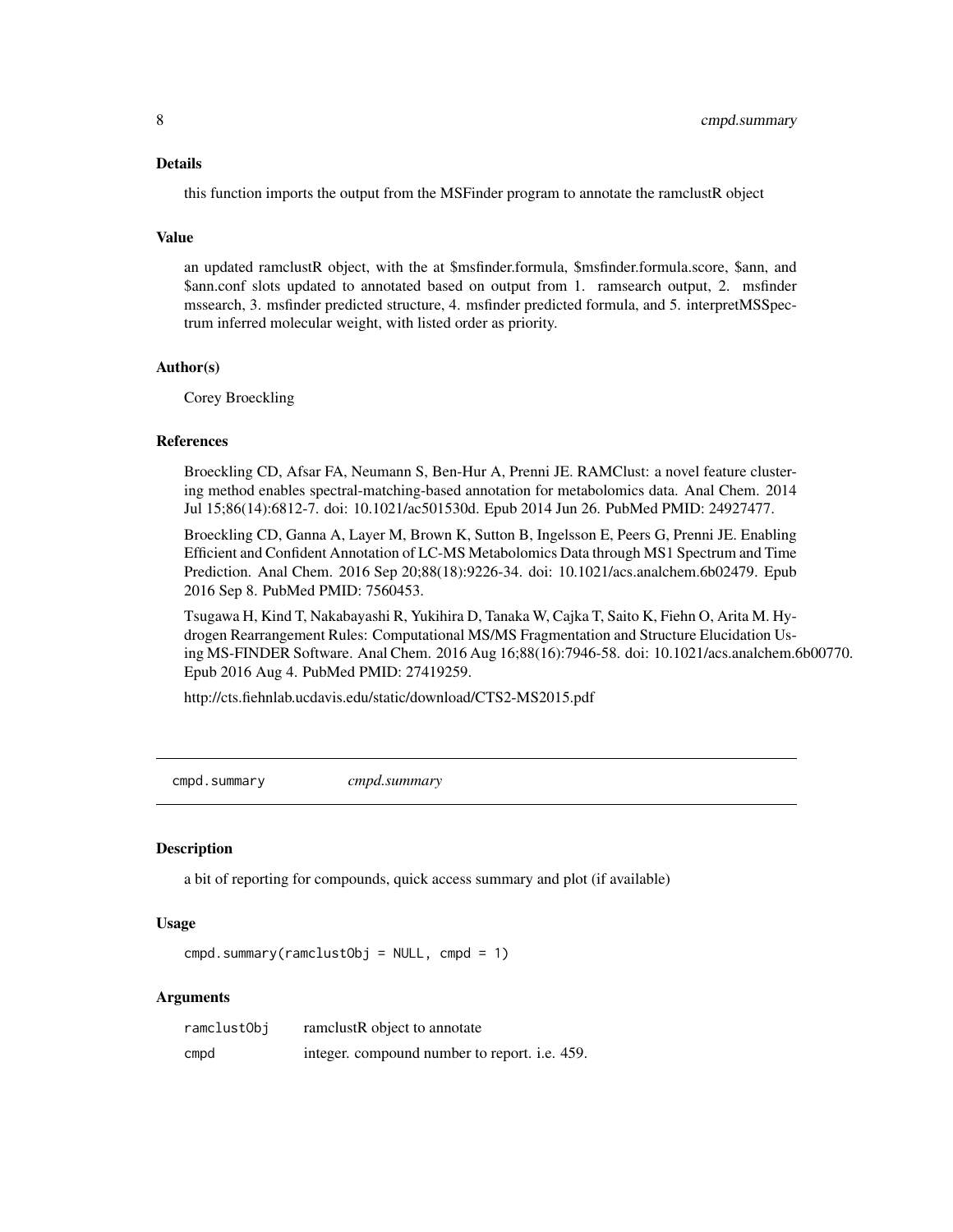## <span id="page-8-0"></span>defineExperiment 9

## Details

Reports name, annotation, retention time, number of features in spectrum, median and mean signal intensity, and if interpretMSSpectrum (do.findmain) has been run, plots an annotated MS level spectrum.

## Author(s)

Corey Broeckling

#### References

Broeckling CD, Afsar FA, Neumann S, Ben-Hur A, Prenni JE. RAMClust: a novel feature clustering method enables spectral-matching-based annotation for metabolomics data. Anal Chem. 2014 Jul 15;86(14):6812-7. doi: 10.1021/ac501530d. Epub 2014 Jun 26. PubMed PMID: 24927477.

Broeckling CD, Ganna A, Layer M, Brown K, Sutton B, Ingelsson E, Peers G, Prenni JE. Enabling Efficient and Confident Annotation of LC-MS Metabolomics Data through MS1 Spectrum and Time Prediction. Anal Chem. 2016 Sep 20;88(18):9226-34. doi: 10.1021/acs.analchem.6b02479. Epub 2016 Sep 8. PubMed PMID: 7560453.

defineExperiment *defineExperiment*

## Description

Create an Experimental Design R object for record-keeping and msp output

#### Usage

```
defineExperiment(csv = FALSE, force.skip = FALSE)
```
## Arguments

| CSV        | logical or filepath. If csv = TRUE, csv template called "ExpDes.csv" will be<br>written to your working directory. you will fill this in manually, ensuring that<br>when you save you retain csv format. ramclustR will then read this file in and<br>and format appropriately. If $\text{csv} = \text{FALSE}$ , a pop up window will appear (in<br>windows, at least) asking for input. If a character string with full path (and file<br>name) to a csv file is given, this will allow you to read in a previously edited csv<br>file. |
|------------|------------------------------------------------------------------------------------------------------------------------------------------------------------------------------------------------------------------------------------------------------------------------------------------------------------------------------------------------------------------------------------------------------------------------------------------------------------------------------------------------------------------------------------------|
| force.skip | logical. If TRUE, ramclustR creates a pseudo-filled ExpDes object to enable<br>testing of functionality. Not recommended for real data, as your exported spectra<br>will be improperly labelled.                                                                                                                                                                                                                                                                                                                                         |

#### Value

an Exp Des R object which will be used for record keeping and writing spectra data.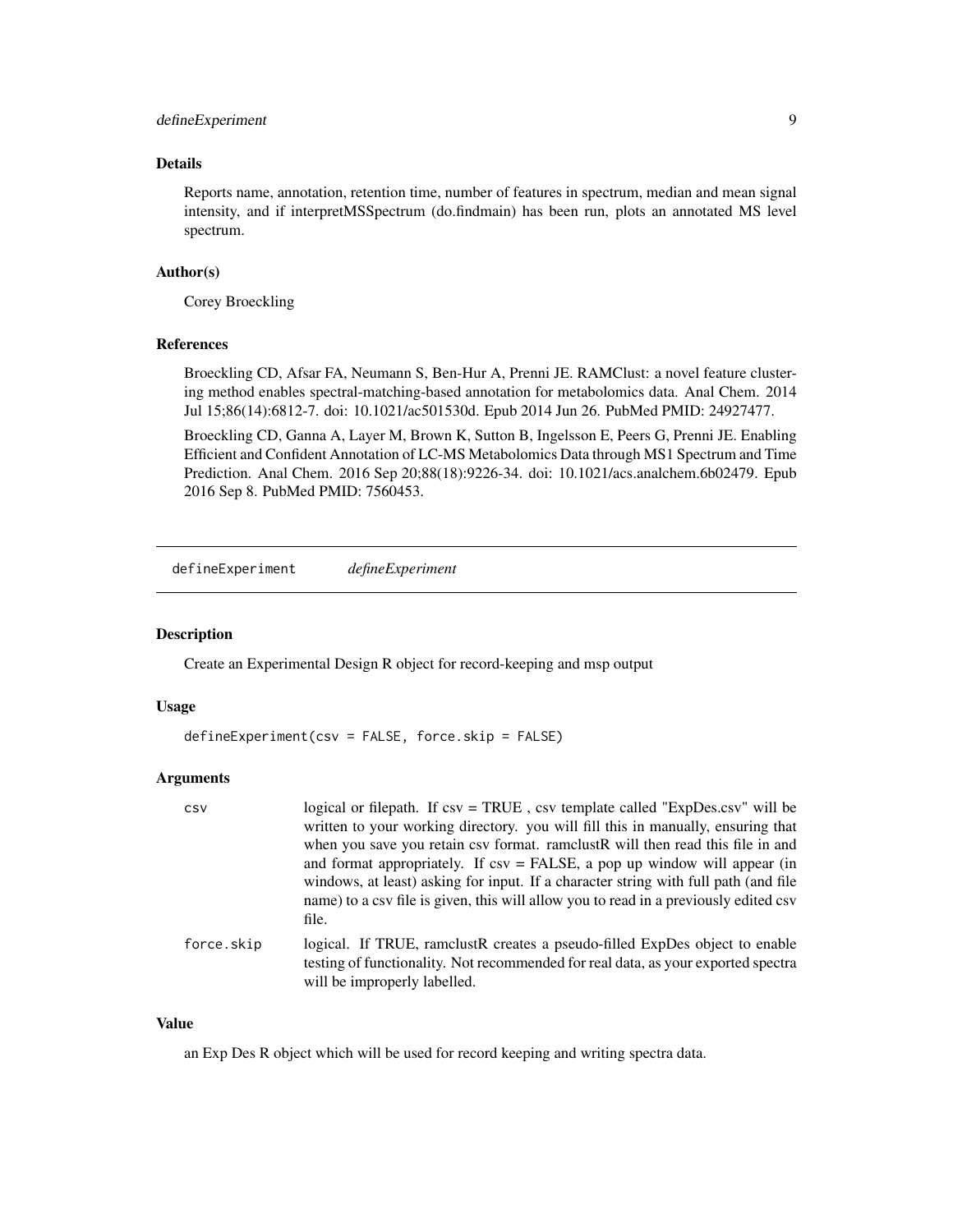#### <span id="page-9-0"></span>Author(s)

Corey Broeckling

#### References

Broeckling CD, Afsar FA, Neumann S, Ben-Hur A, Prenni JE. RAMClust: a novel feature clustering method enables spectral-matching-based annotation for metabolomics data. Anal Chem. 2014 Jul 15;86(14):6812-7. doi: 10.1021/ac501530d. Epub 2014 Jun 26. PubMed PMID: 24927477.

Broeckling CD, Ganna A, Layer M, Brown K, Sutton B, Ingelsson E, Peers G, Prenni JE. Enabling Efficient and Confident Annotation of LC-MS Metabolomics Data through MS1 Spectrum and Time Prediction. Anal Chem. 2016 Sep 20;88(18):9226-34. doi: 10.1021/acs.analchem.6b02479. Epub 2016 Sep 8. PubMed PMID: 7560453.

do.findmain *do.findmain*

#### Description

Cluster annotation function: inference of 'M' - molecular weight of the compound giving rise to each spectrum - using the InterpretMSSpectrum::findMain function

#### Usage

```
do.findmain(
 ramclustObj = NULL,
 cmpd = NULL,mode = "positive",
 mzabs.error = 0.005,
 ppm.error = 10,
 ads = NULL,nls = NULL,scoring = "auto",
 plot.findmain = TRUE,
 writeMat = TRUE,writeMS = TRUE,
 use.z = TRUE)
```
## Arguments

| ramclustObj | ramelustR object to annotate.                                                               |
|-------------|---------------------------------------------------------------------------------------------|
| cmpd        | integer: vector defining compound numbers to annotated. if NULL (default), all<br>compounds |
| mode        | character: "positive" or "negative"                                                         |
| mzabs.error | numeric: absolute mass deviation allowd, default $= 0.01$                                   |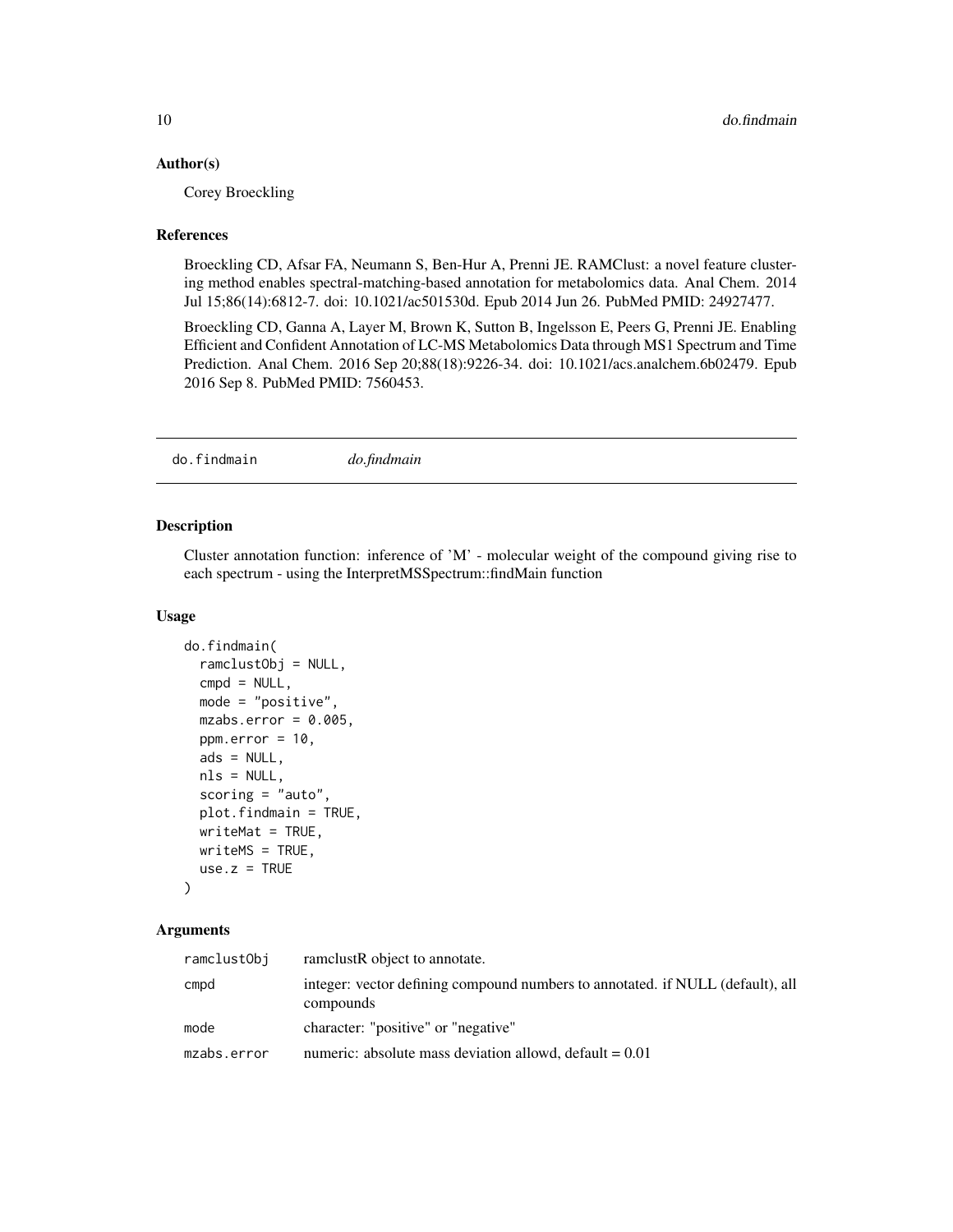| ppm.error     | numeric: ppm mass error _added_ to mzabs.error, default = 10                                                                                                                                                                                                                                |
|---------------|---------------------------------------------------------------------------------------------------------------------------------------------------------------------------------------------------------------------------------------------------------------------------------------------|
| ads           | character: vector of allowed adducts, i.e. $c("[M+H]+")$ . if NULL, default pos-<br>itive mode values of H+, Na+, K+, and NH4+, as monomer, dimer, and trimer,<br>are assigned. Negative mode include "[M-H]-", "[M+Na-2H]-", "[M+K-2H]-",<br>"[M+CH2O2-H]-" as monomer, dimer, and trimer. |
| nls           | character: vector of allowed neutral losses, i.e. c("[M+H-H2O]+"). if NULL,<br>an extensive list derived from CAMERA's will be used.                                                                                                                                                        |
| scoring       | character: one of 'imss', 'ramclustr', or 'auto'. default = 'auto'. see details.                                                                                                                                                                                                            |
| plot.findmain | logical: should pdf polts be generated for evaluation? detfault = TRUE. PDF<br>saved to working.directory/spectra                                                                                                                                                                           |
| writeMat      | logical: should individual .mat files (for MSFinder) be generated in a 'mat'<br>subdirectory in the 'spectra' folder? default = TRUE.                                                                                                                                                       |
| writeMS       | logical: should individual ms files (for Sirius) be generated in a 'ms' subdirec-<br>tory in the 'spectra' folder? default = TRUE. Note that no import functions are<br>yet written for Sirius output.                                                                                      |
| use.z         | logical: if you have previously run the 'assign.z' function from ramclustR, there<br>will be a slot reflecting the feature mass after accounting for charge (fm) - if<br>TRUE this is used instead of feature m/z (fmz) in interpreting MS data and<br>exporting spectra for annotation.    |

#### Details

a partially annotated ramclustR object. base structure is that of a standard R heirarchical clustering output, with additional slots described in ramclustR documentation (?ramclustR). New slots added after using the interpretMSSpectrum functionality include those described below.

#### Value

\$M: The inferred molecular weight of the compound giving rise to the each spectrum

\$M.ppm: The ppm error of all the MS signals annotated, high error values should be considered 'red flags'.

\$M.ann: The annotated spectrum supporting the interpretation of M

\$use.findmain: Logical vector indicating whether findmain scoring (TRUE) or ramclustR scoring (FALSE) was used to support inference of M. By default, findmain scoring is used. When ramclustR scoring differs from findmain scoring, the scoring metric which predicts higher M is selected.

\$M.ramclustr: M selected using ramclustR scoring

\$M.ppm.ramclustr: ppm error of M selected using ramclustR scoring. Used to resolve concflicts between ramclustR and findmain M assignment when scoring = auto.

\$M.ann.ramclustr: annotated spectrum supporting M using ramclustR scoring

\$M.nann.ramclustr: number of masses annotated using ramclustR scoring. Used to resolve concflicts between ramclustR and findmain M assignment when scoring  $=$  auto.

\$M.space.ramclustr: the 'space' of scores between the best and second best ramclustR scores. Calculated as a ratio. Used to resolve concflicts between ramclustR and findmain M assignment when  $scoring = auto.$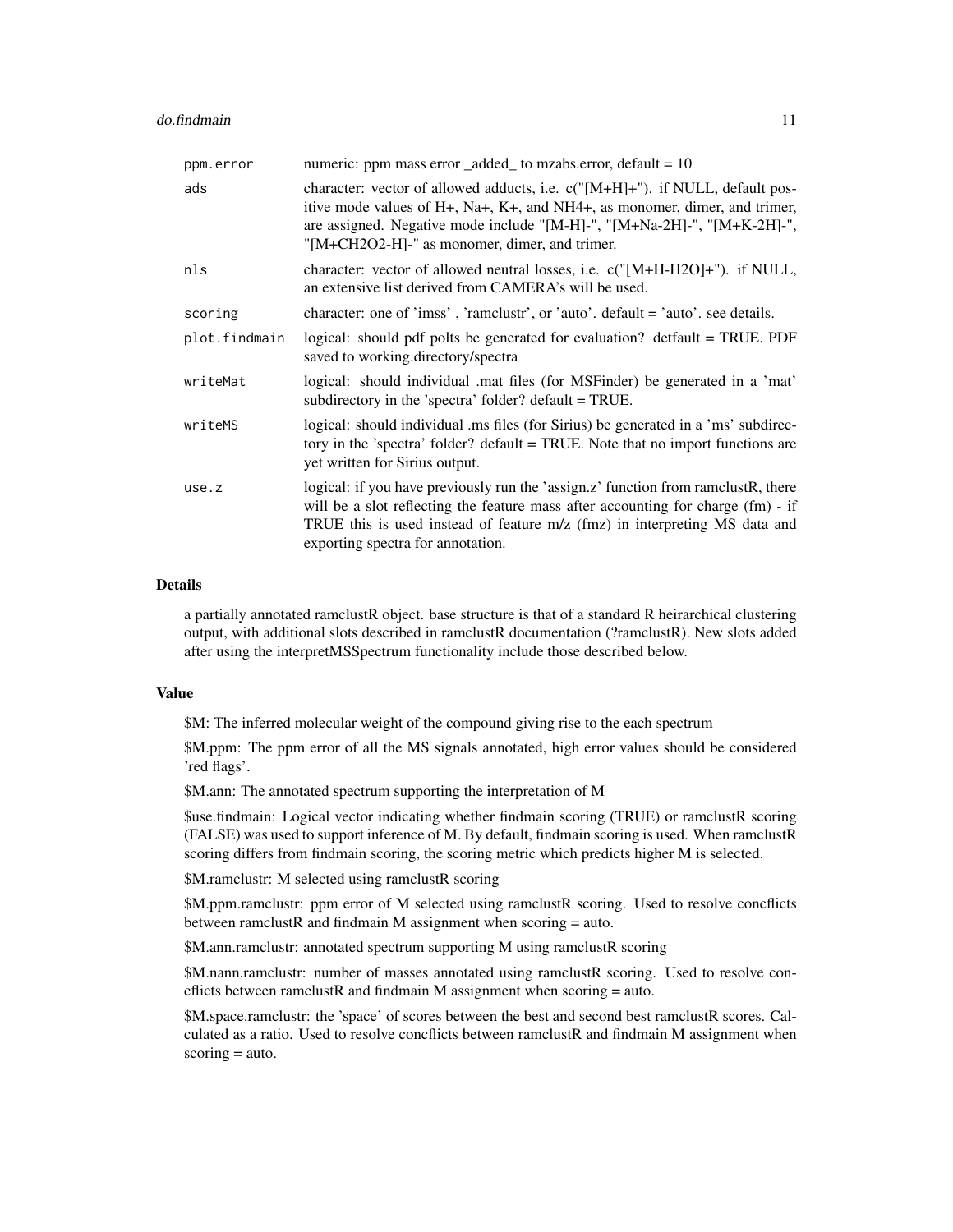<span id="page-11-0"></span>\$M.findmain: M selected using findmain scoring

\$M.ppm.findmain: ppm error of M selected using findmain scoring. Used to resolve concflicts between ramclustR and findmain M assignment when scoring  $=$  auto.

\$M.ann.findmain: annotated spectrum supporting M using findmain scoring

\$M.nann.findmain: number of masses annotated using findmain scoring. Used to resolve concflicts between ramclustR and findmain M assignment when scoring  $=$  auto.

\$M.space.findmain: the 'space' of scores between the best and second best findmain scores. Calculated as a ratio. Used to resolve concflicts between ramclustR and findmain M assignment when  $scoring = auto.$ 

#### Author(s)

Corey Broeckling

#### References

Jaeger C, ... Lisec J. Compound annotation in liquid chromatography/high-resolution mass spectrometry based metabolomics: robust adduct ion determination as a prerequisite to structure prediction in electrospray ionization mass spectra. Rapid Commun Mass Spectrom. 2017 Aug 15;31(15):1261- 1266. doi: 10.1002/rcm.7905. PubMed PMID: 28499062.

Broeckling CD, Afsar FA, Neumann S, Ben-Hur A, Prenni JE. RAMClust: a novel feature clustering method enables spectral-matching-based annotation for metabolomics data. Anal Chem. 2014 Jul 15;86(14):6812-7. doi: 10.1021/ac501530d. Epub 2014 Jun 26. PubMed PMID: 24927477.

Broeckling CD, Ganna A, Layer M, Brown K, Sutton B, Ingelsson E, Peers G, Prenni JE. Enabling Efficient and Confident Annotation of LC-MS Metabolomics Data through MS1 Spectrum and Time Prediction. Anal Chem. 2016 Sep 20;88(18):9226-34. doi: 10.1021/acs.analchem.6b02479. Epub 2016 Sep 8. PubMed PMID: 7560453.

export.msfinder.formulas

*export MSFinder formula prediction results in tabular format.*

#### **Description**

After running MSFinder, results have been imported to the ramclustR object. This function exports as a .csv file for ease of viewing.

#### Usage

```
export.msfinder.formulas(
  ramclustObj = NULL,
  export.all = FALSE,
  output.directory = NULL
)
```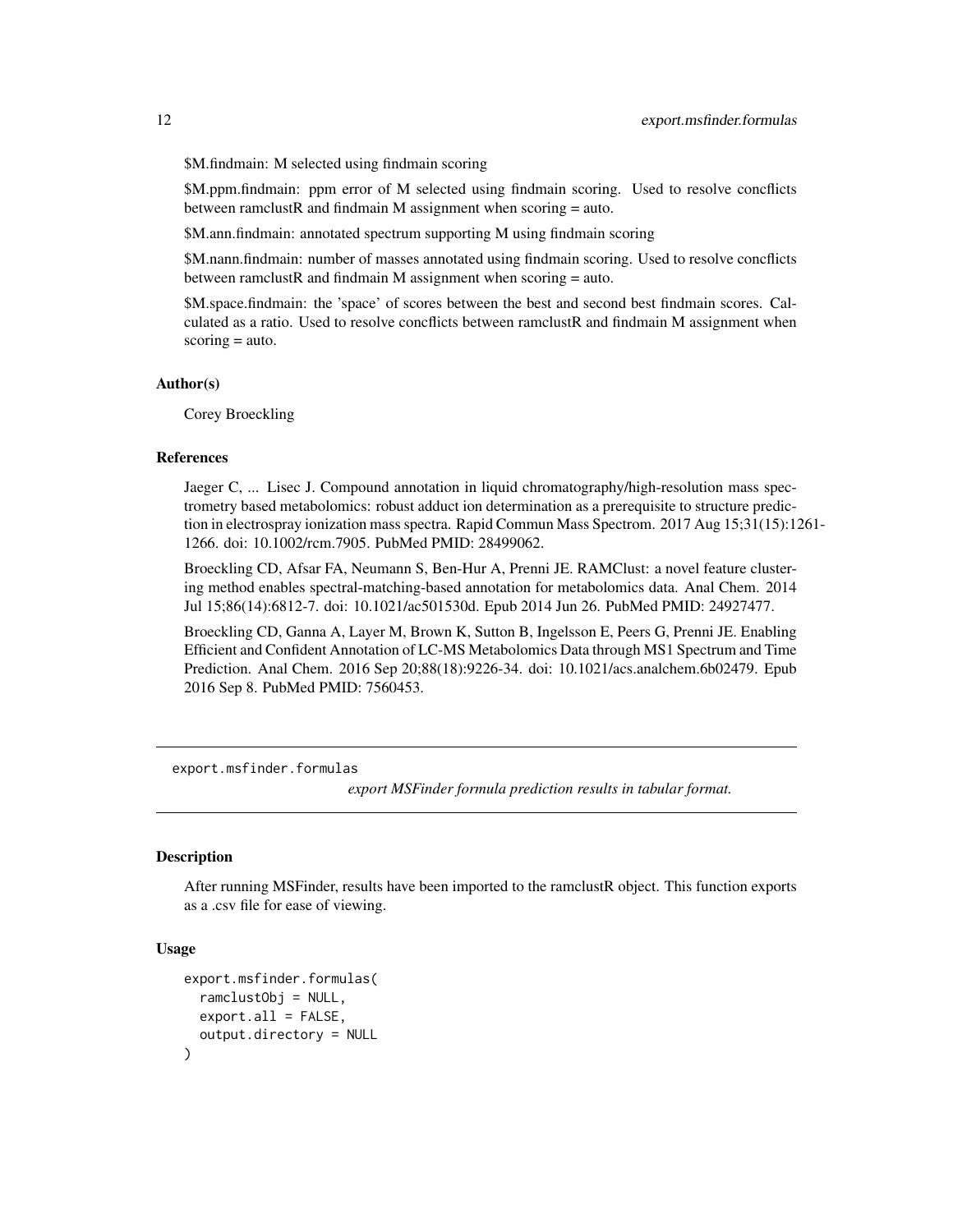#### <span id="page-12-0"></span>exportDataset 13

#### Arguments

| ramclustObj      | R object - the ramclust R object which was used to write the mat or msp files                   |
|------------------|-------------------------------------------------------------------------------------------------|
| export.all       | logical: default = FALSE. If TRUE, export all columns, if FALSE, only columns<br>1: "exactmass" |
| output.directory |                                                                                                 |
|                  | valid path: default = NULL. If NULL, results are exported to spectra/mat direc-                 |
|                  | tory.                                                                                           |

#### Details

this function exports a .csv file containing all returned MSFinder molecular formula hypotheses. this file is saved (by default) to the working directory spectra/mat/ directory

#### Value

an updated ramclustR object, with the RC\$ann and RC\$ann.conf slots updated to annotated based on output from 1. ramsearch output, 2. msfinder mssearch, 3. msfinder predicted structure, 4. msfinder predicted formula, and 5. interpretMSSpectrum inferred molecular weight, with listed order as priority.

#### Author(s)

Corey Broeckling

## References

Broeckling CD, Afsar FA, Neumann S, Ben-Hur A, Prenni JE. RAMClust: a novel feature clustering method enables spectral-matching-based annotation for metabolomics data. Anal Chem. 2014 Jul 15;86(14):6812-7. doi: 10.1021/ac501530d. Epub 2014 Jun 26. PubMed PMID: 24927477.

Broeckling CD, Ganna A, Layer M, Brown K, Sutton B, Ingelsson E, Peers G, Prenni JE. Enabling Efficient and Confident Annotation of LC-MS Metabolomics Data through MS1 Spectrum and Time Prediction. Anal Chem. 2016 Sep 20;88(18):9226-34. doi: 10.1021/acs.analchem.6b02479. Epub 2016 Sep 8. PubMed PMID: 7560453.

Tsugawa H, Kind T, Nakabayashi R, Yukihira D, Tanaka W, Cajka T, Saito K, Fiehn O, Arita M. Hydrogen Rearrangement Rules: Computational MS/MS Fragmentation and Structure Elucidation Using MS-FINDER Software. Anal Chem. 2016 Aug 16;88(16):7946-58. doi: 10.1021/acs.analchem.6b00770. Epub 2016 Aug 4. PubMed PMID: 27419259.

exportDataset *exportDataset*

#### **Description**

export one of 'SpecAbund', 'SpecAbundAve', 'MSdata' or 'MSMSdata' from an RC object to csv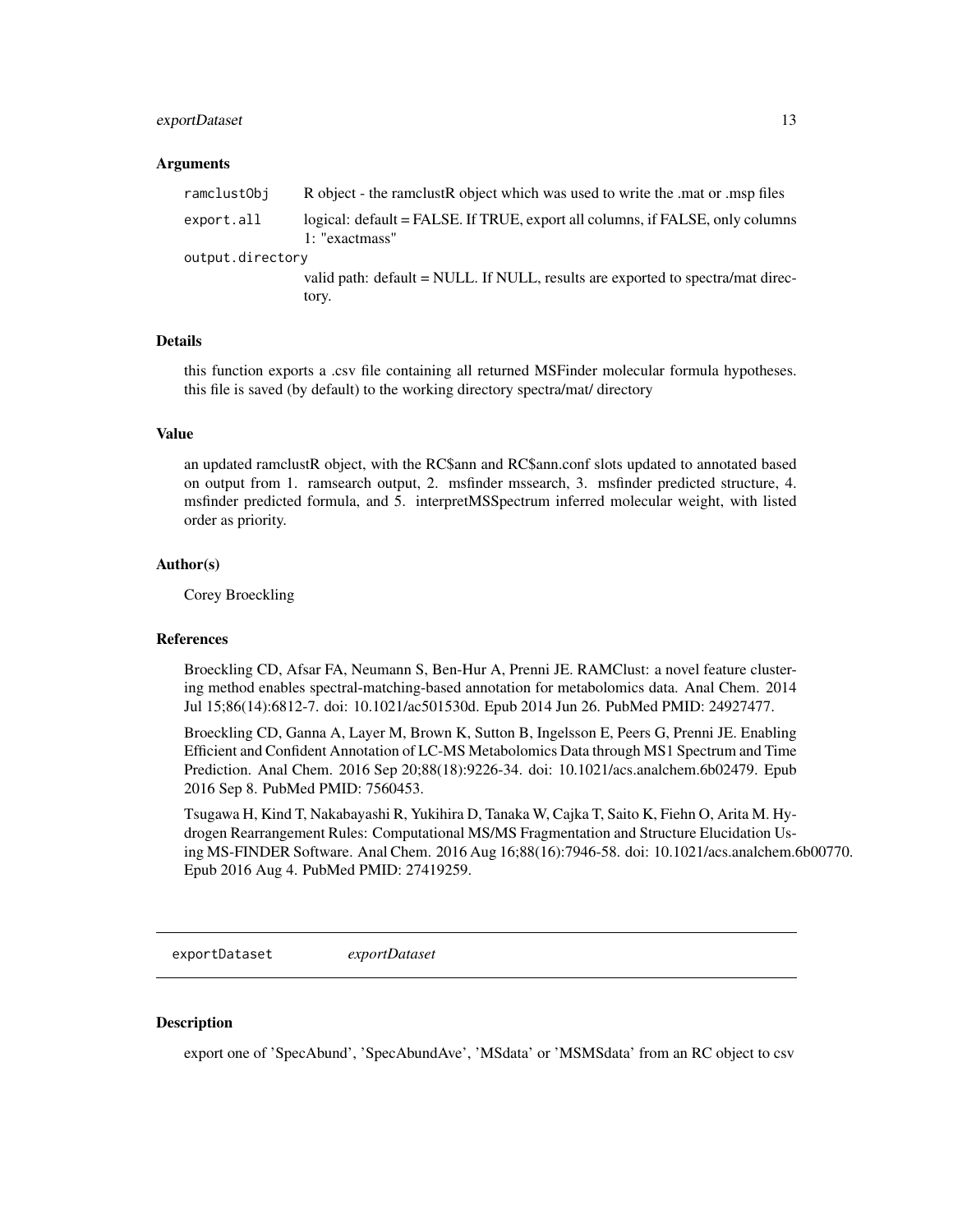## Usage

```
exportDataset(
  ramclustObj = NULL,
  which.data = "SpecAbund",
  label.py = "ann",appendFactors = TRUE
)
```
## Arguments

| ramclustObj   | ramelustR object to export from                                                                              |
|---------------|--------------------------------------------------------------------------------------------------------------|
| which.data    | name of dataset to export. SpecAbund, SpecAbundAve, MSdata, or MSMSdata                                      |
| label.bv      | either 'ann' or 'cmpd', generally, name of ramclustObj slot used as csv header<br>for each column (compound) |
| appendFactors | logical. If TRUE (default) the factor data frame is appended to the left side of<br>the dataset.             |

## Details

Useful for exporting the processed signal intensity matrix to csv for analysis elsewhere.

## Value

nothing is returned. file exported as csf to 'datasets/\*.csv'

#### Author(s)

Corey Broeckling

## References

Broeckling CD, Afsar FA, Neumann S, Ben-Hur A, Prenni JE. RAMClust: a novel feature clustering method enables spectral-matching-based annotation for metabolomics data. Anal Chem. 2014 Jul 15;86(14):6812-7. doi: 10.1021/ac501530d. Epub 2014 Jun 26. PubMed PMID: 24927477.

findfeature *findfeature*

#### Description

see if any features match a given mass, and whether they are plausibly M0

<span id="page-13-0"></span>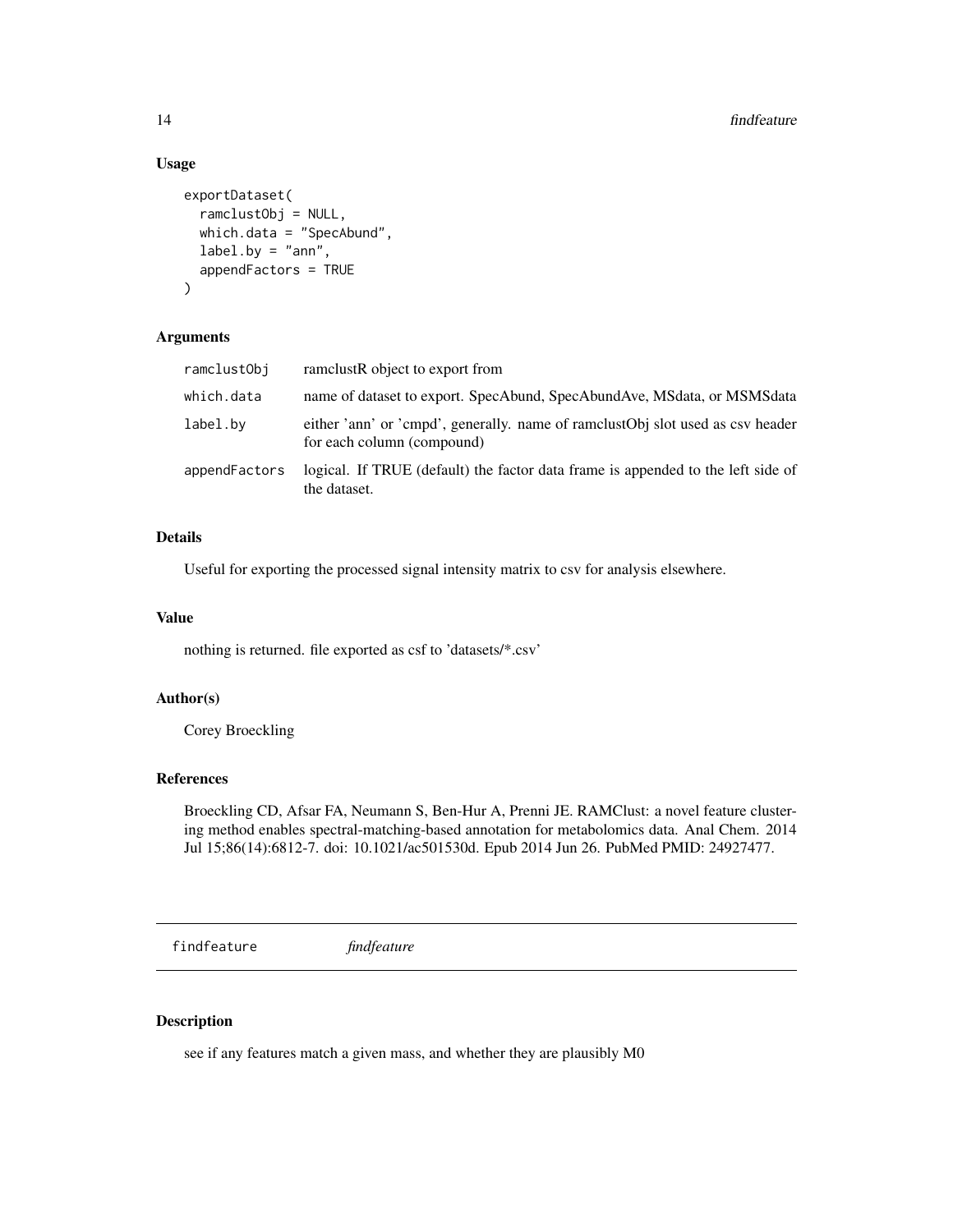#### findfeature 15

## Usage

```
findfeature(
  ramclustObj = NULL,
 mz = NULL,mztol = 0.02,
 rt = NULL,rttol = 2,iso.rttol = 2,
 zmax = 6,
 m.check = TRUE
)
```
## Arguments

| ramclustObi | R object: the ramclustR object to explore                                                                                                                                                                                                                 |  |
|-------------|-----------------------------------------------------------------------------------------------------------------------------------------------------------------------------------------------------------------------------------------------------------|--|
| mz          | numeric: mz value to search for                                                                                                                                                                                                                           |  |
| mztol       | numeric: absolute mass tolerance around mz                                                                                                                                                                                                                |  |
| rt          | numeric: optional rt value to search for (generally in seconds, though use what-<br>ever units your data is in)                                                                                                                                           |  |
| rttol       | numeric: absolute retention time tolerance around rt.                                                                                                                                                                                                     |  |
| iso.rttol   | numeric: when examining isotope patterns, feature retention time tolerance<br>around features matching mz +- mztol                                                                                                                                        |  |
| zmax        | integer: maximum charge state to consider. default is 6.                                                                                                                                                                                                  |  |
| m.check     | logical: check whether the matching masses are plausibly M0. That is, we look<br>for ions 1 proton mass (from charge state 1:zmax) below the target m/z at the<br>same time that have intensities consistent with target ion being a non-M0 iso-<br>tope. |  |

## Details

a convenience function to perform a targeted search of all features for a mass of interest. Also performs a crude plausibility check as to whether the matched feature could be M0, based on the assumption of approximately 1 carbon per 17 m/z units and natural isotopic abundance of 1.1

## Value

returns a table to the console listing masses which match, their retention time and intensity, and whether it appears to be plausible as M0

## Author(s)

Corey Broeckling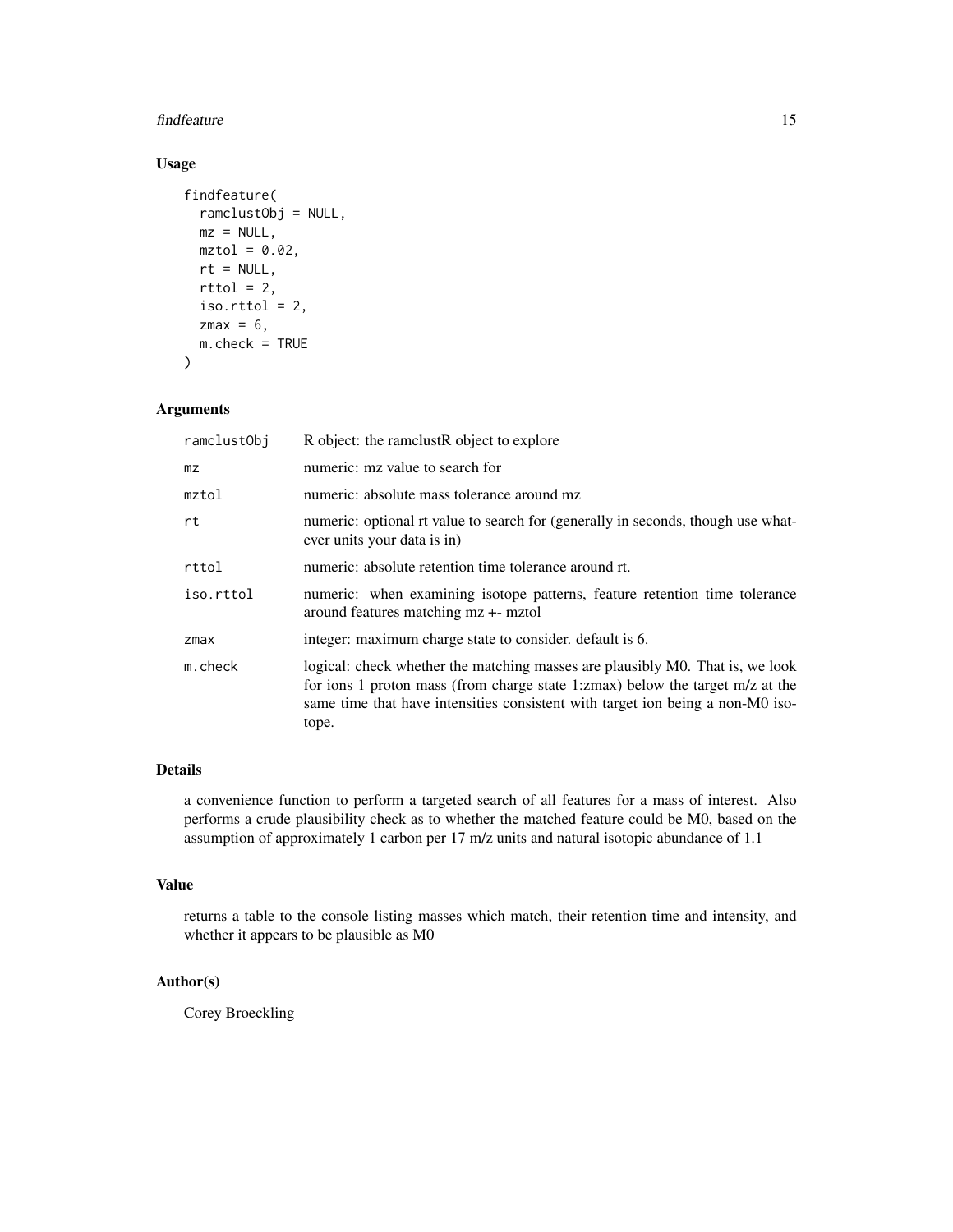<span id="page-15-0"></span>findmass *findmass*

## Description

see if any features match a given mass, and whether they are plausibly M0

## Usage

```
findmass(
  ramclustObj = NULL,
 mz = NULL,mztol = 0.02,
 rttol = 2,
 zmax = 6,
 m.check = TRUE
)
```
#### Arguments

| ramclustObj | R object: the rame lust R object to explore                                                                                                                                                                                                               |  |
|-------------|-----------------------------------------------------------------------------------------------------------------------------------------------------------------------------------------------------------------------------------------------------------|--|
| mz          | numeric: mz value to search for                                                                                                                                                                                                                           |  |
| mztol       | numeric: absolute mass tolerance around mz                                                                                                                                                                                                                |  |
| rttol       | numeric: when examining isotope patterns, feature retention time tolerance<br>around features matching mz +- mztol                                                                                                                                        |  |
| $z$ max     | integer: maximum charge state to consider. default is 6.                                                                                                                                                                                                  |  |
| m.check     | logical: check whether the matching masses are plausibly M0. That is, we look<br>for ions 1 proton mass (from charge state 1:zmax) below the target m/z at the<br>same time that have intensities consistent with target ion being a non-M0 iso-<br>tope. |  |

#### Details

a convenience function to perform a targeted search of all feaures for a mass of interest. Also performs a crude plausibility check as to whether the matched feature could be M0, based on the assumption of approximately 1 carbon per 17 m/z units and natural isotopic abundance of 1.1

#### Value

returns a table to the console listing masses which match, their retention time and intensity, and whether it appears to be plausible as M0

## Author(s)

Corey Broeckling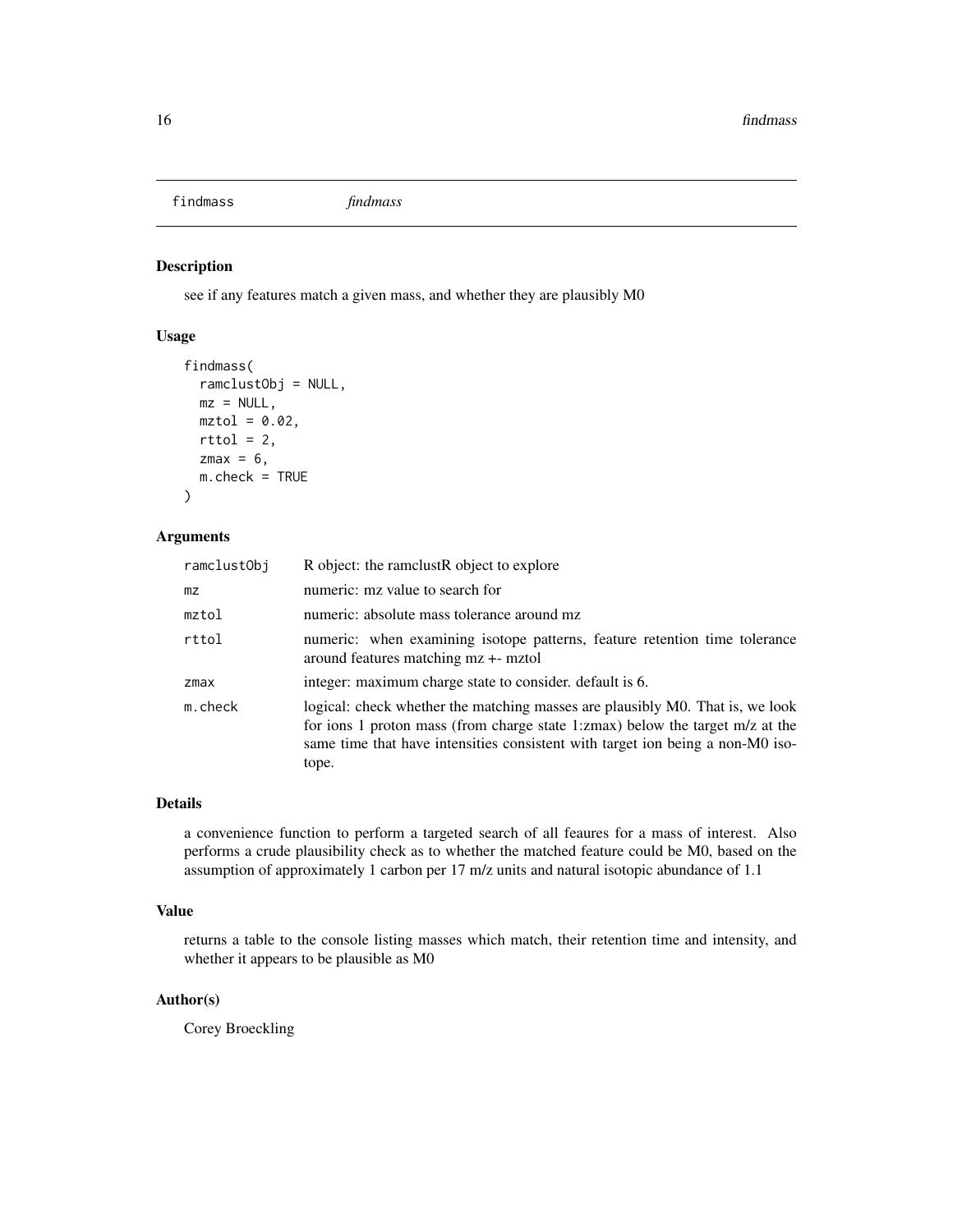## <span id="page-16-0"></span>Description

convenience function for converting FoodDB database export format to MSFinder custom database import format. Before running this, please have downloaded .csv files from FoodDB with the appropriate Display Field Headers (see details)

#### Usage

```
fooddb2msfinder(
  foodb.files = NULL,
  out.dir = NULL,
  out.name = "FoodDB_for_MSFinder.txt"
)
```
#### Arguments

| foodb.files | $default = NULL$ , if path is set, will read automatically. If NULL, direcory selec-<br>tion by user.       |  |
|-------------|-------------------------------------------------------------------------------------------------------------|--|
| out.dir     | default = NULL. Can set to exiseting directory with full path name. If NULL,<br>direcory selection by user. |  |
| out.name    | $default = "FoodDB for MSFinder.txt".$                                                                      |  |

## Details

Input file(s) should be csv formatted, with required headers of 'Name', 'Smiles', 'Inchikey', 'Chemical formula', and 'Mono mass' - case sensitive. Output will be in tab delimited text format in directory of choice.

### Value

Nothing is returned - output file written to directory set by 'out.dir' and name set by 'out.name'

#### Author(s)

Corey Broeckling

## References

Broeckling CD, Afsar FA, Neumann S, Ben-Hur A, Prenni JE. RAMClust: a novel feature clustering method enables spectral-matching-based annotation for metabolomics data. Anal Chem. 2014 Jul 15;86(14):6812-7. doi: 10.1021/ac501530d. Epub 2014 Jun 26. PubMed PMID: 24927477.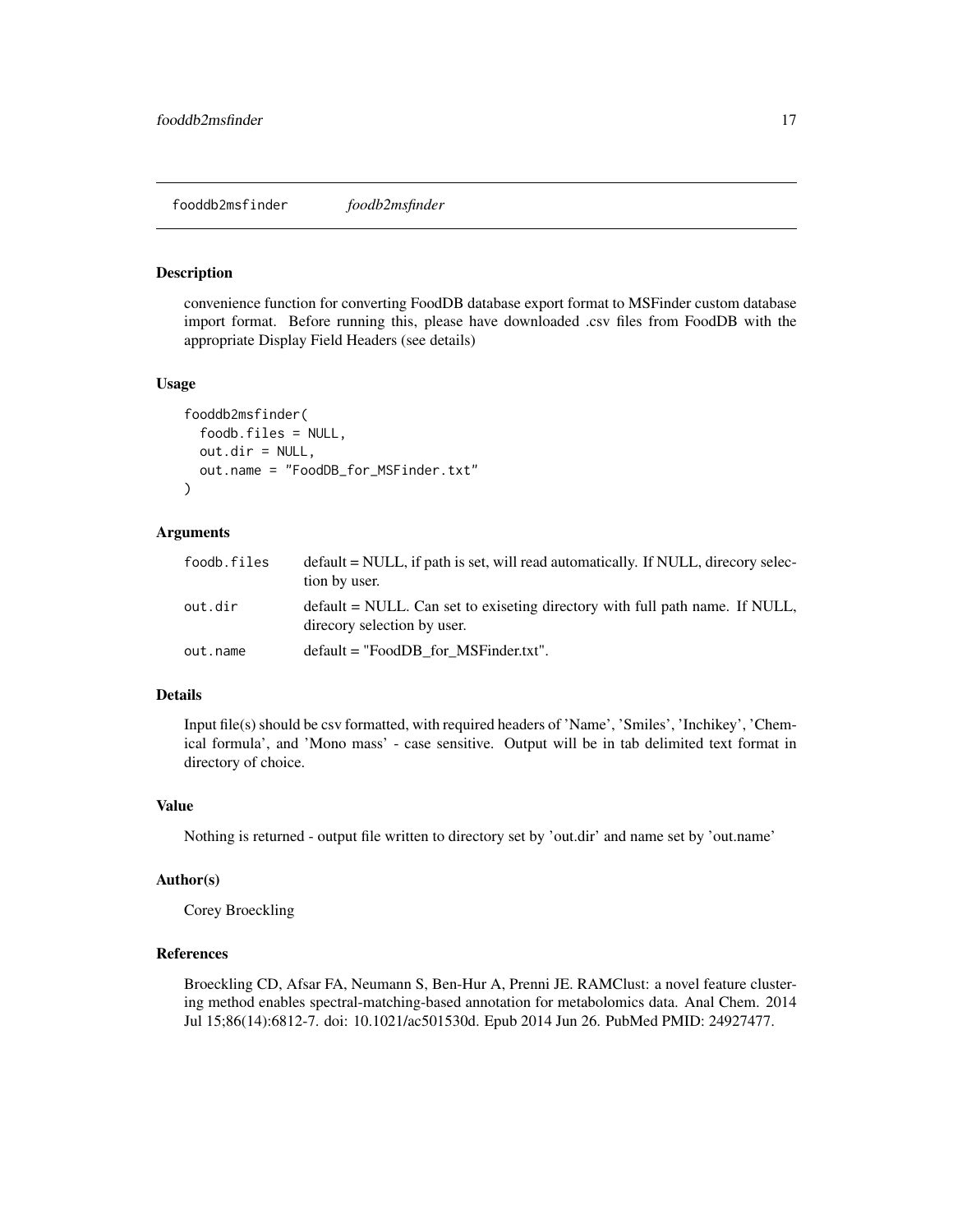<span id="page-17-0"></span>getData *getData*

## Description

retrieve and parse sample names, retrieve metabolite data. returns as list of two data frames

## Usage

```
getData(
  ramclustObj = NULL,
 which.data = "SpecAbund",
 delim = "-",
  cmpdlabel = "cmpd",
  filter = FALSE
)
```
## Arguments

| ramclustObj | ramelustR object to retrieve data from                                                                                                   |
|-------------|------------------------------------------------------------------------------------------------------------------------------------------|
| which.data  | character; which dataset (SpecAbund or SpecAbundAve) to reference                                                                        |
| delim       | character; "-" by default - the delimiter for parsing sample names to factors                                                            |
| cmpdlabel   | $=$ "cmpd"; label the data with the annotation. can also be set to 'ann' for column<br>names assigned as annotatins.                     |
| filter      | $=$ TRUE; logical, if TRUE, checks for \$cmpd.use slot generated by rc.cmpd.cv.filter()<br>function, and only gets acceptable compounds. |

## Details

convenience function for parsing sample names and returning a dataset.

#### Value

returns a list of length 3: \$design is the experimental sample factors after parsing by the delim, \$data is the dataset, \$full.data is merged \$des and \$data data.frames.

## Author(s)

Corey Broeckling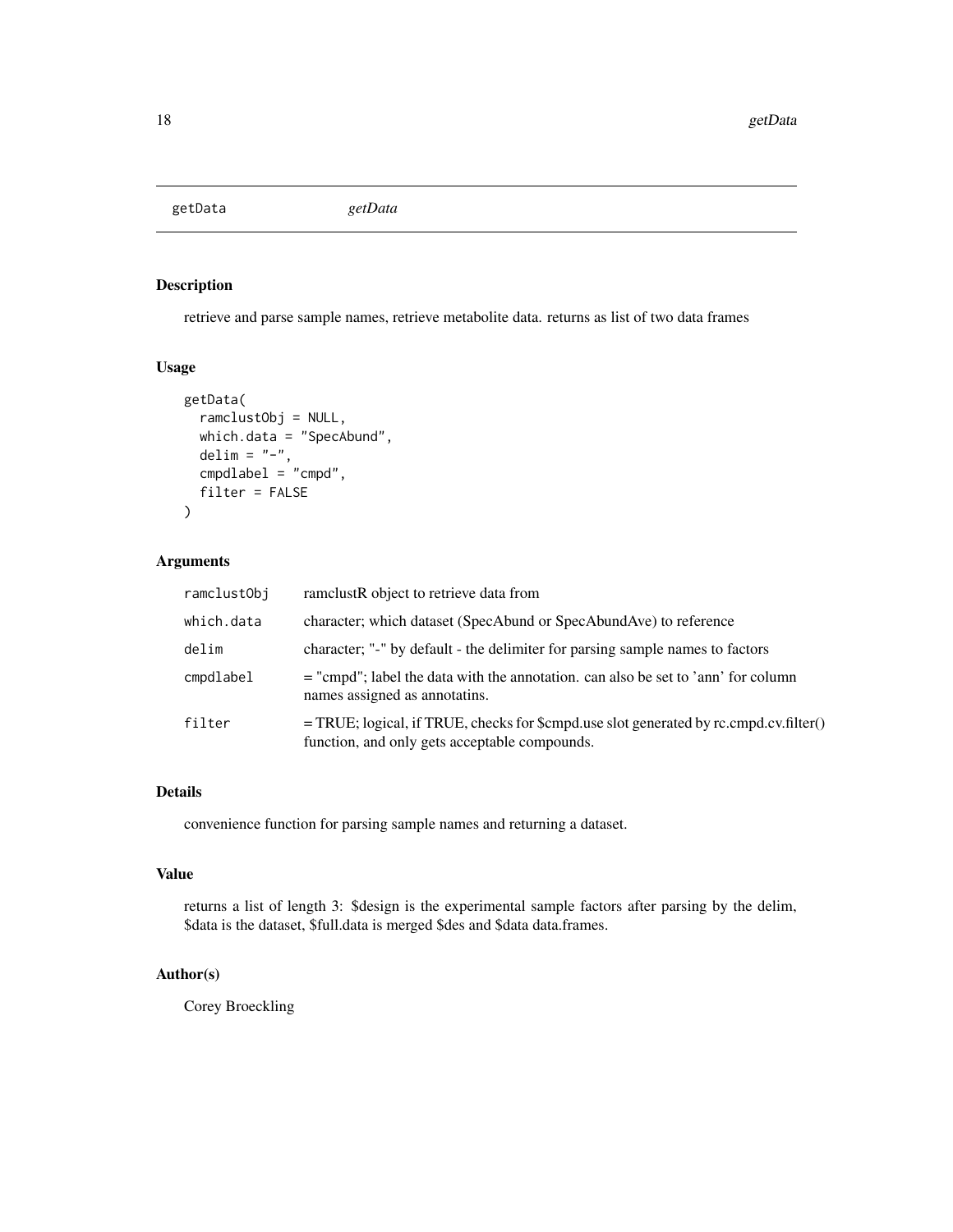## <span id="page-18-0"></span>Description

use PubChem API to look up full smiles and inchi notation for each inchikey

#### Usage

```
getSmilesInchi(ramclustObj = NULL, inchikey = NULL, ignore.stereo = TRUE)
```
#### Arguments

| ramclustObj   | ramclustR object to look up smiles and inchi for each inchikey (without a smiles/inchi).<br>Must provide one of rame stop or inchikey.                                                                                                                                                                          |  |
|---------------|-----------------------------------------------------------------------------------------------------------------------------------------------------------------------------------------------------------------------------------------------------------------------------------------------------------------|--|
| inchikey      | character vector of inchikey strings. Must provide one of ramclust Obj or inchikey.                                                                                                                                                                                                                             |  |
| ignore.stereo | logical. default = TRUE. If the Pubchem databases does not have the full<br>inchikey string, should we search by the first (non-stereo) block of the inchikey?<br>When true, returns the first pubchem match to the inchikey block one string. If<br>the full inchikey is present, that is used preferentially. |  |

## Details

The \$inchikey slot is used to look up parameters from pubchem. PubChem CID, a pubchem URL, smiles (canonical) and inchi are returned. if smiles and inchi slots are alread present (from MS-Finder, for example) pubchem smiles and inchi are used to fill in missing values only, not replace.

#### Value

returns a ramclustR object. new vector of \$smiles and \$inchi with length equal to number of compounds.

## Author(s)

Corey Broeckling

## References

Kim S, Thiessen PA, Bolton EE, Bryant SH. PUG-SOAP and PUG-REST: web services for programmatic access to chemical information in PubChem. Nucleic Acids Res. 2015;43(W1):W605- 11.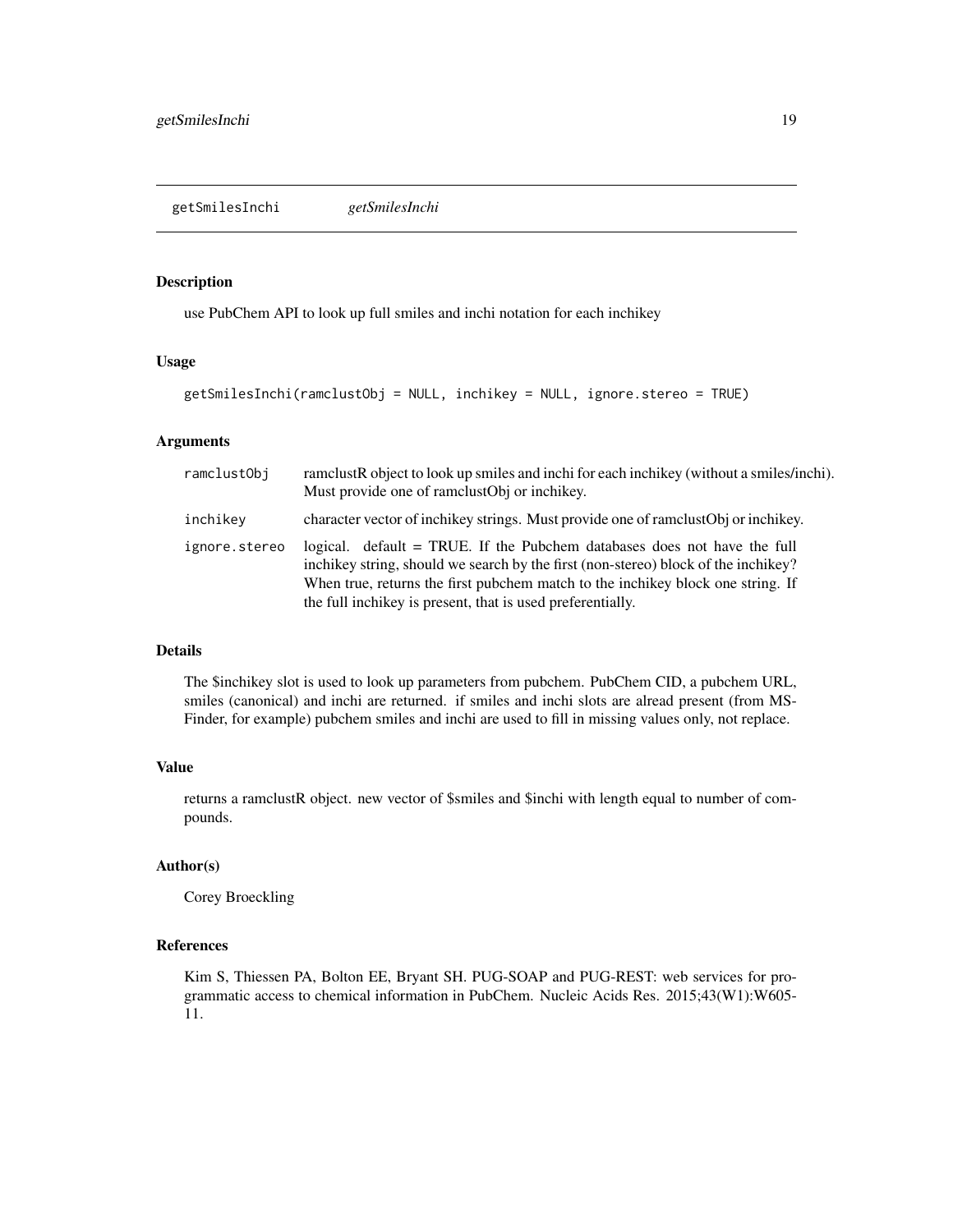<span id="page-19-0"></span>import.adap.kdb *import.adap.kdb*

## Description

use pubchem rest and view APIs to retrieve structures, CIDs (if a name or inchikey is given), synonyms, and optionally vendor data, when available.

#### Usage

```
import.adap.kdb(
 ramclustObj = NULL,
 annotations = NULL,
 min_score = 700,annotate = TRUE,manual.name = TRUE
)
```
## Arguments

| ramclustObj | ramelustR object to be annotated.                                                                                |
|-------------|------------------------------------------------------------------------------------------------------------------|
| annotations | file name/path to annotations xlsx file. generally 'simple_export.xlsx'                                          |
| min.score   | 700 (out of 1000) by default                                                                                     |
| annotate    | logical. TRUE by default, for now please leave default                                                           |
| manual.name | when looking up inchikey/names, should manual input be used to fill ambiguous<br>names? generally recommend TRUE |

## Details

useful for moving from chemical name to digital structure representation. greek letters are assumed to be 'UTF-8' encoded, and are converted to latin text before searching. if you are reading in your compound name list, do so with 'encoding' set to 'UTF-8'.

#### Value

returns a ramclustR structured object suitable for down stream processing steps.

## Author(s)

Corey Broeckling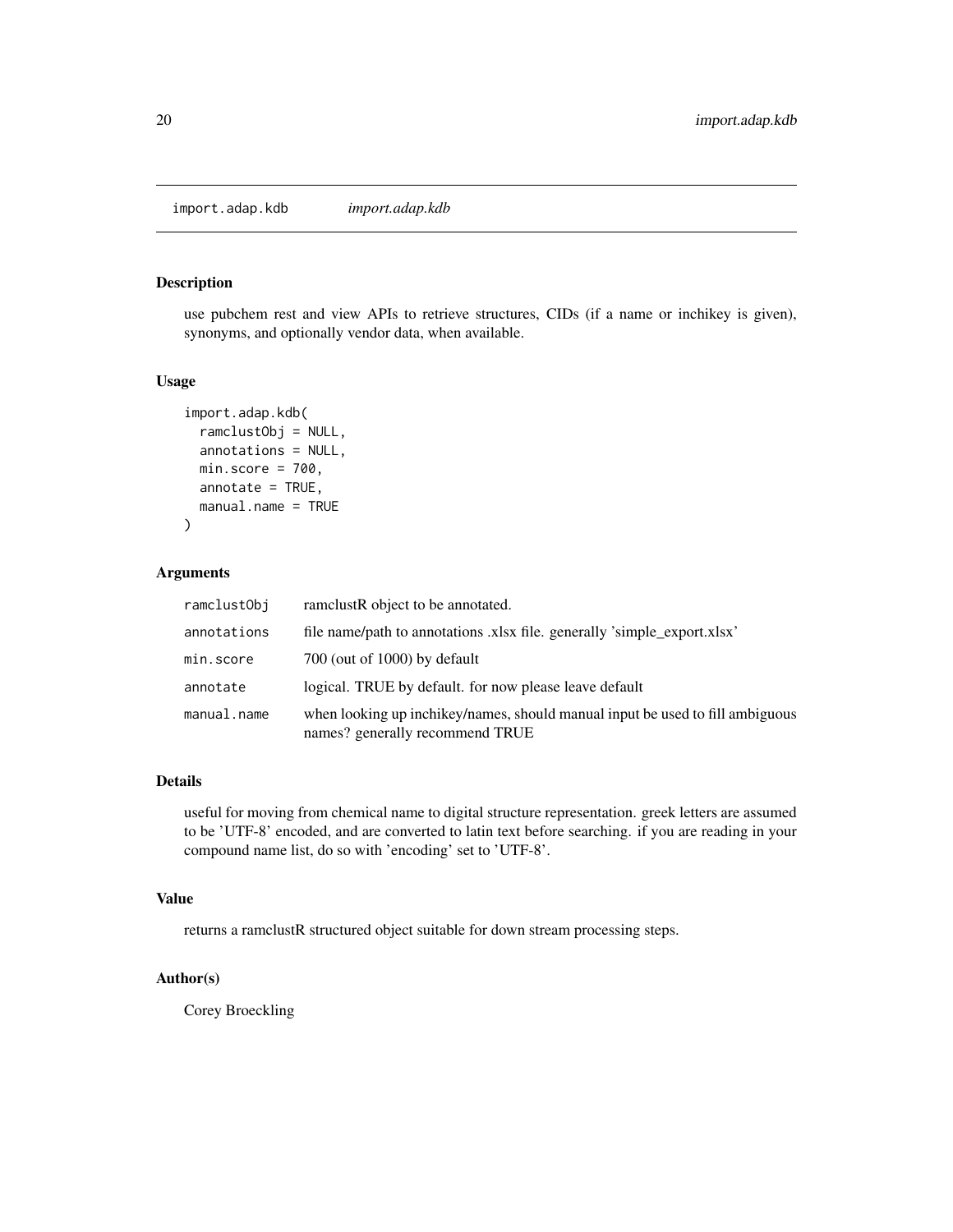<span id="page-20-0"></span>import.msfinder.formulas

*import.msfinder.formulas*

#### **Description**

After running MSFinder on .mat or .msp files, import the formulas that were predicted and their scores

#### Usage

```
import.msfinder.formulas(ramclustObj = NULL, mat.dir = NULL, msp.dir = NULL)
```
#### Arguments

| ramclustObi | R object - the ramclust R object which was used to write the mat or msp files |
|-------------|-------------------------------------------------------------------------------|
| mat.dir     | optional path to mat directory                                                |
| msp.dir     | optional path to msp directory                                                |

## Details

this function imports the output from the MSFinder program to support annotation of the ramclustR object

## Value

new slot at \$msfinder.formula.details

### Author(s)

Corey Broeckling

#### References

Broeckling CD, Afsar FA, Neumann S, Ben-Hur A, Prenni JE. RAMClust: a novel feature clustering method enables spectral-matching-based annotation for metabolomics data. Anal Chem. 2014 Jul 15;86(14):6812-7. doi: 10.1021/ac501530d. Epub 2014 Jun 26. PubMed PMID: 24927477.

Broeckling CD, Ganna A, Layer M, Brown K, Sutton B, Ingelsson E, Peers G, Prenni JE. Enabling Efficient and Confident Annotation of LC-MS Metabolomics Data through MS1 Spectrum and Time Prediction. Anal Chem. 2016 Sep 20;88(18):9226-34. doi: 10.1021/acs.analchem.6b02479. Epub 2016 Sep 8. PubMed PMID: 7560453.

Tsugawa H, Kind T, Nakabayashi R, Yukihira D, Tanaka W, Cajka T, Saito K, Fiehn O, Arita M. Hydrogen Rearrangement Rules: Computational MS/MS Fragmentation and Structure Elucidation Using MS-FINDER Software. Anal Chem. 2016 Aug 16;88(16):7946-58. doi: 10.1021/acs.analchem.6b00770. Epub 2016 Aug 4. PubMed PMID: 27419259.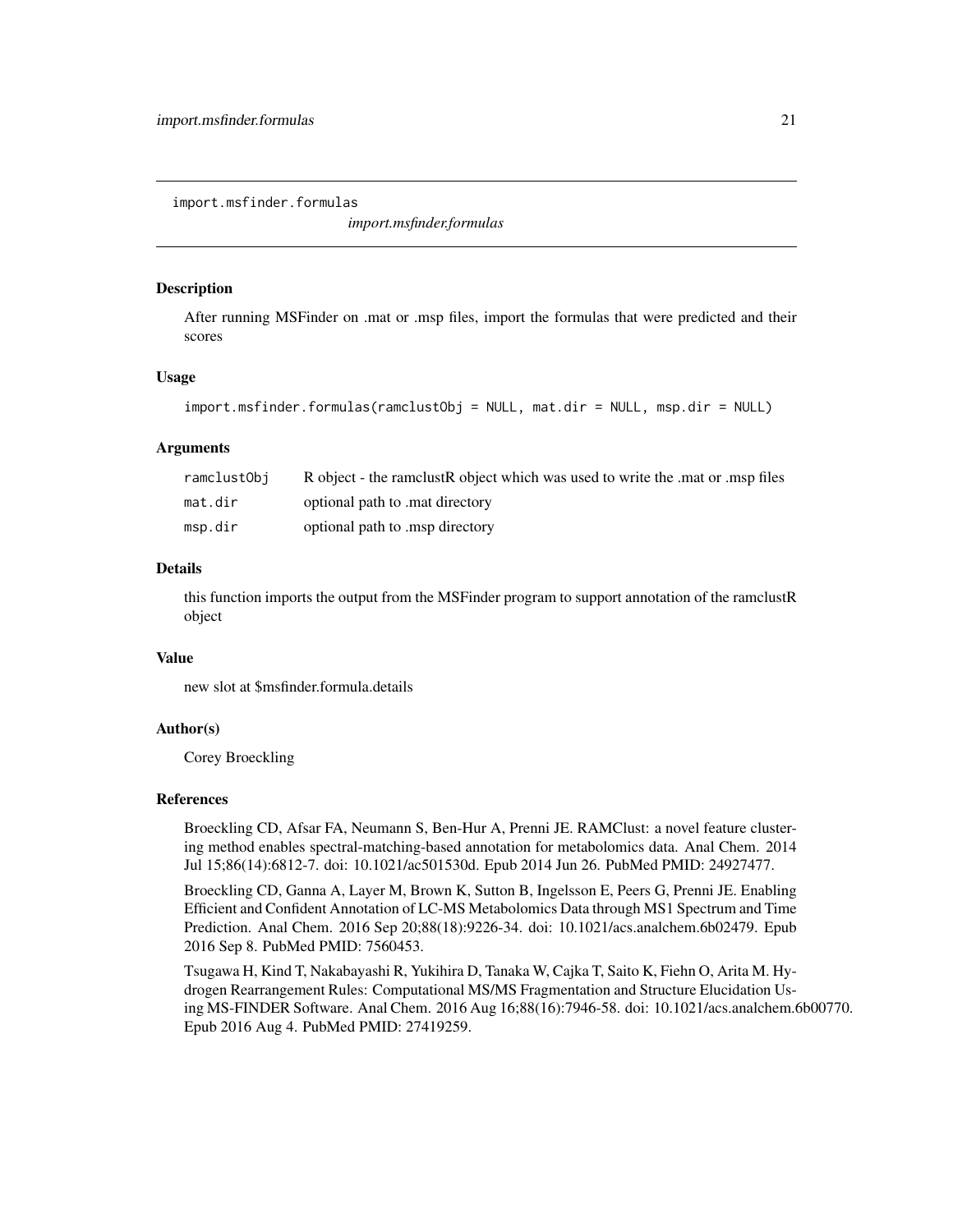```
import.msfinder.mssearch
```
*import.MSFinder.mssearch*

#### **Description**

After running MSFinder on .mat or .msp files, import the spectral search results

#### Usage

```
import.msfinder.mssearch(ramclustObj = NULL, mat.dir = NULL, msp.dir = NULL)
```
#### Arguments

| ramclustObi | R object - the ramclust R object which was used to write the mat or msp files |
|-------------|-------------------------------------------------------------------------------|
| mat.dir     | optional path to mat directory                                                |
| msp.dir     | optional path to msp directory                                                |

## Details

this function imports the output from the MSFinder program to annotate the ramclustR object

#### Value

an updated ramclustR object, with new slots at \$msfinder.mssearch.details and \$msfinder.mssearch.scores

## Author(s)

Corey Broeckling

#### References

Broeckling CD, Afsar FA, Neumann S, Ben-Hur A, Prenni JE. RAMClust: a novel feature clustering method enables spectral-matching-based annotation for metabolomics data. Anal Chem. 2014 Jul 15;86(14):6812-7. doi: 10.1021/ac501530d. Epub 2014 Jun 26. PubMed PMID: 24927477.

Broeckling CD, Ganna A, Layer M, Brown K, Sutton B, Ingelsson E, Peers G, Prenni JE. Enabling Efficient and Confident Annotation of LC-MS Metabolomics Data through MS1 Spectrum and Time Prediction. Anal Chem. 2016 Sep 20;88(18):9226-34. doi: 10.1021/acs.analchem.6b02479. Epub 2016 Sep 8. PubMed PMID: 7560453.

Tsugawa H, Kind T, Nakabayashi R, Yukihira D, Tanaka W, Cajka T, Saito K, Fiehn O, Arita M. Hydrogen Rearrangement Rules: Computational MS/MS Fragmentation and Structure Elucidation Using MS-FINDER Software. Anal Chem. 2016 Aug 16;88(16):7946-58. doi: 10.1021/acs.analchem.6b00770. Epub 2016 Aug 4. PubMed PMID: 27419259.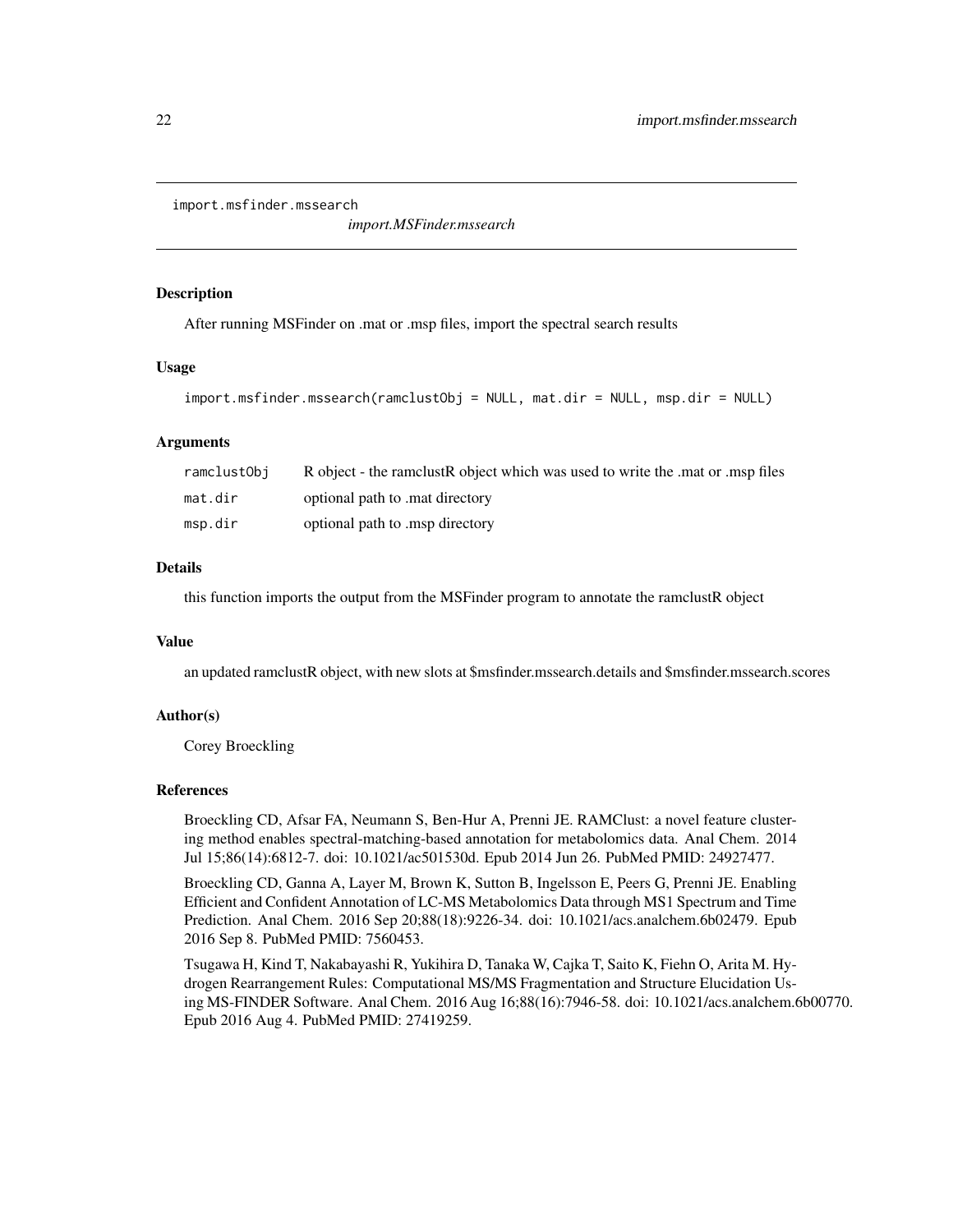<span id="page-22-0"></span>import.msfinder.structures

*write.methods*

## Description

write RAMClustR processing methods and citations to text file

#### Usage

```
import.msfinder.structures(ramclustObj = NULL, mat.dir = NULL, msp.dir = NULL)
```
#### Arguments

| ramclustObi | R object - the ramclust R object which was used to write the mat or msp files                                        |  |
|-------------|----------------------------------------------------------------------------------------------------------------------|--|
| mat.dir     | directory in which to look for mat file MSF inder output - by default the /spec-<br>tra/mat in the working directory |  |
| msp.dir     | directory in which to look for msp file MSFinder output - by default the /spec-<br>tra/msp in the working directory  |  |

#### Details

this function exports a file called ramclustr\_methods.txt which contains the processing history, parameters used, and relevant citations.

#### Value

an annotated ramclustR object

nothing - new file written to working director

## Author(s)

Corey Broeckling

#### References

Broeckling CD, Afsar FA, Neumann S, Ben-Hur A, Prenni JE. RAMClust: a novel feature clustering method enables spectral-matching-based annotation for metabolomics data. Anal Chem. 2014 Jul 15;86(14):6812-7. doi: 10.1021/ac501530d. Epub 2014 Jun 26. PubMed PMID: 24927477.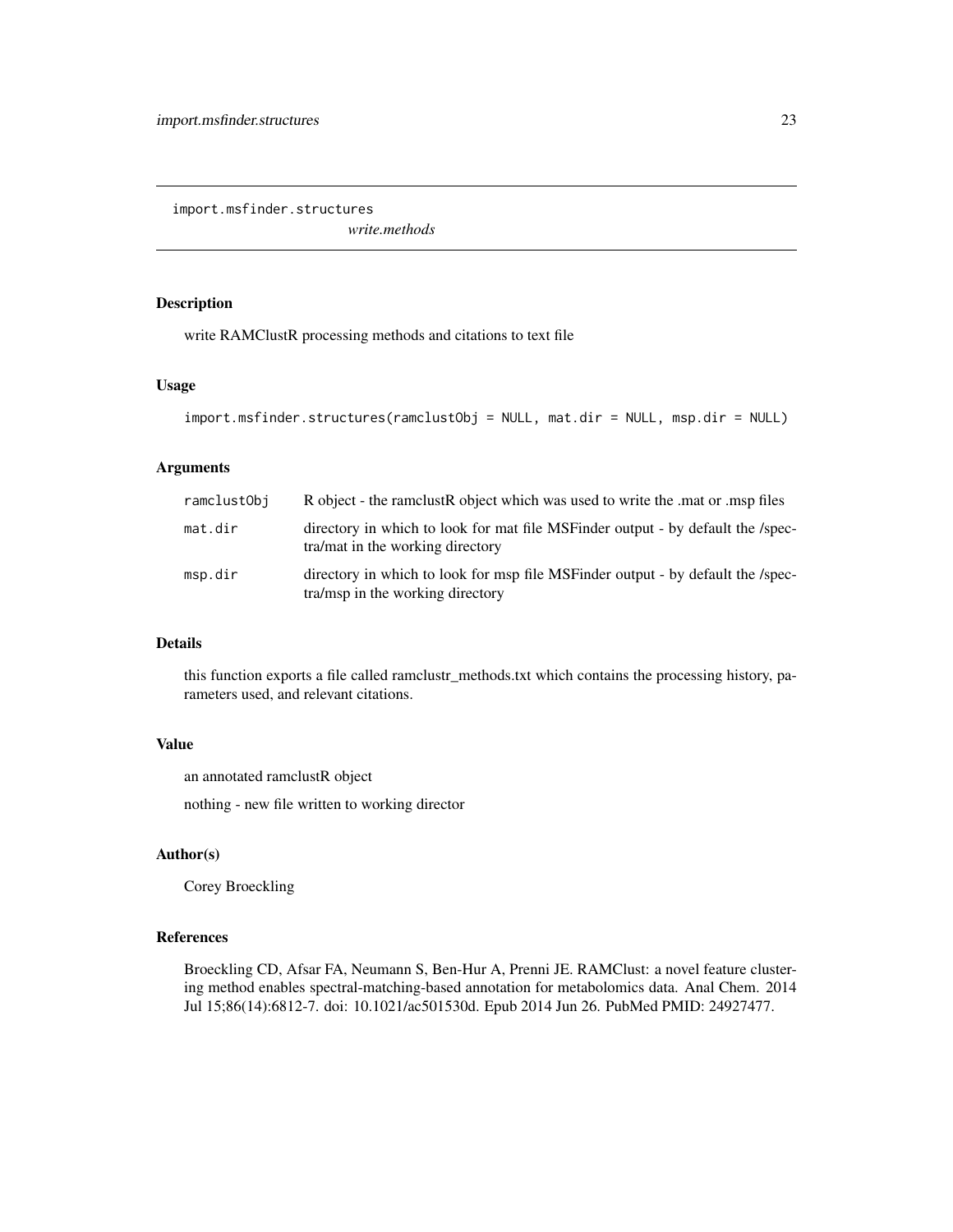<span id="page-23-0"></span>import.sirius *import.sirius*

#### Description

After running Sirius on .ms files, import the annotation results

#### Usage

```
import.sirius(ramclustObj = NULL, ms.dir = NULL, ion.mode = NULL)
```
## Arguments

| ramclustObj | R object - the ramclust R object which was used to write the mat or msp files                     |
|-------------|---------------------------------------------------------------------------------------------------|
| ms.dir      | optional path to mat directory, default = "spectra/ms/out" subdirectory in work-<br>ing directory |
| ion.mode    | specify either "N" for negative ionization mode or "P" for positive ionization<br>mode            |

## Details

this function imports the output from the Sirius program to annotate the ramclustR object

#### Value

an updated ramclustR object, with new slots at \$msfinder.sirius

#### Author(s)

Corey Broeckling

#### References

Broeckling CD, Afsar FA, Neumann S, Ben-Hur A, Prenni JE. RAMClust: a novel feature clustering method enables spectral-matching-based annotation for metabolomics data. Anal Chem. 2014 Jul 15;86(14):6812-7. doi: 10.1021/ac501530d. Epub 2014 Jun 26. PubMed PMID: 24927477.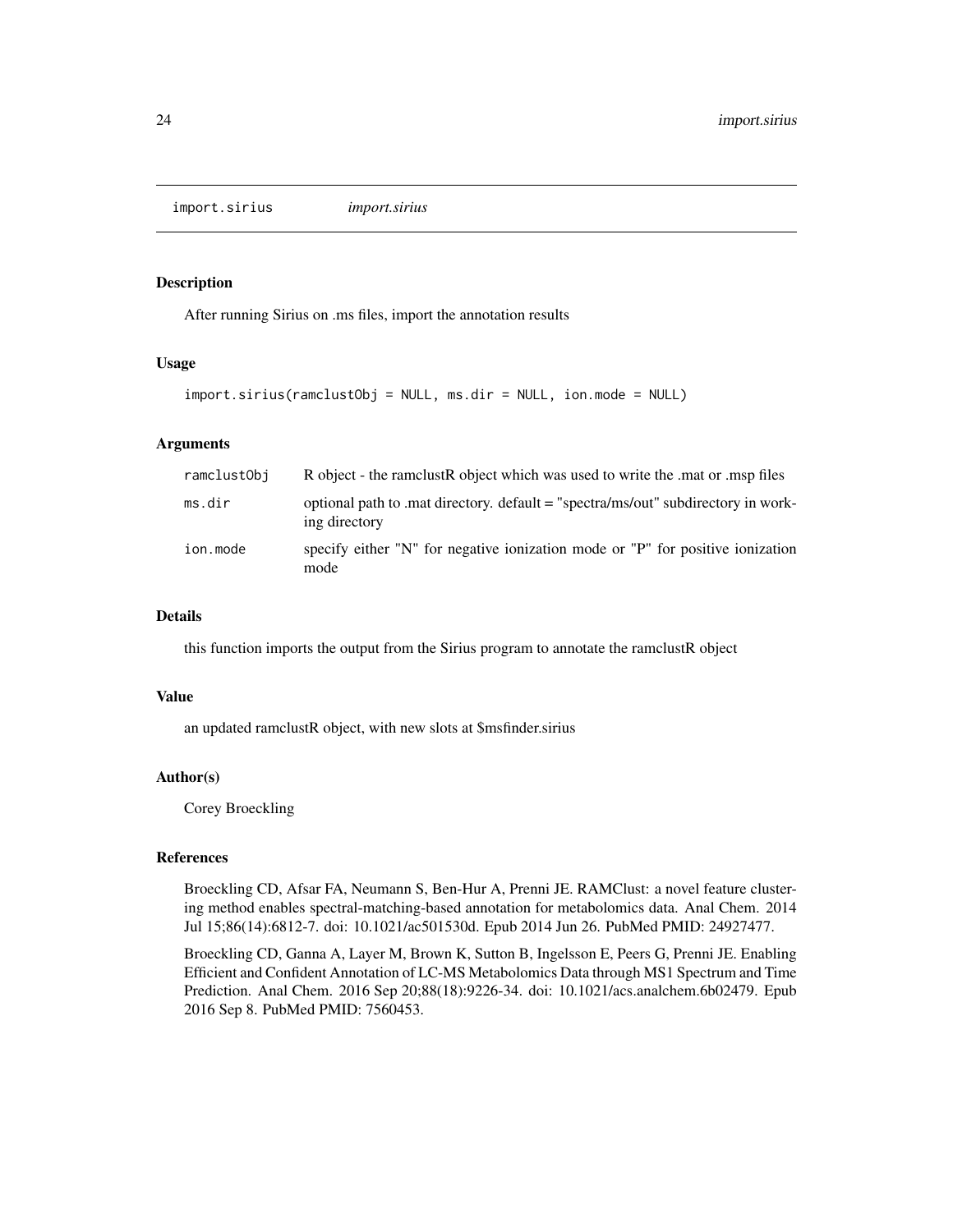<span id="page-24-0"></span>impRamSearch *impRamSearch*

#### Description

import ramsearch output for annotating an RC object

## Usage

```
impRamSearch(ramclustObj = NULL, ramsearchout = "spectra/results.rse")
```
## Arguments

| ramclustObj  | ramelustR object to annotate |
|--------------|------------------------------|
| ramsearchout | path to .rse file to import  |

## Details

Annotation of ramclustR exported .msp spectra is accomplished using RAMSearch. Exported ramsearch annotations (.rse) can be imported with this function

#### Value

returns a ramclustR object. new slots holding .rse data

## Author(s)

Corey Broeckling

## References

Broeckling CD, Afsar FA, Neumann S, Ben-Hur A, Prenni JE. RAMClust: a novel feature clustering method enables spectral-matching-based annotation for metabolomics data. Anal Chem. 2014 Jul 15;86(14):6812-7. doi: 10.1021/ac501530d. Epub 2014 Jun 26. PubMed PMID: 24927477.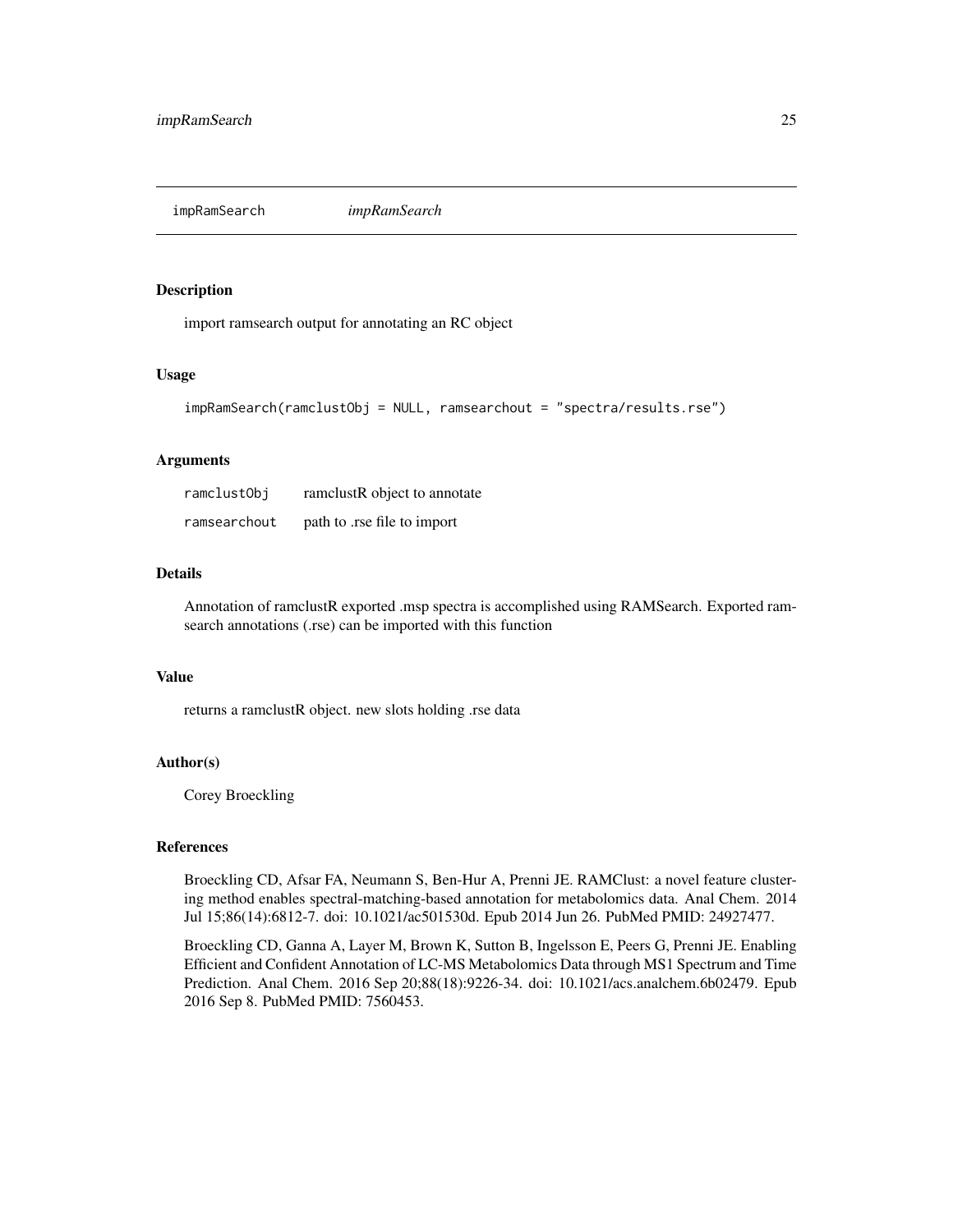```
manual.annotation.template
```
*manual.annotation.template*

#### Description

export a .csv formatted template for manually editing MSFinder annotations

#### Usage

```
manual.annotation.template(
  ramclustObj = NULL,
  outfile = "manual.annotation.template.csv"
)
```
#### Arguments

| ramclustObj | ramelustR object to annotate                                               |
|-------------|----------------------------------------------------------------------------|
| outfile     | output file directory and name. default = 'manual.annotation.template.csv' |

## Details

While unsupervised annotation is rapid and objective, subjective knowledge can be used to improve annotations. This function writes a template file containing compound name, computationally assigned inchikey, and an empty column for your manually inferred inchikey. Upon completion of manual annotation, you can reimport this file and update your ramclustR object to reflect your manual input.

#### Author(s)

Corey Broeckling

#### References

Broeckling CD, Afsar FA, Neumann S, Ben-Hur A, Prenni JE. RAMClust: a novel feature clustering method enables spectral-matching-based annotation for metabolomics data. Anal Chem. 2014 Jul 15;86(14):6812-7. doi: 10.1021/ac501530d. Epub 2014 Jun 26. PubMed PMID: 24927477.

Tsugawa H, Kind T, Nakabayashi R, Yukihira D, Tanaka W, Cajka T, Saito K, Fiehn O, Arita M. Hydrogen Rearrangement Rules: Computational MS/MS Fragmentation and Structure Elucidation Using MS-FINDER Software. Anal Chem. 2016 Aug 16;88(16):7946-58. doi: 10.1021/acs.analchem.6b00770. Epub 2016 Aug 4. PubMed PMID: 27419259.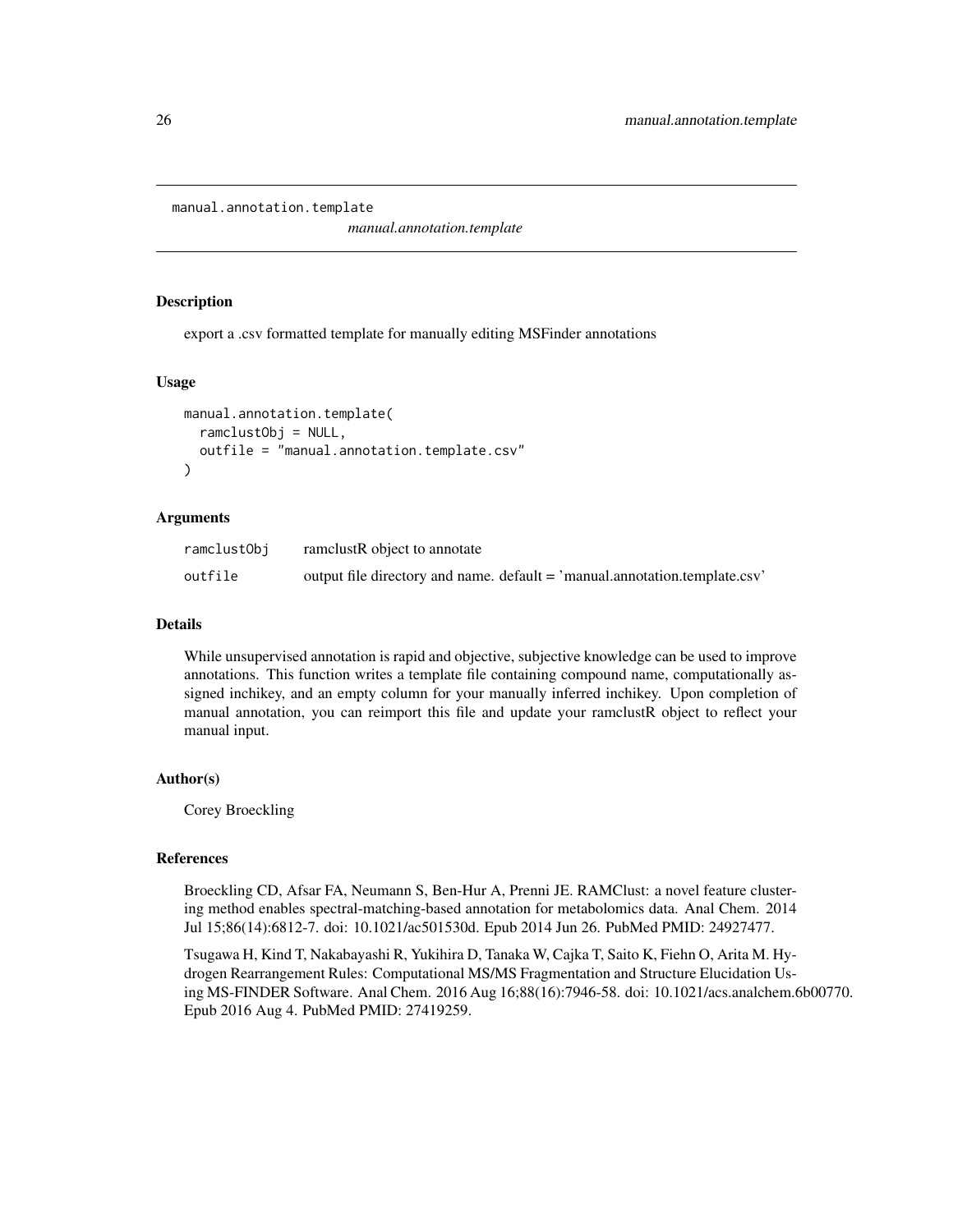<span id="page-26-0"></span>mergeRCobjects *mergeRCobjects*

## Description

merge two ramclustR objects

## Usage

```
mergeRCobjects(
 ramclustObj.1 = NULL,
 ramclustObj.2 = NULL,
 mztol = 0.2,
 rttol = 30,course.rt.adj = NULL,
 mzwt = 2,
 rtwt = 1,
  intwt = 3)
```
## Arguments

| ramclustObj.1 | ramclustR object 1: this object will be the base for the new object. That is all<br>the features from ramclustObj.1 will be retained.                                                                                                                                                                                                                                 |
|---------------|-----------------------------------------------------------------------------------------------------------------------------------------------------------------------------------------------------------------------------------------------------------------------------------------------------------------------------------------------------------------------|
| ramclustObj.2 | ramclustR object 2: this object will mapped and appended to racmlustObj1.<br>That is only features which appear consistent with those from ramclustObj.1<br>will be retained.                                                                                                                                                                                         |
| mztol         | numeric: absolute mass tolerance around mz                                                                                                                                                                                                                                                                                                                            |
| rttol         | numeric: feature retention time tolerance. Value set by this option will be used<br>during the initial anchor mapping phase. Two times the standard error of the rt<br>loess correction will be used for the full mapping.                                                                                                                                            |
| course.rt.adj | numeric: default = NULL. optional approximate retention time shift between<br>ramclustObj.1 and ramclustObj.2. i.e if the retention time of ramclustObj.1 is<br>on average 15 seconds longer than that of ramclustobj.2, enter '15'. if 1 is less<br>than 2, enter a negative number. This is applied before mapping to enable a<br>smaller 'rttol' value to be used. |
| mzwt          | numeric: when mapping features, weighting value used for similarities between<br>feature mass values (see rtwt, intwt)                                                                                                                                                                                                                                                |
| rtwt          | numeric: when mapping features, weighting value used for similarities between<br>feature retention time values (see mzwt, intwt)                                                                                                                                                                                                                                      |
| intwt         | numeric: when mapping features, weighting value used for similarities between<br>ranked signal intensity values (see rtwt, mzwt)                                                                                                                                                                                                                                      |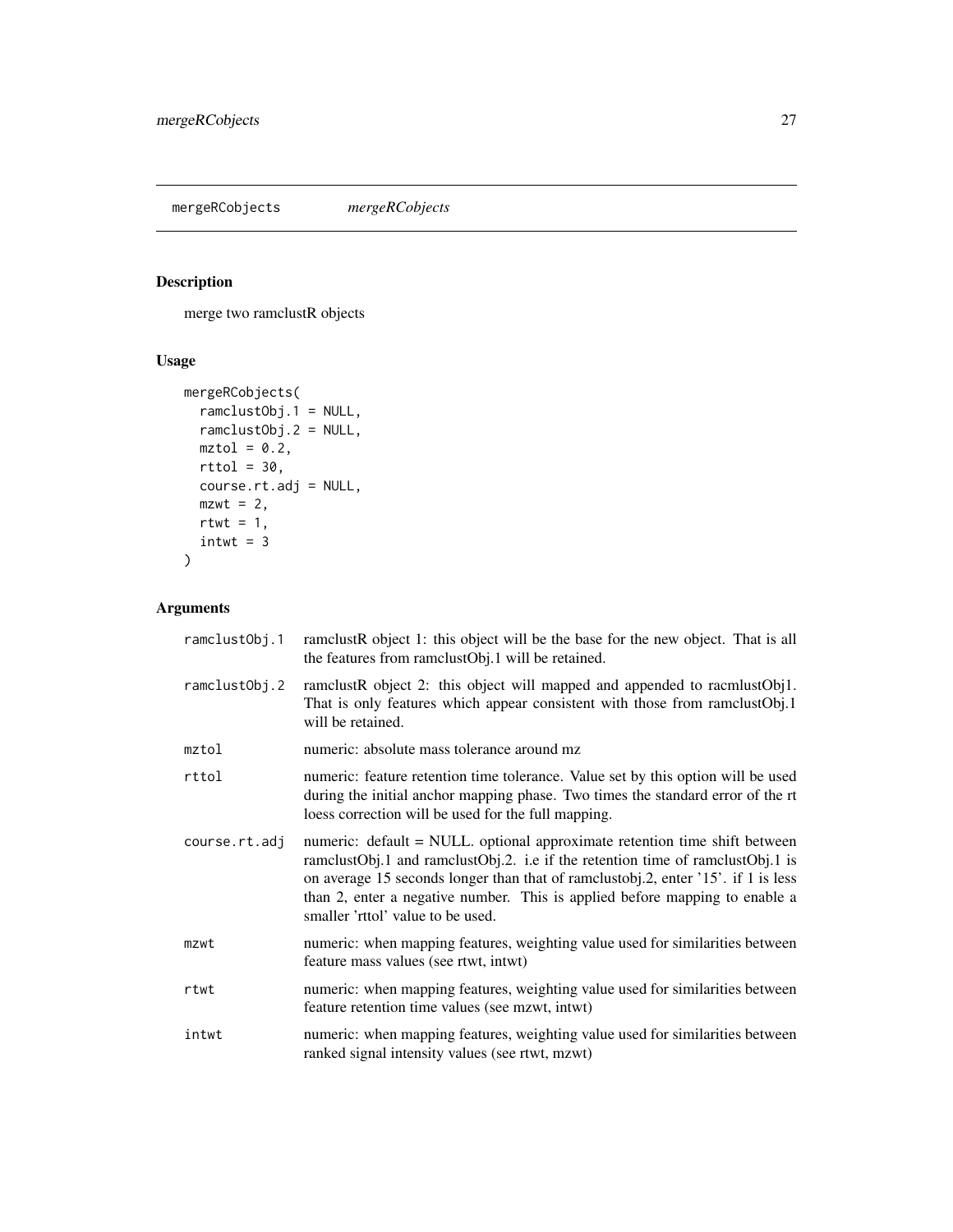## Details

Two ramclustR objects are merged with this function, mapping features between them. The first (ramclustObj.1) object use used as the template - all data in it is retained. ramclustObj.2 is mapped to ramclustObj.1 feature by feature - only mapped features are retained. A new ramlcustObj is returned, with a new SpecAbund dataset with the same column number as the ramclustObj.1\$SpecAbund set.

## Value

returns a ramclustR object. All values from ramclustObj.1 are retained. SpecAbund dataset from ramclustObj.1 is moved to RC\$SpecAbund.1, where RC is the new ramclustObj.

#### Author(s)

Corey Broeckling

ramclustR *ramclustR*

## Description

Main clustering function for grouping features based on their analytical behavior.

#### Usage

```
ramclustR(
 xcmsObi = NULL,
 ms = NULL,idmsms = NULL,taglocation = "filepaths",
 MStag = NULL,
  idMSMStag = NULL,
 featdelim = "_",
  timepos = 2,
  st = NULL,sr = NULL,maxt = NULL,deepSplit = FALSE,blocksize = 2000,
 mult = 5,
 hmax = NULL,
  sampleCol = 1,
  collapse = TRUE,
  usePheno = TRUE,
 msput = TRUE,ExpDes = NULL,
 normalize = "TIC",
```
<span id="page-27-0"></span>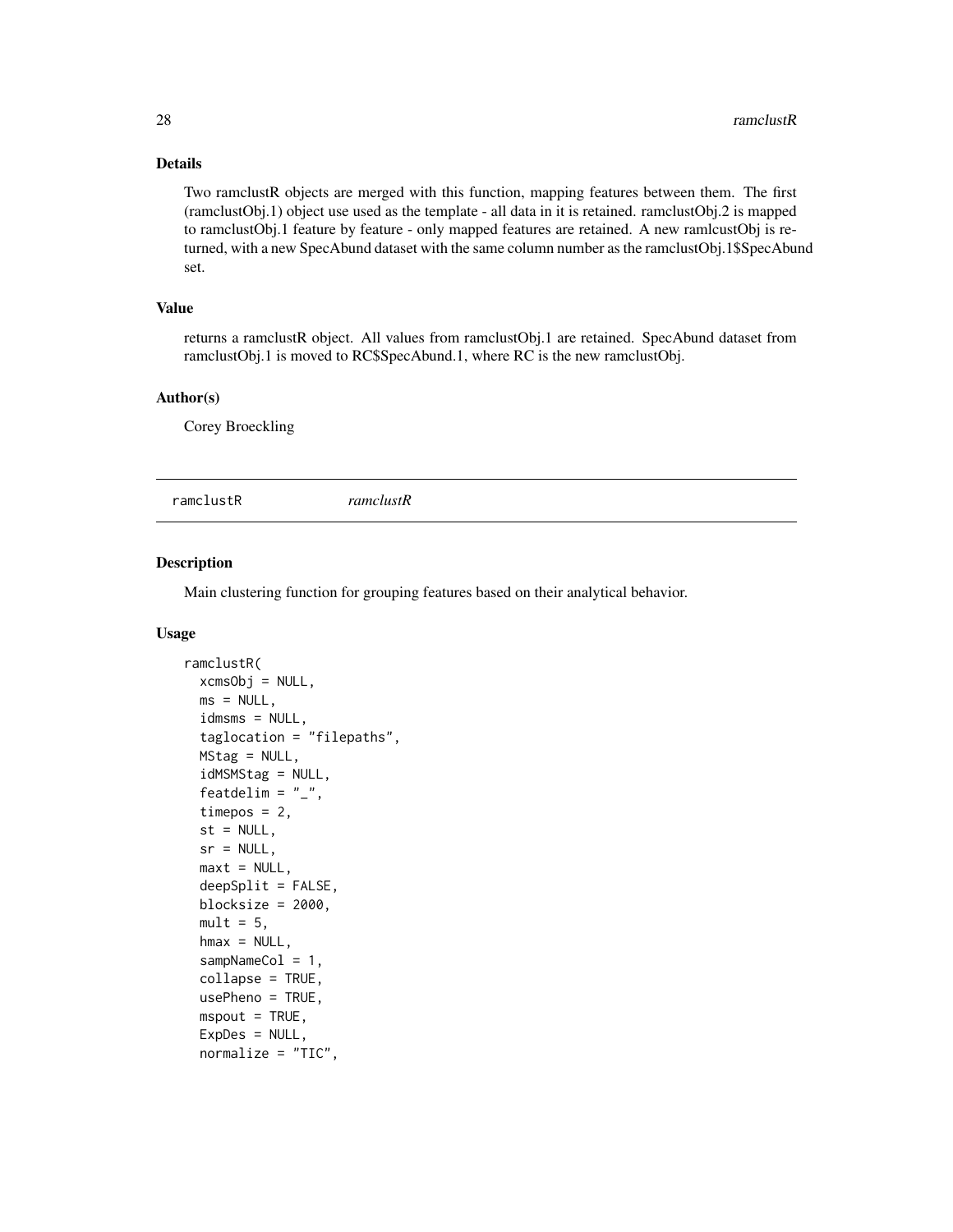#### ramclustR 29

```
qc.inj.random = 20,order = NULL,
 batch = NULL,
 qc = NULL,minModuleSize = 2,
 linkage = "average",
 mzdec = 3,
 cor.method = "pearson",
 rt.only.low.n = TRUE,
 fftempdir = NULL,
 replace.zeros = TRUE
\mathcal{L}
```
## Arguments

| xcmsObj     | xcmsObject: containing grouped feature data for clustering by ramclustR                                                            |
|-------------|------------------------------------------------------------------------------------------------------------------------------------|
| ms          | filepath: optional csv input. Features as columns, rows as samples. Column<br>header mz rt                                         |
| idmsms      | filepath: optional idMSMS / MSe csv data. same dim and names as ms required                                                        |
| taglocation | character: "filepaths" by default, "phenoData[,1]" is another option. refers to<br>xcms slot                                       |
| MStag       | character: character string in 'taglocation' to designat MS / MSe files e.g. "01.cdf"                                              |
| idMSMStag   | character: character string in 'taglocation' to designat idMSMS / MSe files e.g.<br>"02.cdf"                                       |
| featdelim   | character: how feature mz and rt are delimited in csv import column header e.g.<br>$=$ "-"                                         |
| timepos     | integer: which position in delimited column header represents the retention time<br>(csv only)                                     |
| st          | numeric: sigma t - time similarity decay value                                                                                     |
| sr          | numeric: sigma r - correlational similarity decay value                                                                            |
| maxt        | numeric: maximum time difference to calculate retention similarity for - all<br>values beyond this are assigned similarity of zero |
| deepSplit   | logical: controls how agressively the HCA tree is cut - see ?cutreeDynamicTree                                                     |
| blocksize   | integer: number of features (scans?) processed in one block $=1000$ ,                                                              |
| mult        | numeric: internal value, can be used to influence processing speed/ram usage                                                       |
| hmax        | numeric: precut the tree at this height, default 0.3 - see ?cutreeDynamicTree                                                      |
| sampNameCol | integer: which column from the csv file contains sample names?                                                                     |
| collapse    | logical: reduce feature intensities to spectrum intensities?                                                                       |
| usePheno    | logical: transfer phenotype data from XCMS object to SpecAbund dataset?                                                            |
| mspout      | logical: write msp formatted spectra to file?                                                                                      |
| ExpDes      | either an R object created by R ExpDes object: data used for record keeping and<br>labelling msp spectral output                   |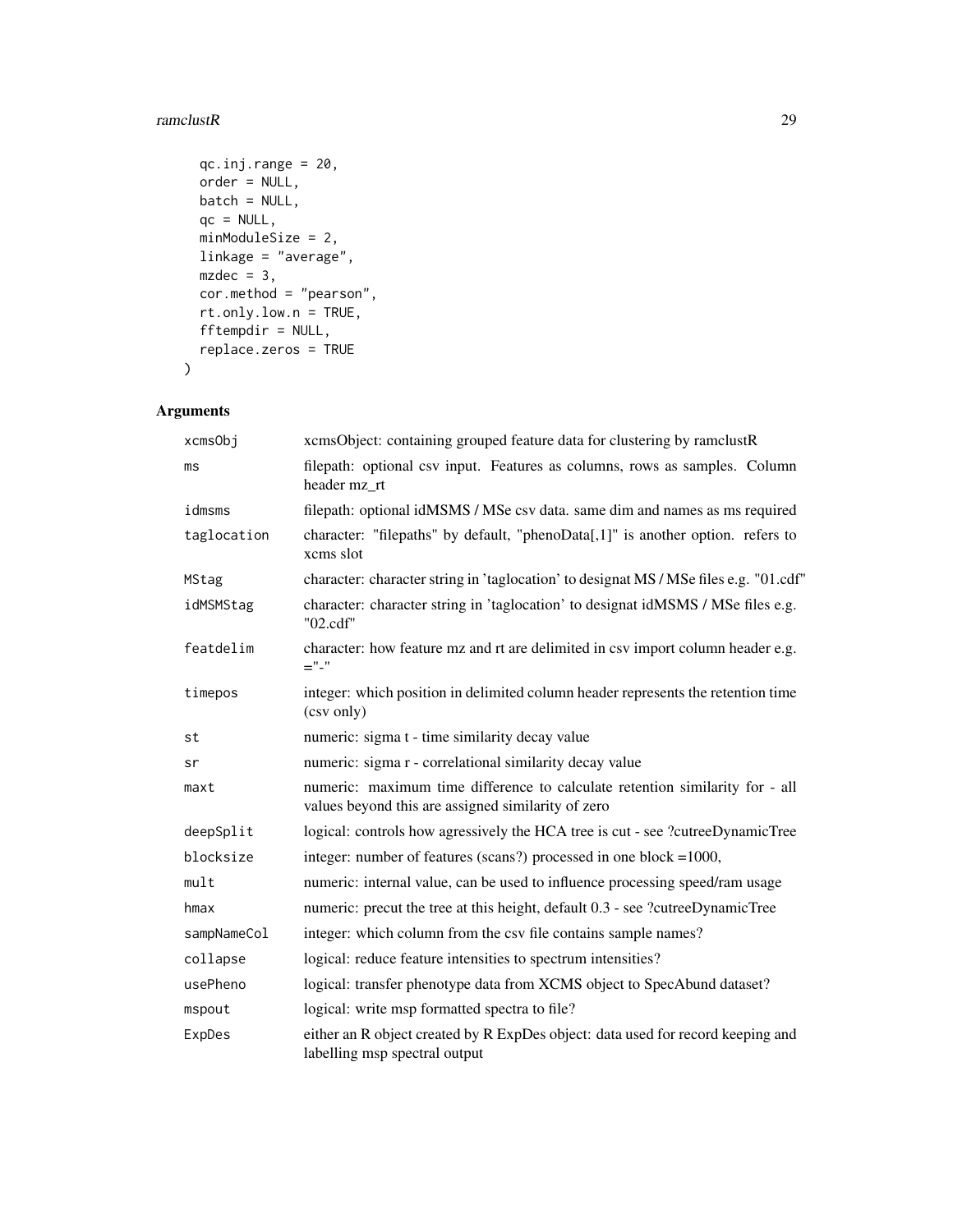| normalize     | character: either "none", "TIC", "quantile", or "batch.qc" normalization of fea-<br>ture intensities. see batch.qc overview in details.                                                                                                                                                                                                                                                                                                                                                                                                                                                                                                   |
|---------------|-------------------------------------------------------------------------------------------------------------------------------------------------------------------------------------------------------------------------------------------------------------------------------------------------------------------------------------------------------------------------------------------------------------------------------------------------------------------------------------------------------------------------------------------------------------------------------------------------------------------------------------------|
| qc.inj.range  | integer: how many injections around each injection are to be scanned for pres-<br>ence of QC samples when using batch.qc normalization? A good rule of thumb<br>is between 1 and 3 times the typical injection span between QC injections. i.e. if<br>you inject QC ever 7 samples, set this to between 7 and 21. smaller values pro-<br>vide more local precision but make normalization sensitive to individual poor<br>outliers (though these are first removed using the boxplot function outlier detec-<br>tion), while wider values provide less local precision in normalization but better<br>stability to individual peak areas. |
| order         | integer vector with length equal to number of injections in xset or csv file                                                                                                                                                                                                                                                                                                                                                                                                                                                                                                                                                              |
| batch         | integer vector with length equal to number of injections in xset or csv file                                                                                                                                                                                                                                                                                                                                                                                                                                                                                                                                                              |
| qc            | logical vector with length equal to number of injections in xset or csv file.                                                                                                                                                                                                                                                                                                                                                                                                                                                                                                                                                             |
| minModuleSize | integer: how many features must be part of a cluster to be returned? default $= 2$                                                                                                                                                                                                                                                                                                                                                                                                                                                                                                                                                        |
| linkage       | character: heirarchical clustering linkage method - see ?hclust                                                                                                                                                                                                                                                                                                                                                                                                                                                                                                                                                                           |
| mzdec         | integer: number of decimal places used in printing m/z values                                                                                                                                                                                                                                                                                                                                                                                                                                                                                                                                                                             |
| cor.method    | character: which correlational method used to calculate 'r' - see ?cor                                                                                                                                                                                                                                                                                                                                                                                                                                                                                                                                                                    |
| rt.only.low.n | logical: default = TRUE At low injection numbers, correlational relationships<br>of peak intensities may be unreliable. by defualt ramclustR will simply ignore<br>the correlational r value and cluster on retention time alone. if you wish to use<br>correlation with at $n < 5$ , set this value to FALSE.                                                                                                                                                                                                                                                                                                                            |
| fftempdir     | valid path: if there are file size limitations on the default ff package temp di-<br>rectory - getOptions('fftempdir') - you can change the directory used as the<br>fftempdir with this option.                                                                                                                                                                                                                                                                                                                                                                                                                                          |
| replace.zeros | logical: TRUE by default. NA, NaN, and Inf values are replaced with zero,<br>and zero values are sometimes returned from peak peaking. When TRUE, zero<br>values will be replaced with a small amount of noise, with noise level set based<br>on the detected signal intensities for that feature.                                                                                                                                                                                                                                                                                                                                        |

## Details

Main clustering function output - see citation for algorithm description or vignette('RAMClustR') for a walk through. batch.qc. normalization requires input of three vectors (1) batch (2) order (3) qc. This is a feature centric normalization approach which adjusts signal intensities first by comparing batch median intensity of each feature (one feature at a time) QC signal intensity to full dataset median to correct for systematic batch effects and then secondly to apply a local QC median vs global median sample correction to correct for run order effects.

## Value

\$featclus: integer vector of cluster membership for each feature

\$frt: feature retention time, in whatever units were fed in (xcms uses seconds, by default)

\$fmz: feature retention time, reported in number of decimal points selected in ramclustR function

\$xcmsOrd: the original XCMS (or csv) feature order for cross referencing, if need be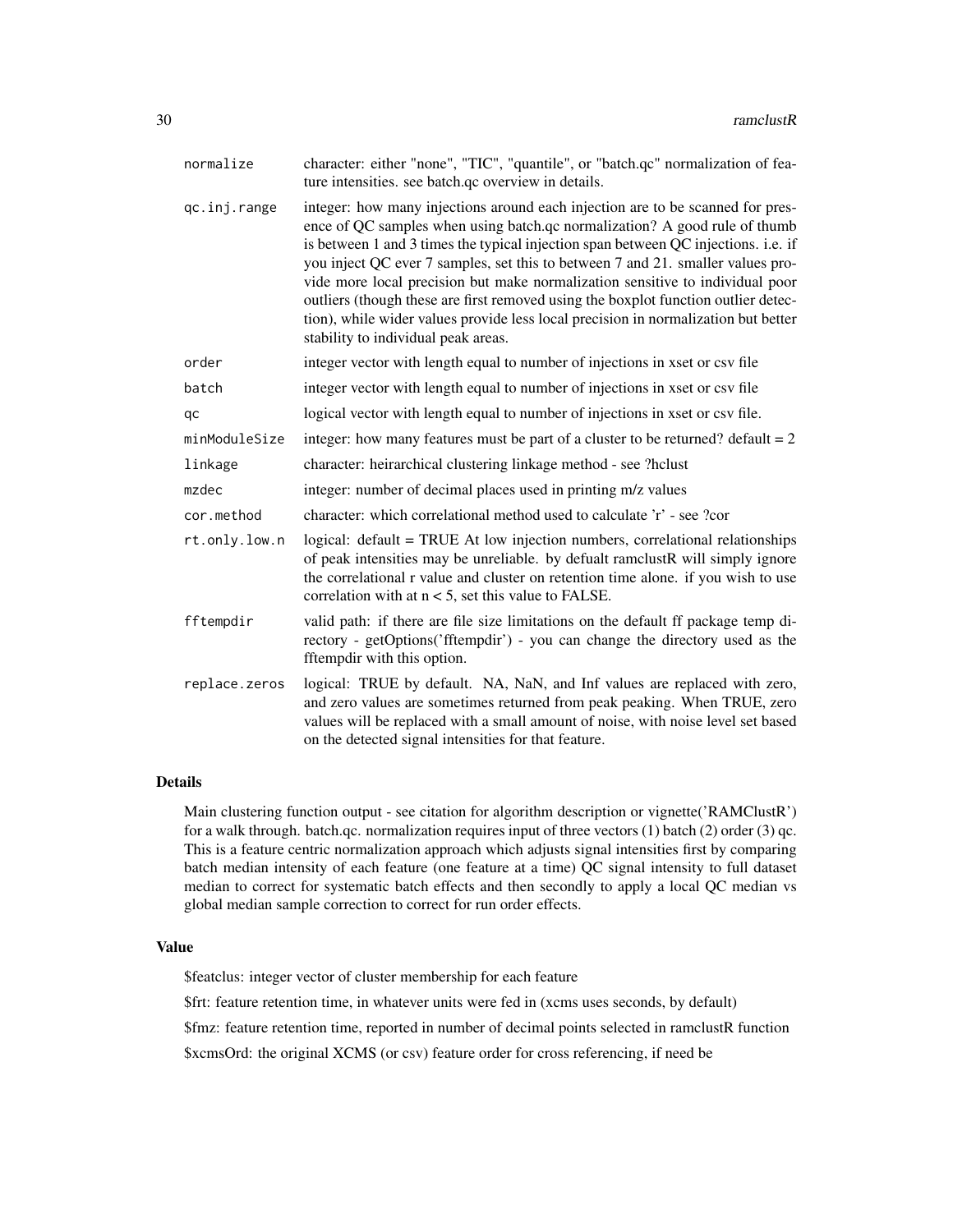#### ramclustR 31

\$clrt: cluster retention time

\$clrtsd: retention time standard deviation of all the features that comprise that cluster

\$nfeat: number of features in the cluster

\$nsing: number of 'singletons' - that is the number of features which clustered with no other feature

\$ExpDes: the experimental design object used when running ramclustR. List of two dataframes.

\$cmpd: compound name. C#### are assigned in order of output by dynamicTreeCut. Compound with the most features is classified as  $C0001...$ 

\$ann: annotation. By default, annotation names are identical to 'cmpd' names. This slot is a placeholder for when annotations are provided

\$MSdata: the MSdataset provided by either xcms or csv input

\$MSMSdata: the (optional) MSe/idMSMS dataset provided be either xcms or csv input

\$SpecAbund: the cluster intensities after collapsing features to clusters

\$SpecAbundAve: the cluster intensities after averaging all samples with identical sample names

- 'spectra' directory is created in the working directory. In this directory a .msp is (optionally) created, which contains the spectra for all compounds in the dataset following clustering. if MSe/idMSMS data are provided, they are listed width he same compound name as the MS spectrum, with the collision energy provided in the ExpDes object provided to distinguish low from high CE spectra.

#### Author(s)

Corey Broeckling

#### References

Broeckling CD, Afsar FA, Neumann S, Ben-Hur A, Prenni JE. RAMClust: a novel feature clustering method enables spectral-matching-based annotation for metabolomics data. Anal Chem. 2014 Jul 15;86(14):6812-7. doi: 10.1021/ac501530d. Epub 2014 Jun 26. PubMed PMID: 24927477.

Broeckling CD, Ganna A, Layer M, Brown K, Sutton B, Ingelsson E, Peers G, Prenni JE. Enabling Efficient and Confident Annotation of LC-MS Metabolomics Data through MS1 Spectrum and Time Prediction. Anal Chem. 2016 Sep 20;88(18):9226-34. doi: 10.1021/acs.analchem.6b02479. Epub 2016 Sep 8. PubMed PMID: 7560453.

#### Examples

```
## Choose input file with feature column names `mz_rt` (expected by default).
## Column with sample name is expected to be first (by default).
## These can be adjusted with the `featdelim` and `sampNameCol` parameters.
wd < - getwd()
filename <- system.file("extdata", "peaks.csv", package = "RAMClustR", mustWork = TRUE)
print(filename)
head(data.frame(read.csv(filename)), c(6L, 5L))
## If the file contains features from MS1, assign those to the `ms` parameter.
```
## If the file contains features from MS2, assign those to the `idmsms` parameter.

## If you ran `xcms` for the feature detection, the assign the output to the `xcmsObj` parameter.

```
## In this example we use a MS1 feature table stored in a `csv` file.
```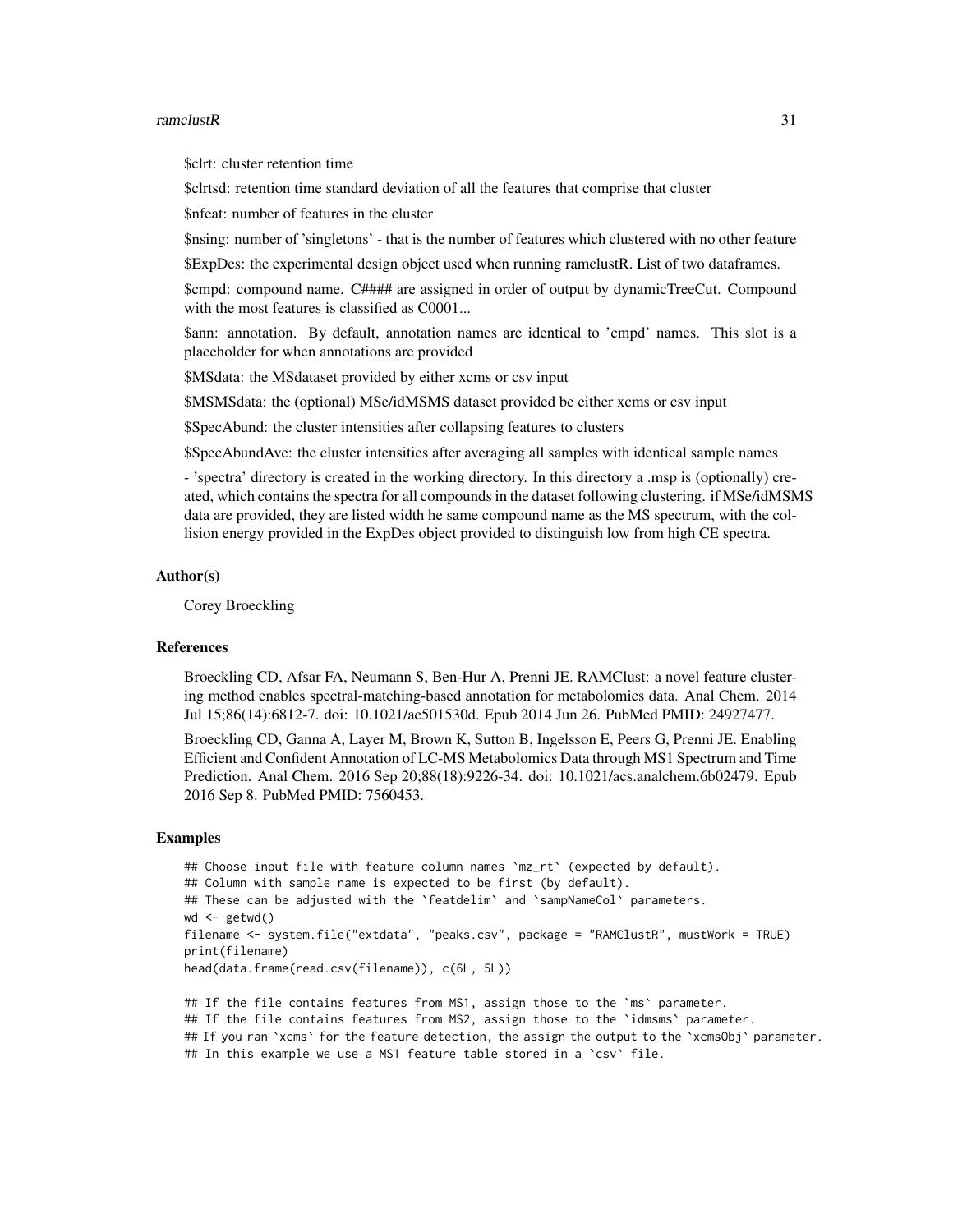```
setwd(tempdir())
ramclustobj <- ramclustR(ms = filename, st = 5, maxt = 1, blocksize = 1000)
## Investigate the deconvoluted features in the 'spectra' folder in MSP format
## or inspect the `ramclustobj` for feature retention times, annotations etc.
print(ramclustobj$ann)
print(ramclustobj$nfeat)
print(ramclustobj$SpecAbund[,1:6])
setwd(wd)
```
rc.calibrate.ri *rc.cmpd.filter.cv*

#### Description

extractor for xcms objects in preparation for clustering

#### Usage

```
rc.calibrate.ri(ramclustObj = NULL, calibrant.data = "", poly.order = 3)
```
## Arguments

| ramclustObi | ramelustObj containing MSdata with optional MSMSdata (MSe, DIA, idMSMS)                                                                                                                                               |
|-------------|-----------------------------------------------------------------------------------------------------------------------------------------------------------------------------------------------------------------------|
|             | calibrant data character vector defining the file path/name to a csv file containing columns<br>including 'rt', and 'ri'. Alternatively, a data.frame with those columnn names<br>(case sensitive)                    |
| polv.order  | integer default $= 3$ . polynomical order used to fit rt vs ri data, and calculate ri<br>for all feature and metabolite rt values, poly, order should be approximally smaller<br>than the number of calibrant points. |

## Details

This function generates a new slot in the ramclustR object for retention index. Calibration is performed using a polynomial fit of order poly.order. It is the user's responsibility to ensure that the number and span of calibrant points is sufficient to calibrate the full range of feature and compound retention times. i.e. if the last calibration point is at 1000 seconds, but the last eluting peak is at 1300 seconds, the calibration will be very poor for the late eluting compound.

## Value

ramclustR object with retention index assigned for features (\$fri) and compounds (\$clri).

#### Author(s)

Corey Broeckling

<span id="page-31-0"></span>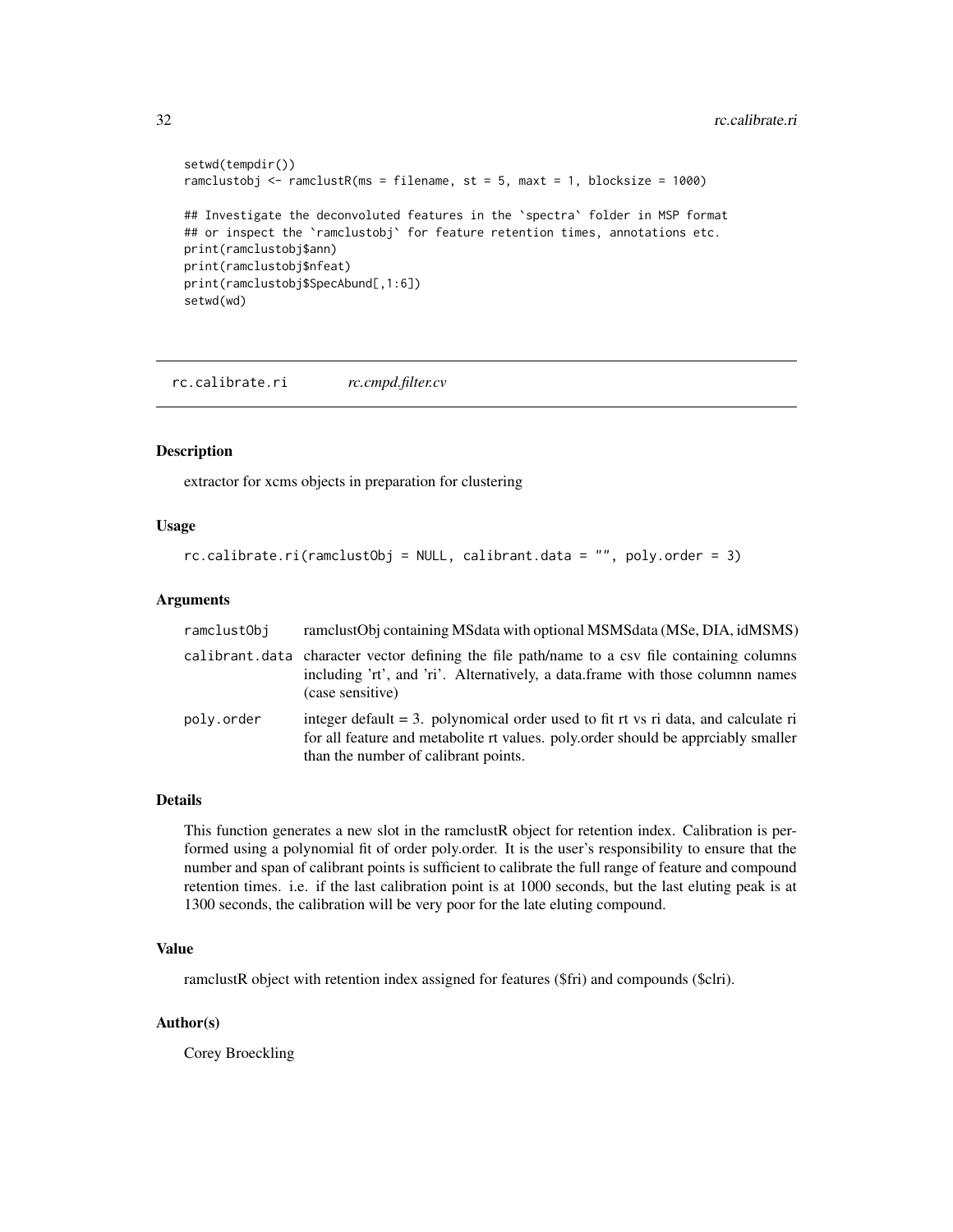## <span id="page-32-0"></span>rc.cmpd.filter.cv 33

## References

Broeckling CD, Afsar FA, Neumann S, Ben-Hur A, Prenni JE. RAMClust: a novel feature clustering method enables spectral-matching-based annotation for metabolomics data. Anal Chem. 2014 Jul 15;86(14):6812-7. doi: 10.1021/ac501530d. Epub 2014 Jun 26. PubMed PMID: 24927477.

rc.cmpd.filter.cv *rc.cmpd.filter.cv*

#### Description

extractor for xcms objects in preparation for clustering

#### Usage

```
rc.cmpd.filter.cv(ramclustObj = NULL, qc.tag = "QC", max(cv = 0.5)
```
## Arguments

| ramclustObj | ramelustObj containing MSdata with optional MSMSdata (MSe, DIA, idMSMS)                                                                                                                                                                            |
|-------------|----------------------------------------------------------------------------------------------------------------------------------------------------------------------------------------------------------------------------------------------------|
| qc.tag      | character vector of length one or two. If length is two, enter search string and<br>factor name in \$phenoData slot (i.e. c("OC", "sample.type"). If length one (i.e.<br>"QC"), will search for this string in the 'sample.names' slot by default. |
| max.cv      | numeric maximum allowable cv for any feature, default $= 0.3$                                                                                                                                                                                      |

## Details

This function offers normalization by total extracted ion signal. it is recommended to first run 'rc.feature.filter.blanks' to remove non-sample derived signal.

#### Value

ramclustR object with total extracted ion normalized data.

#### Author(s)

Corey Broeckling

## References

Broeckling CD, Afsar FA, Neumann S, Ben-Hur A, Prenni JE. RAMClust: a novel feature clustering method enables spectral-matching-based annotation for metabolomics data. Anal Chem. 2014 Jul 15;86(14):6812-7. doi: 10.1021/ac501530d. Epub 2014 Jun 26. PubMed PMID: 24927477.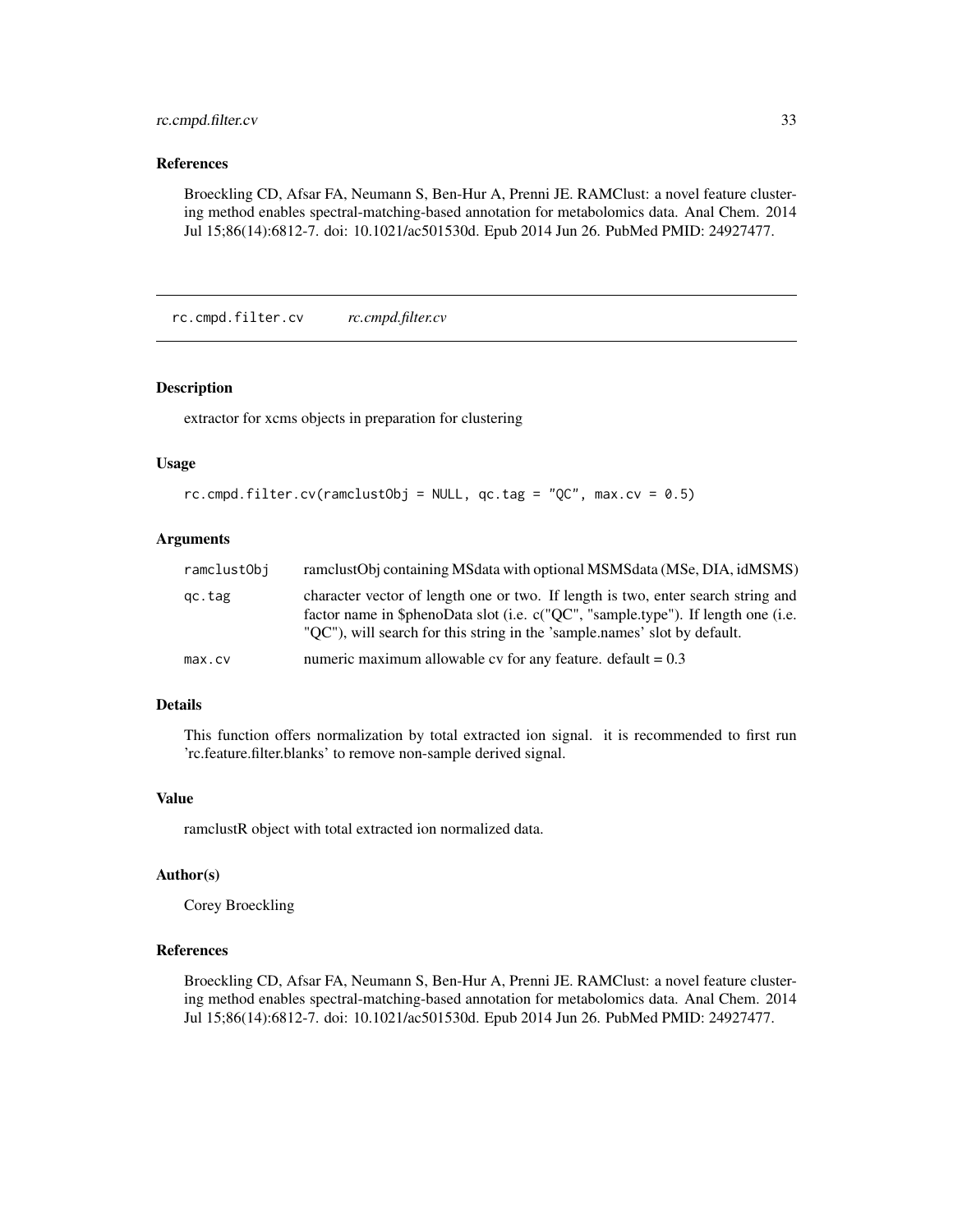<span id="page-33-0"></span>rc.cmpd.get.classyfire

*getClassyFire*

## Description

use classyfire web API to look up full ClassyFire hirarchy for each inchikey

## Usage

```
rc.cmpd.get.classyfire(
 ramclustObj = NULL,
 inchikey = NULL,
 get.al1 = TRUE,max.wait = 10,
 posts.per.minute = 5
)
```
## Arguments

| ramclustObj      | ramclustR object to ClassyFy. Must supply one of either ramclustObj or inchikey<br>(see below)                                                                                                                          |
|------------------|-------------------------------------------------------------------------------------------------------------------------------------------------------------------------------------------------------------------------|
| inchikey         | vector of text inchikeys to ClassyFy. Must supply one of either ramclustObj or<br>inchikey.                                                                                                                             |
| get.all          | logical; if TRUE, when inchikey classyfire lookup fails, submits for classyfica-<br>tion. Can be slow, max, wait (below) sets max time to spend on each compound<br>before moving on. default = FALSE.                  |
| max.wait         | numeric; maximum time (seconds) to wait per compound when 'get.all' = TRUE.                                                                                                                                             |
| posts.per.minute |                                                                                                                                                                                                                         |
|                  | integer; a limit set when 'get.all' is true. ClassyFire server accepts no more<br>than 5 posts per minute when calculating new ClassyFire results. Slows down<br>submission process to keep server from denying access. |

## Details

The \$inchikey slot is used to look up the

## Value

returns a ramclustR object. new dataframe in \$classyfire slot with rows equal to number of compounds.

## Author(s)

Corey Broeckling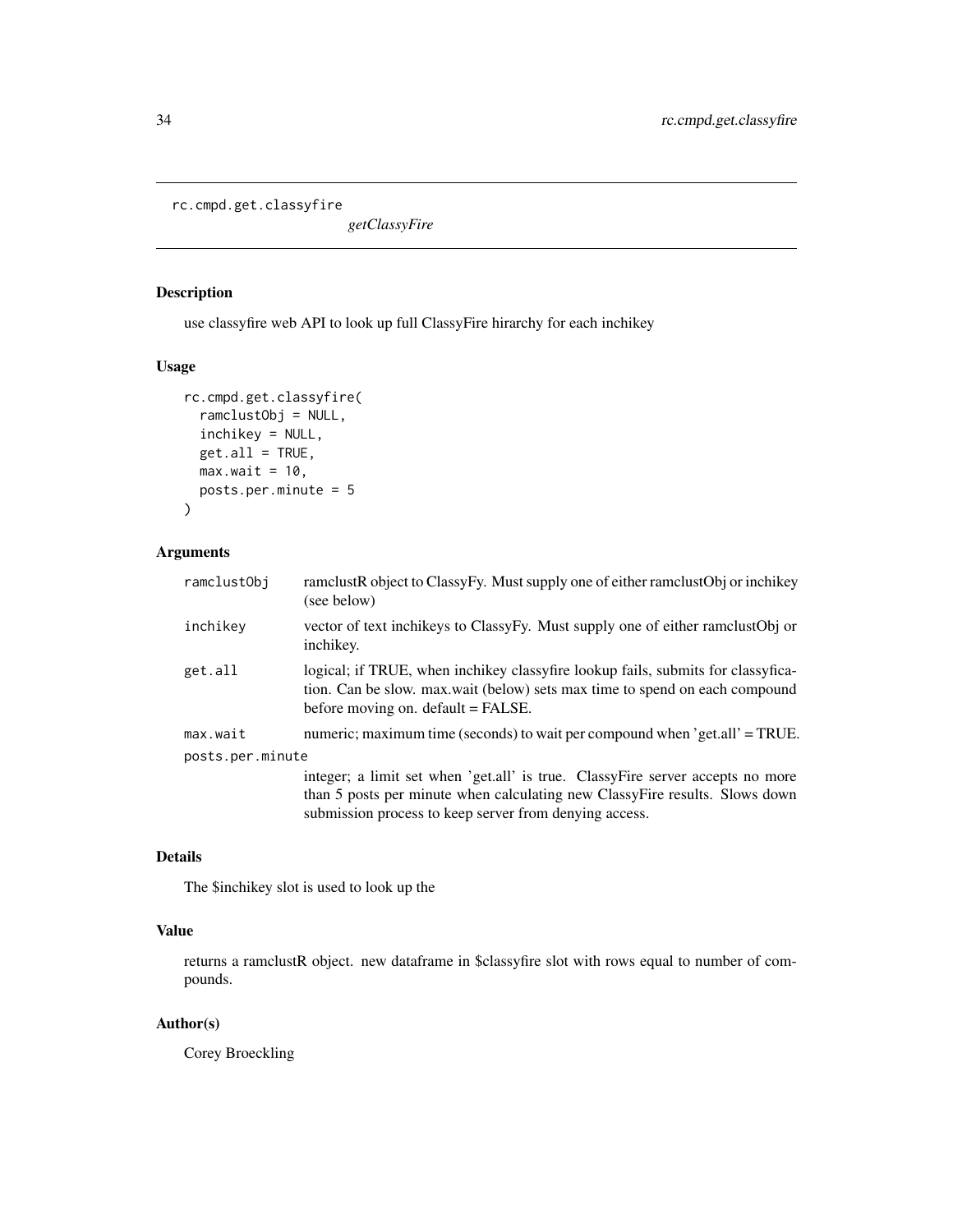#### <span id="page-34-0"></span>References

Djoumbou Feunang Y, Eisner R, Knox C, Chepelev L, Hastings J, Owen G, Fahy E, Steinbeck C, Subramanian S, Bolton E, Greiner R, and Wishart DS. ClassyFire: Automated Chemical Classification With A Comprehensive, Computable Taxonomy. Journal of Cheminformatics, 2016, 8:61. DOI: 10.1186/s13321-016-0174-y

rc.cmpd.get.pubchem *rc.cmpd.get.pubchem*

## Description

use pubchem rest and view APIs to retrieve structures, CIDs (if a name or inchikey is given), synonyms, and optionally vendor data, when available.

#### Usage

```
rc.cmpd.get.pubchem(
  ramclustObj = NULL,
  search.name = NULL,
  cmpd.names = NULL,
  cmd.cid = NULL,cmpd.inchikey = NULL,
  cmpd.smiles = NULL,
  use.parent.cid = FALSE,
 manual.entry = FALSE,
  get.vendors = FALSE,
 priority.vendors = c("Sigma Aldrich", "Alfa Chemistry", "Acros Organics", "VWR",
    "Alfa Aesar", "molport", "Key Organics", "BLD Pharm"),
  get.properties = TRUE,
  all.props = FALSE,
  get.synonyms = TRUE,
  find.short.lipid.name = TRUE,
  find.short.synonym = TRUE,
  max.name.length = 30,
  assign.short.name = TRUE,
 get.bioassays = FALSE,
 write.csv = TRUE
)
```
#### Arguments

| ramclustObi | RAMClust Object input. if used, ramclustObj\$CID, ramclustObj\$inchikey, and<br>ramclustObj\$ann are used as input, in that order, and ramclustObj is returned<br>with \$pubchem slot appended. |
|-------------|-------------------------------------------------------------------------------------------------------------------------------------------------------------------------------------------------|
| search.name | character, optional name to assign to pubchem search to name output .csv files.                                                                                                                 |
| cmpd.names  | character vector. <i>i.e.</i> c("caffeine", "theobromine", "glucose")                                                                                                                           |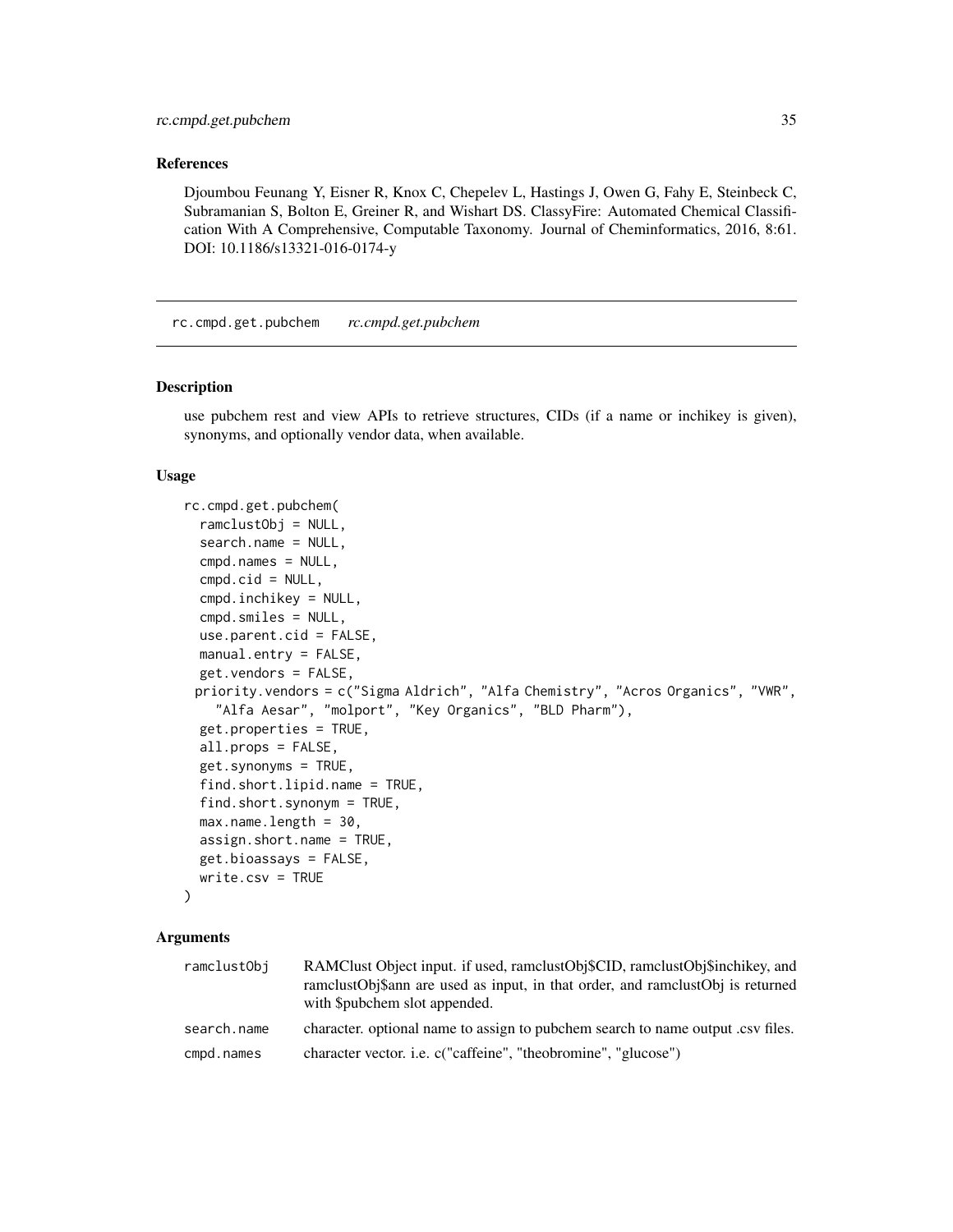| cmpd.cid              | numeric integer vector. i.e. c(2519, 5429, 107526)                                                                                                                                                                                                                                                   |  |
|-----------------------|------------------------------------------------------------------------------------------------------------------------------------------------------------------------------------------------------------------------------------------------------------------------------------------------------|--|
| cmpd.inchikey         | character vector. i.e. c("RYYVLZVUVIJVGH-UHFFFAOYSA-N", "YAPQBXQYLJRXSA-<br>UHFFFAOYSA-N", "GZCGUPFRVQAUEE-SLPGGIOYSA-N")                                                                                                                                                                            |  |
| cmpd.smiles           | character vector. i.e. c("CN1C=NC2=C1C(=O)N(C(=O)N2C)C", "CN1C=NC2=C1C(=O)NC(=O)N2C"                                                                                                                                                                                                                 |  |
|                       | use.parent.cid logical. If TRUE, the CID for each supplied name/inchikey is used to retrieve<br>its parent CID (i.e. the parent of sodium palmitate is palmitic acid). The parent<br>CID is used to retrieve all other names, properties.                                                            |  |
| manual.entry          | logical. if TRUE, user input is enabled for compounds not matched by name.<br>A browser window will open with the pubchem search results in your default<br>browser.                                                                                                                                 |  |
| get.vendors           | logical. if TRUE, vendor data is returned for each compound with a matched<br>CID. Includes vendor count and vendor product URL, if available                                                                                                                                                        |  |
| priority.vendors      |                                                                                                                                                                                                                                                                                                      |  |
|                       | charachter vector. i.e. c("MyFavoriteCompany", "MySecondFavoriteCompany").<br>If these vendors are found, the URL returned is from priority vendors. Priority<br>is given by order input by user.                                                                                                    |  |
|                       | get.properties logical. if TRUE, physicochemical property data are returned for each com-<br>pound with a matched CID.                                                                                                                                                                               |  |
| all.props             | logical. If TRUE, all pubchem properties (https://pubchemdocs.ncbi.nlm.nih.gov/pug-<br>rest\$_Toc494865567) are returned. If false, only a subset (faster).                                                                                                                                          |  |
| get.synonyms          | = TRUE. logical. if TRUE, retrieve pubchem synonyms. returned to \$synonyms<br>slot                                                                                                                                                                                                                  |  |
| find.short.lipid.name |                                                                                                                                                                                                                                                                                                      |  |
|                       | = TRUE. logical. If TRUE, and get.synonyms = TRUE, looks for lipid short<br>hand names in synonyms list (i.e. PC(36:6)). returned to \$short.name slot. Short<br>names are assigned only if assign.short.names = TRUE.                                                                               |  |
| find.short.synonym    |                                                                                                                                                                                                                                                                                                      |  |
|                       | = TRUE. logical. If TRUE, and get.synonyms = TRUE, looks for lipid short<br>synonyms, with prioritization for names with fewer numeric characters (i.e.<br>database accession numbers or CAS numbers). returned to \$short.name slot.<br>Short names are assigned only if assign.short.names = TRUE. |  |
| max.name.length       |                                                                                                                                                                                                                                                                                                      |  |
|                       | $=$ 20. integer. If names are longer than this value, short names will be searched<br>for, else, retain original name.                                                                                                                                                                               |  |
| assign.short.name     |                                                                                                                                                                                                                                                                                                      |  |
|                       | = TRUE. If TRUE, short names from find.short.lipid.name and/or find.short.synonym<br>= TRUE, short names are assigned the be the default annotation name (\$ann<br>slot), and original annotations are moved to \$long.name slot.                                                                    |  |
| get.bioassays         | logical. If TRUE, return a table summarizing existing bioassay data for that<br>CID.                                                                                                                                                                                                                 |  |
| write.csv             | logical. If TRUE, write csv files of all returned pubchem data.                                                                                                                                                                                                                                      |  |

## Details

useful for moving from chemical name to digital structure representation. greek letters are assumed to be 'UTF-8' encoded, and are converted to latin text before searching. if you are reading in your compound name list, do so with 'encoding' set to 'UTF-8'.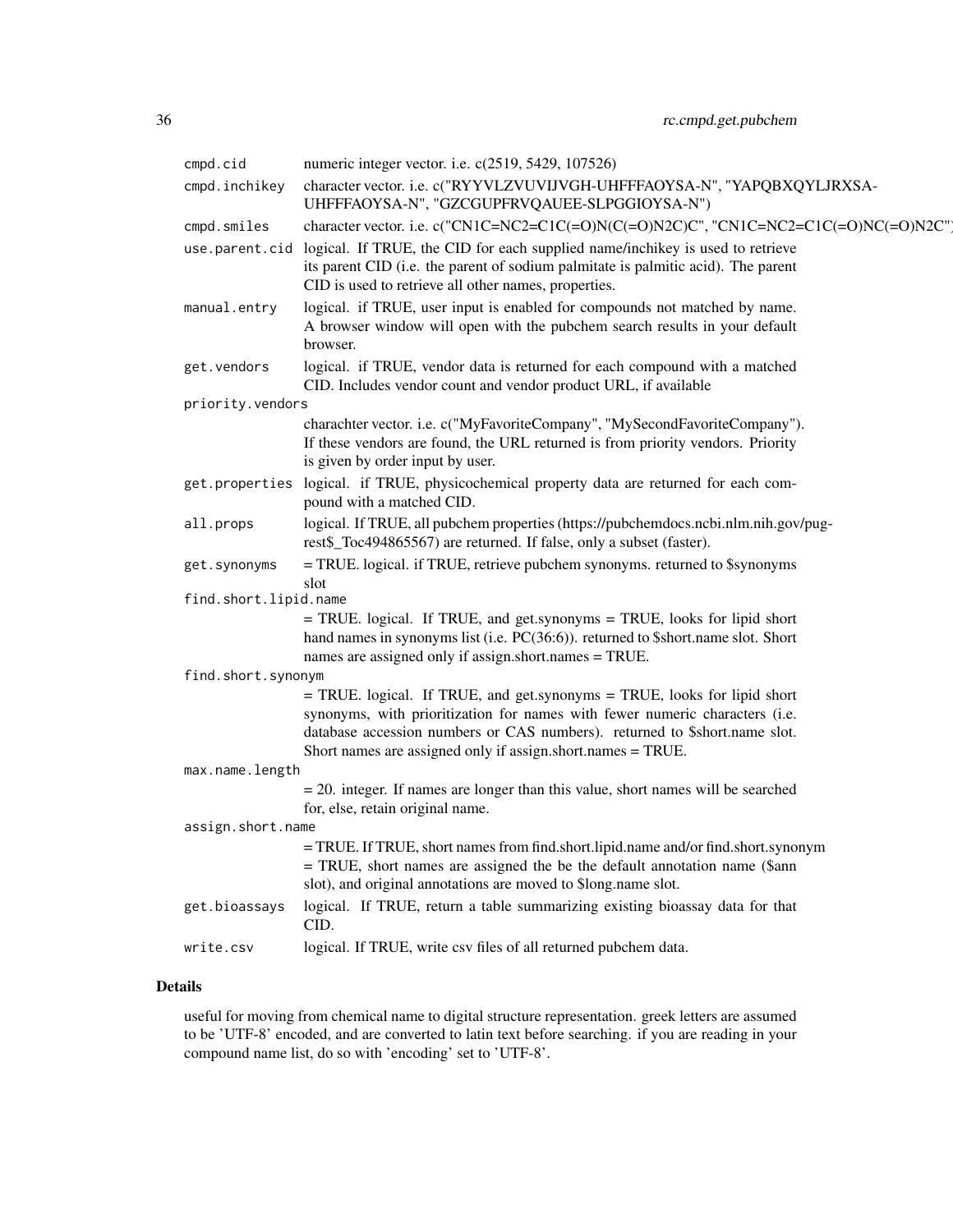## <span id="page-36-0"></span>Value

returns a list with one or more of \$pubchem (compound name and identifiers) - one row in dataframe per CID; \$properties contains physicochemical properties - one row in dataframe per CID; \$vendors contains the number of vendors for a given compound and selects a vendor based on 'priority.vendors' supplied, or randomly choses a vendor with a HTML link - one row in dataframe per CID; \$bioassays contains a summary of bioassay activity data from pubchem - zero to many rows in dataframe per CID

## Author(s)

Corey Broeckling

rc.cmpd.get.smiles.inchi

*getSmilesInchi*

#### Description

use PubChem API to look up full smiles and inchi notation for each inchikey

#### Usage

```
rc.cmpd.get.smiles.inchi(
  ramclustObj = NULL,
  inchikey = NULL,
  ignore.stereo = TRUE
)
```
#### Arguments

| ramclustObj   | ramelustR object to look up smiles and inchi for each inchikey (without a smiles/inchi).                                                                                                                                                                                                                        |
|---------------|-----------------------------------------------------------------------------------------------------------------------------------------------------------------------------------------------------------------------------------------------------------------------------------------------------------------|
|               | Must provide one of ramelustObj or inchikey.                                                                                                                                                                                                                                                                    |
| inchikev      | character vector of inchikey strings. Must provide one of rame ust Obj or inchikey.                                                                                                                                                                                                                             |
| ignore.stereo | logical. default = TRUE. If the Pubchem databases does not have the full<br>inchikey string, should we search by the first (non-stereo) block of the inchikey?<br>When true, returns the first pubchem match to the inchikey block one string. If<br>the full inchikey is present, that is used preferentially. |

## Details

The \$inchikey slot is used to look up parameters from pubchem. PubChem CID, a pubchem URL, smiles (canonical) and inchi are returned. if smiles and inchi slots are alread present (from MS-Finder, for example) pubchem smiles and inchi are used to fill in missing values only, not replace.

#### Value

returns a ramclustR object. new vector of \$smiles and \$inchi with length equal to number of compounds.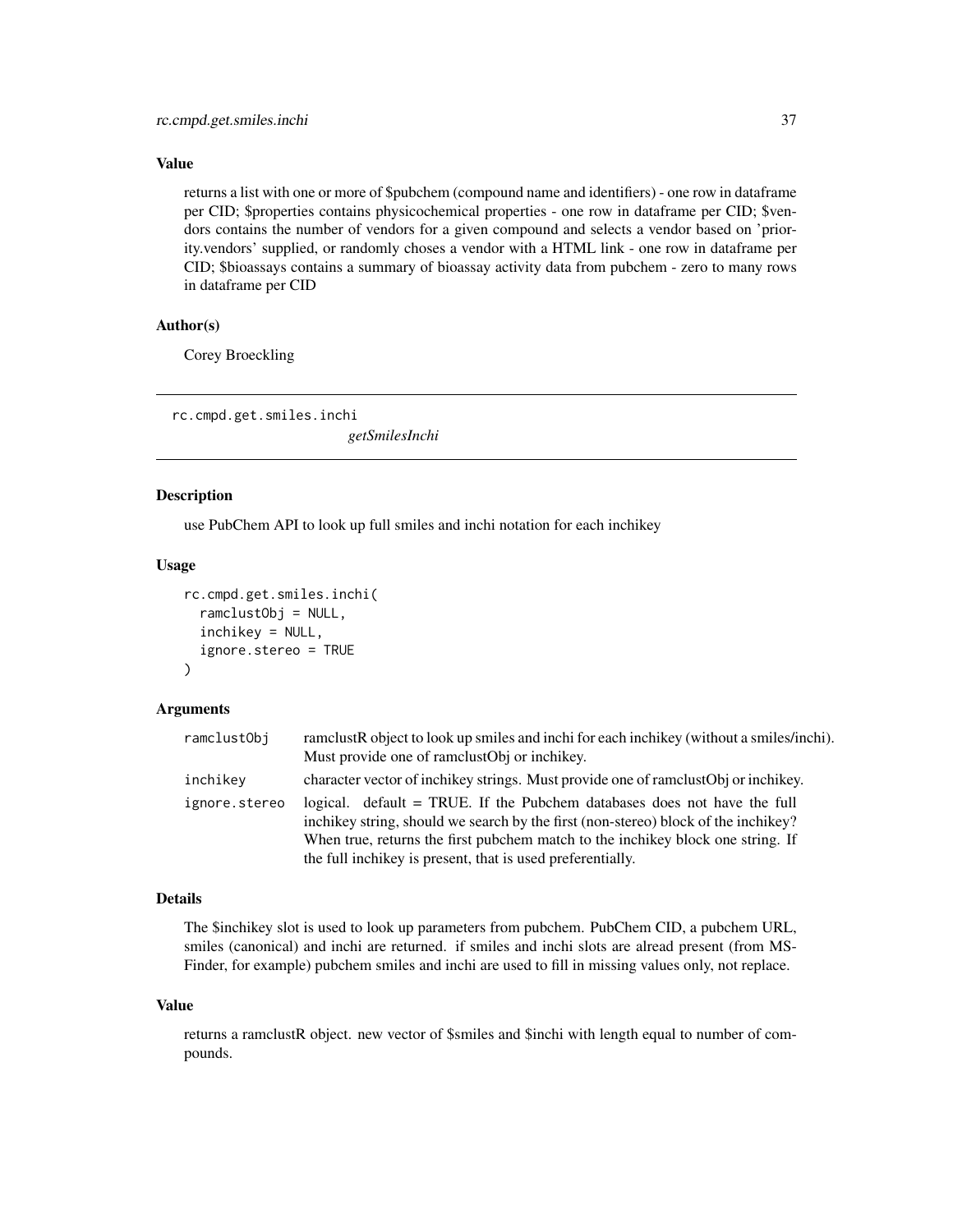#### <span id="page-37-0"></span>Author(s)

Corey Broeckling

#### References

Kim S, Thiessen PA, Bolton EE, Bryant SH. PUG-SOAP and PUG-REST: web services for programmatic access to chemical information in PubChem. Nucleic Acids Res. 2015;43(W1):W605- 11.

rc.cmpd.replace.na *rc.cmpd.replace.na*

## Description

replaces any NA (and optionally zero) values with small signal (20

## Usage

```
rc.cmpd.replace.na(
  ramclustObj = NULL,
  replace.int = 0.1,
  replace.noise = 0.1,
  replace.zero = TRUE
)
```
## Arguments

| ramclustObj   | ramclustObj containing SpecAbund dataset                                                     |
|---------------|----------------------------------------------------------------------------------------------|
| replace.int   | $default = 0.2$ . proportion of minimum feature value to replace NA (or zero)<br>values with |
| replace.noise | $\delta$ default = 0.2. proportion of replace int value by which noise is added via 'iitter' |
| replace.zero  | logical if TRUE, any zero values are replaced with noise as if they were NA<br>values        |

## Details

noise is added by finding for each feature the minimum detected value, multiplying that value by replace.int, then adding (replace.int\*replace.noise) noise. abs() is used to ensure no negative values result.

## Value

ramclustR object with NA and zero values removed.

#### Author(s)

Corey Broeckling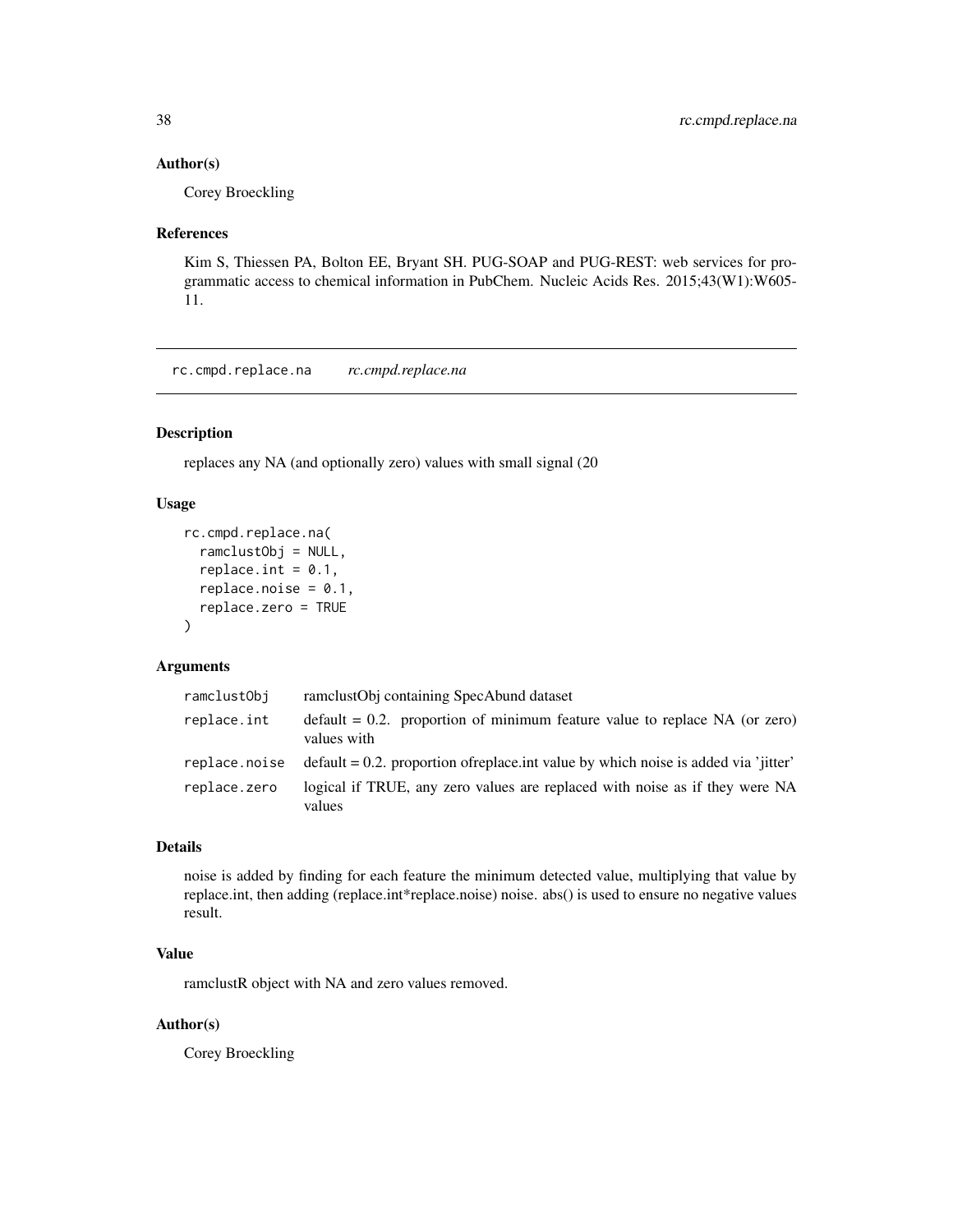## <span id="page-38-0"></span>References

Broeckling CD, Afsar FA, Neumann S, Ben-Hur A, Prenni JE. RAMClust: a novel feature clustering method enables spectral-matching-based annotation for metabolomics data. Anal Chem. 2014 Jul 15;86(14):6812-7. doi: 10.1021/ac501530d. Epub 2014 Jun 26. PubMed PMID: 24927477.

rc.expand.sample.names

*rc.expand.sample.names*

## Description

turn concatenated sample names into factors

## Usage

```
rc.expand.sample.names(ramclustObj = NULL, delim = "-", factor.names = TRUE)
```
## Arguments

| ramclustObi  | ramclustObj containing MSdata with optional MSMSdata (MSe, DIA, idMSMS)                                                                                          |
|--------------|------------------------------------------------------------------------------------------------------------------------------------------------------------------|
| delim        | what delimiter should be used to separate names into factors? '-' by default                                                                                     |
| factor.names | logical or character vector. if TRUE, user will enter names one by on in console.<br>If character vector (i.e. $c("trt", "time"))$ ) names are assigned to table |

## Details

THis function only works on newer format ramclustObjects with a \$phenoData slot.

This function will split sample names by a delimiter, and enable users to name factors

#### Value

ramclustR object with normalized data.

#### Author(s)

Corey Broeckling

## References

Broeckling CD, Afsar FA, Neumann S, Ben-Hur A, Prenni JE. RAMClust: a novel feature clustering method enables spectral-matching-based annotation for metabolomics data. Anal Chem. 2014 Jul 15;86(14):6812-7. doi: 10.1021/ac501530d. Epub 2014 Jun 26. PubMed PMID: 24927477.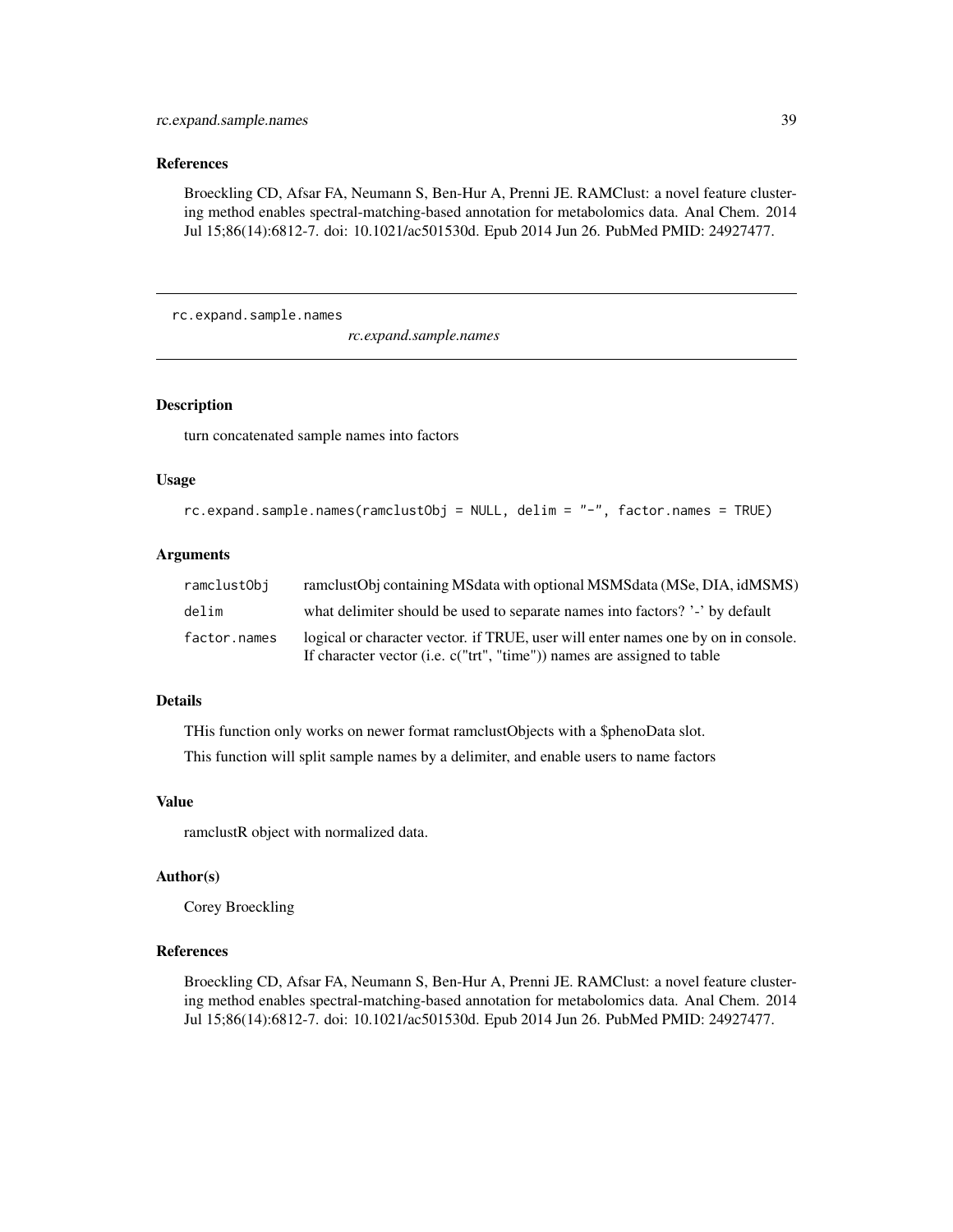<span id="page-39-0"></span>rc.export.msp.rc *rc.export.msp.rc*

## Description

Cluster annotation function: inference of 'M' - molecular weight of the compound giving rise to each spectrum - using the InterpretMSSpectrum::findMain function

## Usage

```
rc.export.msp.rc(ramclustObj = NULL, one.file = TRUE, mzdec = 1)
```
## Arguments

| ramclustObj | ramelustR object to annotate.                                                                             |
|-------------|-----------------------------------------------------------------------------------------------------------|
| one.file    | logical, should all msp spectra be written to one file? If false, each spectrum is<br>an individual file. |
| mzdec       | integer. Number of decimal points to export mass values with.                                             |

## Details

exports files to a directory called 'spectra'. If one.file = FALSE, a new directory 'spectra/msp' is created to hold the individual msp files. if do.findman has been run, spectra are written as ms2 spectra, else as ms1.

## Value

nothing, just exports files to the working directory

#### Author(s)

Corey Broeckling

rc.feature.filter.blanks

*rc.feature.filter.blanks*

## Description

used to remove features which are found at similar intensity in blank samples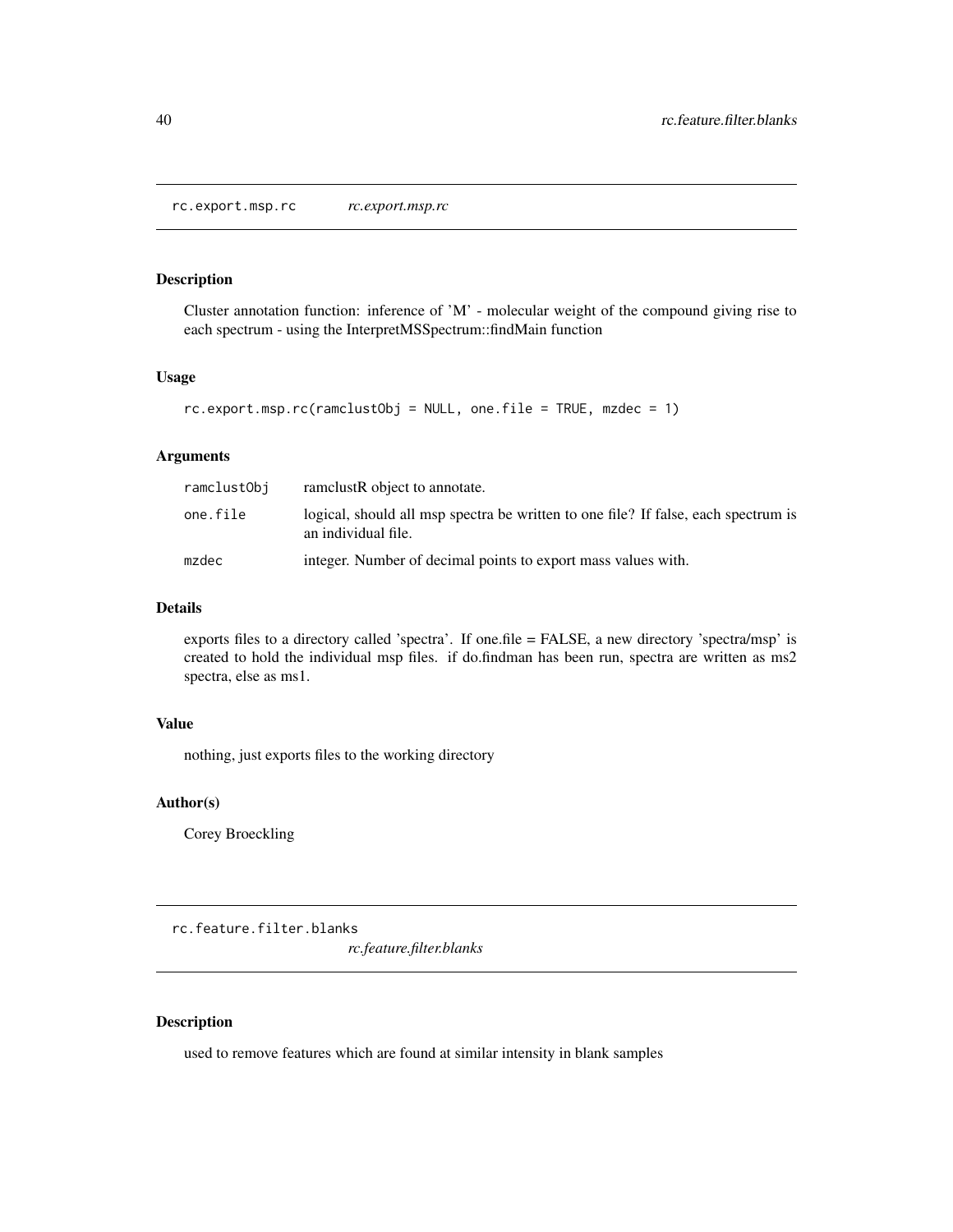rc.feature.filter.blanks 41

## Usage

```
rc.feature.filter.blanks(
  ramclustObj = NULL,
  qc.tag = "QC",blank.tag = "blank",
 sn = 3,
 remove.blanks = TRUE
)
```
## Arguments

| ramclustObj   | ramclustObj containing MSdata with optional MSMSdata (MSe, DIA, idMSMS)                                                                                                                                                                            |
|---------------|----------------------------------------------------------------------------------------------------------------------------------------------------------------------------------------------------------------------------------------------------|
| qc.tag        | character vector of length one or two. If length is two, enter search string and<br>factor name in \$phenoData slot (i.e. c("QC", "sample.type"). If length one (i.e.<br>"QC"), will search for this string in the 'sample.names' slot by default. |
| blank.tag     | see 'qc.tag', but for blanks to use as background.                                                                                                                                                                                                 |
| sn            | numeric defines the ratio for 'signal'. i.e. $sn = 3$ indicates that signal intensity<br>must be 3 fold higher in sample than in blanks, on average, to be retained.                                                                               |
| remove.blanks | logical. TRUE by default, this removes any recognized blanks samples from the<br>MSdata and MSMSdata sets after they are used to filter contaminant features.                                                                                      |

## Details

This function offers normalization by run order, batch number, and QC sample signal intensity.

Each input vector should be the same length, and equal to the number of samples in the \$MSdata set.

Input vector order is assumed to be the same as the sample order in the \$MSdata set.

## Value

ramclustR object with normalized data.

#### Author(s)

Corey Broeckling

## References

Broeckling CD, Afsar FA, Neumann S, Ben-Hur A, Prenni JE. RAMClust: a novel feature clustering method enables spectral-matching-based annotation for metabolomics data. Anal Chem. 2014 Jul 15;86(14):6812-7. doi: 10.1021/ac501530d. Epub 2014 Jun 26. PubMed PMID: 24927477.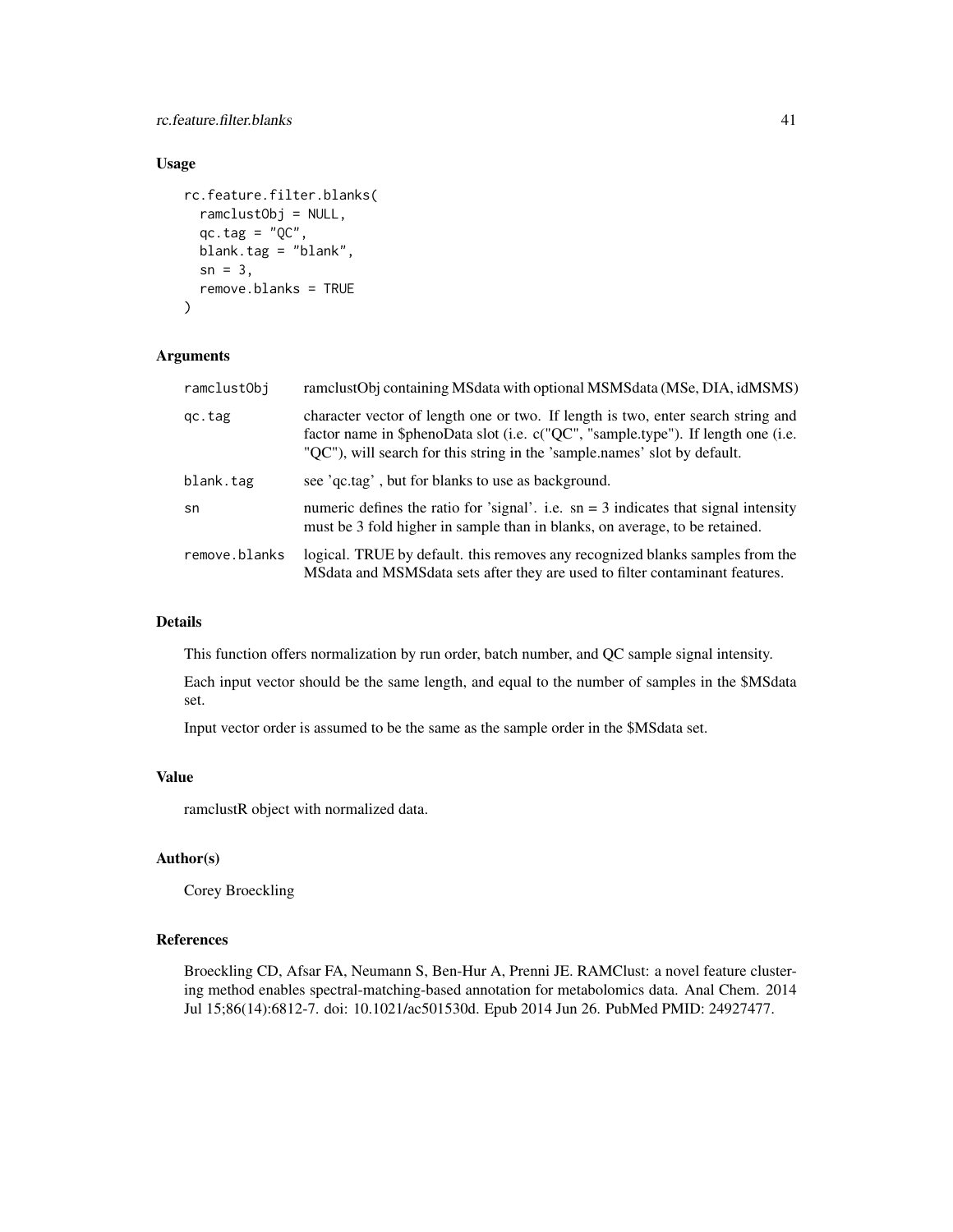<span id="page-41-0"></span>rc.feature.filter.cv *rc.feature.filter.cv*

#### **Description**

extractor for xcms objects in preparation for clustering extractor for xcms objects in preparation for clustering

#### Usage

```
rc.feature.filter.cv(ramclustObj = NULL, qc.tag = "QC", max(cv = 0.5)rc.feature.filter.cv(ramclustObj = NULL, qc.tag = "QC", max(cv = 0.5)
```
## Arguments

| ramclustObj | ramclustObj containing MSdata with optional MSMSdata (MSe, DIA, idMSMS)           |
|-------------|-----------------------------------------------------------------------------------|
| gc.tag      | character vector of length one or two. If length is two, enter search string and  |
|             | factor name in \$phenoData slot (i.e. c("QC", "sample.type"). If length one (i.e. |
|             | "QC"), will search for this string in the 'sample.names' slot by default.         |
| max.cv      | numeric maximum allowable cv for any feature. default = $0.3$                     |

## Details

This function offers normalization by total extracted ion signal. it is recommended to first run 'rc.feature.filter.blanks' to remove non-sample derived signal.

This function offers normalization by total extracted ion signal. it is recommended to first run 'rc.feature.filter.blanks' to remove non-sample derived signal.

## Value

ramclustR object with total extracted ion normalized data. ramclustR object with total extracted ion normalized data.

#### Author(s)

Corey Broeckling Corey Broeckling

#### References

Broeckling CD, Afsar FA, Neumann S, Ben-Hur A, Prenni JE. RAMClust: a novel feature clustering method enables spectral-matching-based annotation for metabolomics data. Anal Chem. 2014 Jul 15;86(14):6812-7. doi: 10.1021/ac501530d. Epub 2014 Jun 26. PubMed PMID: 24927477.

Broeckling CD, Afsar FA, Neumann S, Ben-Hur A, Prenni JE. RAMClust: a novel feature clustering method enables spectral-matching-based annotation for metabolomics data. Anal Chem. 2014 Jul 15;86(14):6812-7. doi: 10.1021/ac501530d. Epub 2014 Jun 26. PubMed PMID: 24927477.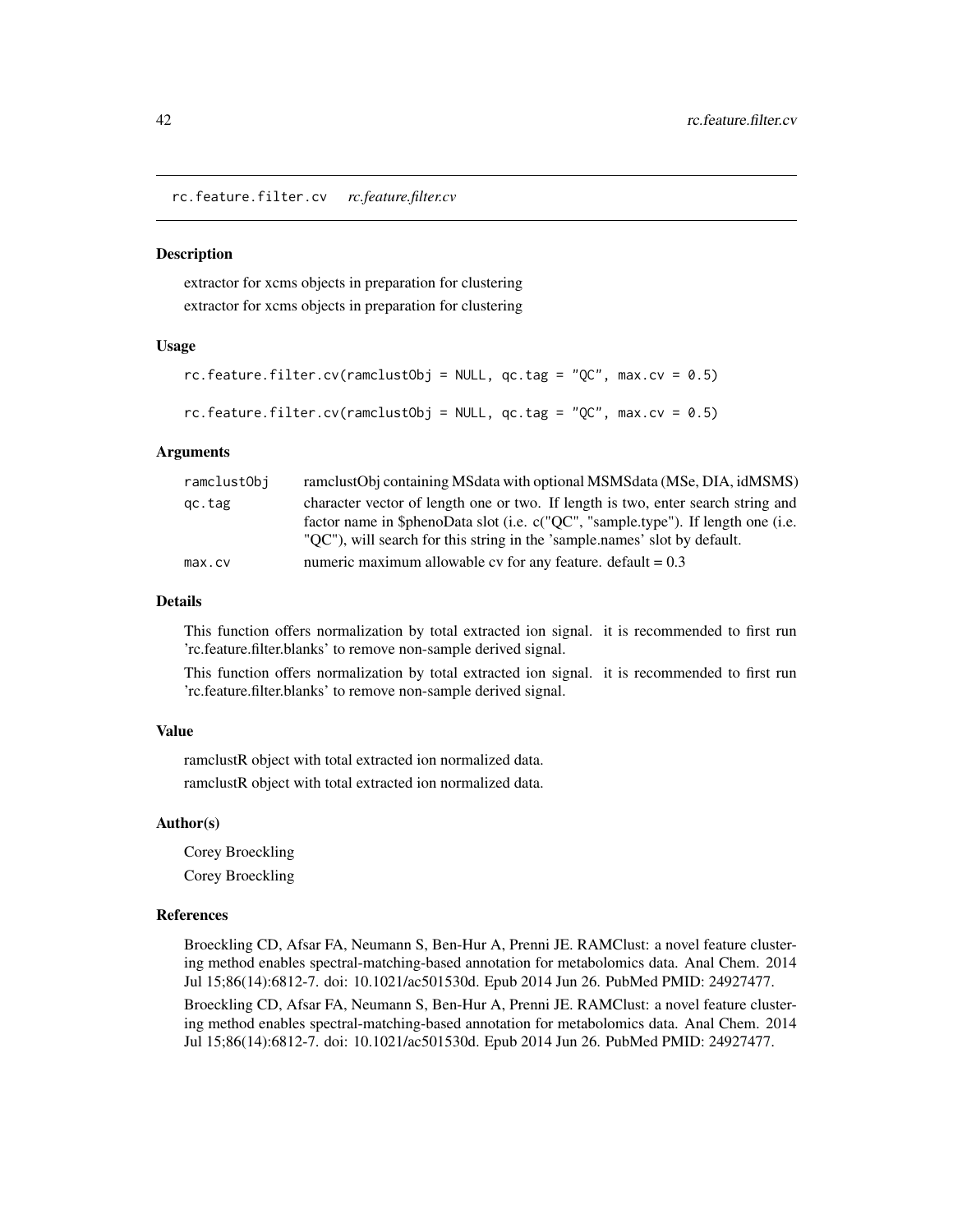<span id="page-42-0"></span>rc.feature.normalize.qc

*rc.feature.normalize.qc*

## Description

extractor for xcms objects in preparation for clustering

## Usage

```
rc.feature.normalize.qc(
  ramclustObj = NULL,
  order = NULL,
 batch = NULL,
  qc.tag = NULL,output.plot = FALSE,
 p.cut = 0.05,
 rsq.cut = 0.1,
 p.adjust = "none"
\mathcal{E}
```
## Arguments

| ramclustObj | ramclustObj containing MSdata with optional MSMSdata (MSe, DIA, idMSMS)                                                                                                                                                                            |
|-------------|----------------------------------------------------------------------------------------------------------------------------------------------------------------------------------------------------------------------------------------------------|
| order       | integer vector with length equal to number of injections in xset or csv file                                                                                                                                                                       |
| batch       | integer vector with length equal to number of injections in xset or csv file                                                                                                                                                                       |
| qc.tag      | character vector of length one or two. If length is two, enter search string and<br>factor name in \$phenoData slot (i.e. c("QC", "sample.type"). If length one (i.e.<br>"QC"), will search for this string in the 'sample.names' slot by default. |
| output.plot | logical: if TRUE (default), plots are output to PDF.                                                                                                                                                                                               |
| p.cut       | numeric when run order correction is applied, only features showing a run order<br>vs signal with a linear p-value (after FDR correction) $\lt$ p.cut will be adjusted.<br>also requires $r$ -squared $\lt$ rsq.cut.                               |
| rsq.cut     | numeric when run order correction is applied, only features showing a run order<br>vs signal with a linear r-squared > rsq.cut will be adjusted. also requires p values<br>$\leq$ p.cut.                                                           |
| p.adjust    | which p-value adjustment should be used? default $=$ "none", see ?p.adjust                                                                                                                                                                         |

## Details

This function offers normalization by run order, batch number, and QC sample signal intensity.

Each input vector should be the same length, and equal to the number of samples in the \$MSdata set.

Input vector order is assumed to be the same as the sample order in the \$MSdata set.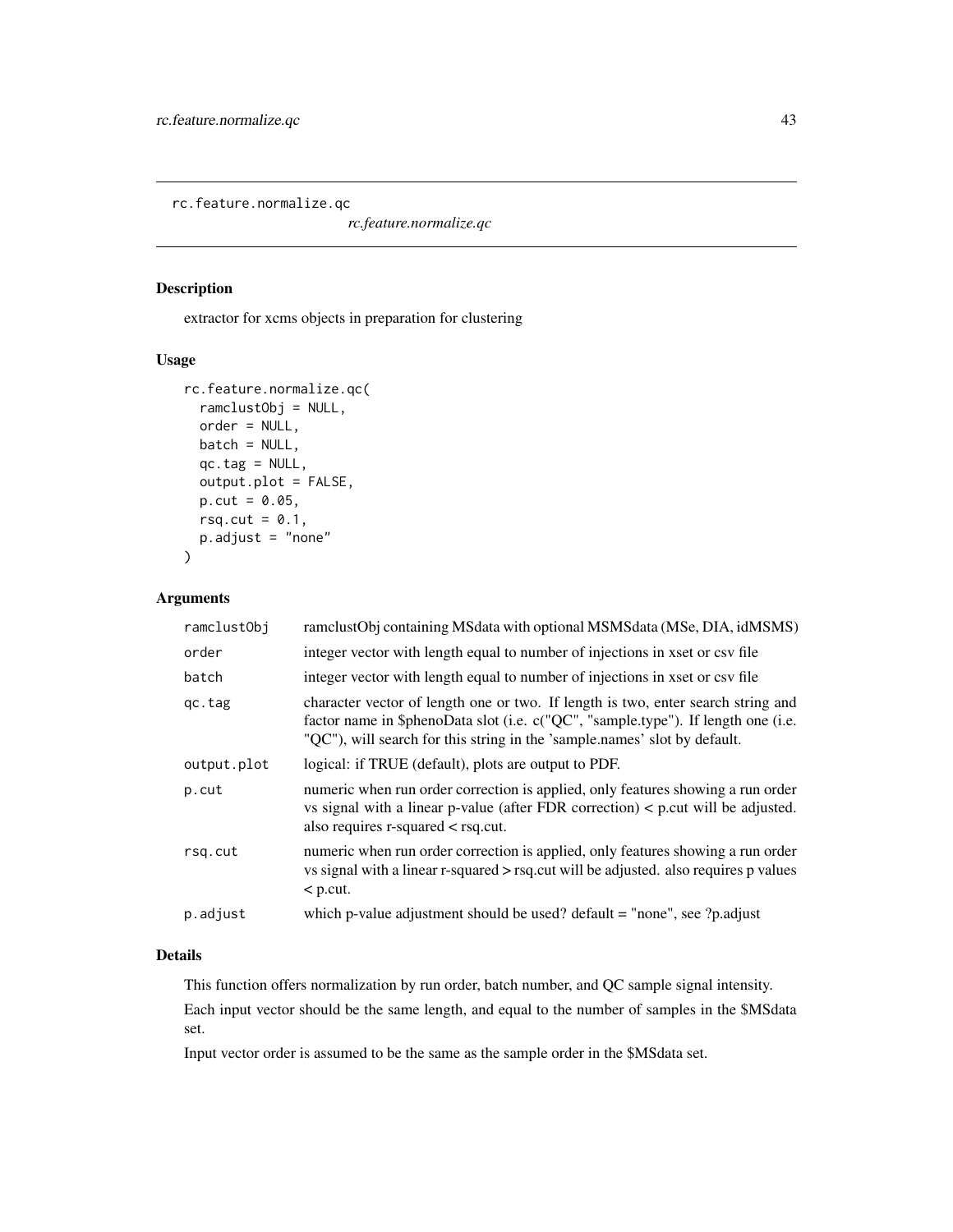#### Value

ramclustR object with normalized data.

#### Author(s)

Corey Broeckling

## References

Broeckling CD, Afsar FA, Neumann S, Ben-Hur A, Prenni JE. RAMClust: a novel feature clustering method enables spectral-matching-based annotation for metabolomics data. Anal Chem. 2014 Jul 15;86(14):6812-7. doi: 10.1021/ac501530d. Epub 2014 Jun 26. PubMed PMID: 24927477.

rc.feature.normalize.tic

*rc.feature.normalize.tic*

#### Description

extractor for xcms objects in preparation for clustering

#### Usage

```
rc.feature.normalize.tic(ramclustObj = NULL)
```
#### Arguments

ramclustObj ramclustObj containing MSdata with optional MSMSdata (MSe, DIA, idMSMS)

## Details

This function offers normalization by total extracted ion signal. it is recommended to first run 'rc.feature.filter.blanks' to remove non-sample derived signal.

## Value

ramclustR object with total extracted ion normalized data.

#### Author(s)

Corey Broeckling

## References

Broeckling CD, Afsar FA, Neumann S, Ben-Hur A, Prenni JE. RAMClust: a novel feature clustering method enables spectral-matching-based annotation for metabolomics data. Anal Chem. 2014 Jul 15;86(14):6812-7. doi: 10.1021/ac501530d. Epub 2014 Jun 26. PubMed PMID: 24927477.

<span id="page-43-0"></span>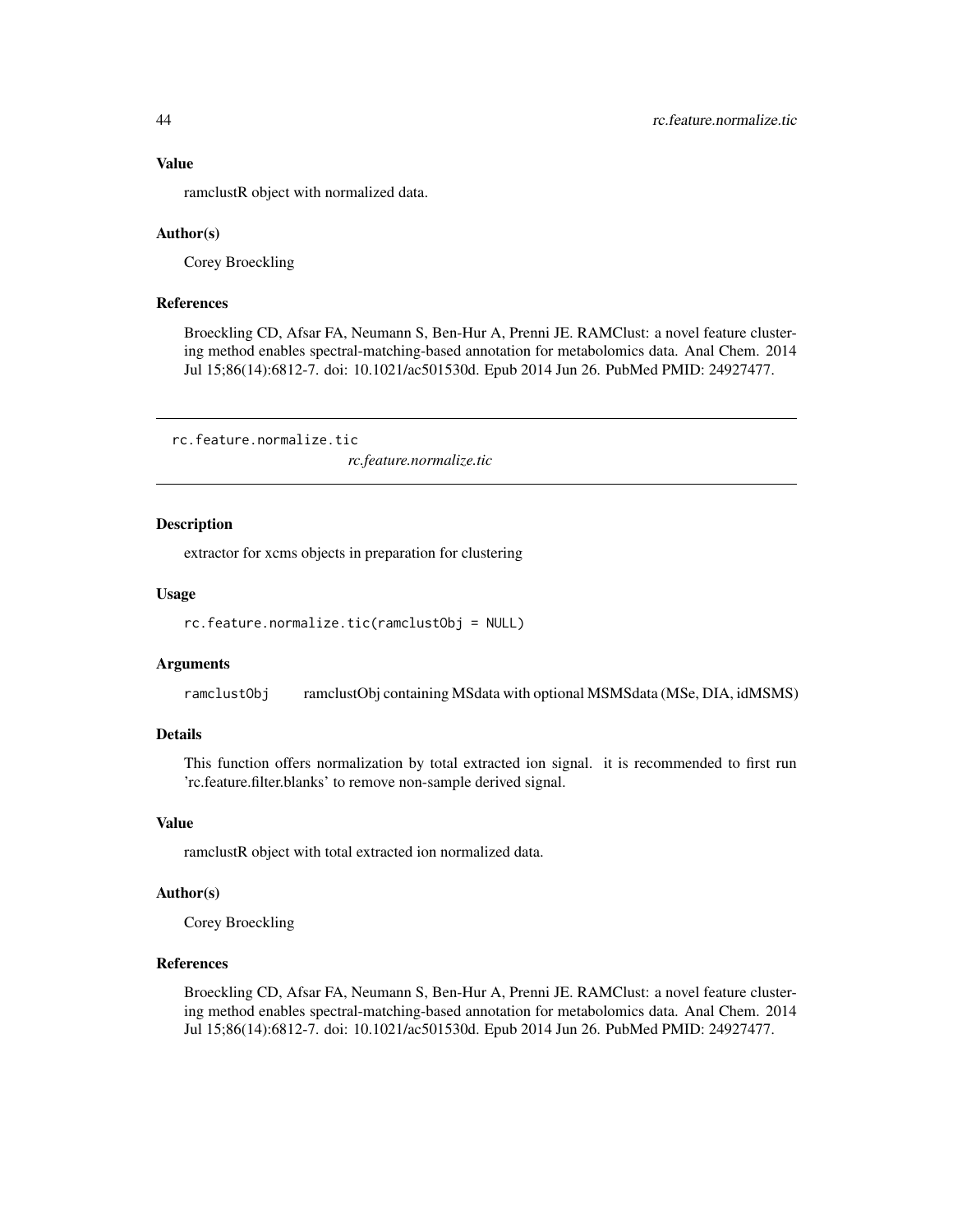<span id="page-44-0"></span>rc.feature.replace.na *rc.feature.replace.na*

## Description

replaces any NA (and optionally zero) values with small signal (20

#### Usage

```
rc.feature.replace.na(
  ramclustObj = NULL,
  replace.int = 0.1,
  replace.noise = 0.1,replace.zero = TRUE
)
```
## Arguments

| ramclustObj   | ramclustObj containing MSdata with optional MSMSdata (MSe, DIA, idMSMS)                      |
|---------------|----------------------------------------------------------------------------------------------|
| replace.int   | $default = 0.2$ . proportion of minimum feature value to replace NA (or zero)<br>values with |
| replace.noise | $\delta$ default = 0.2. proportion of replace int value by which noise is added via 'iitter' |
| replace.zero  | logical if TRUE, any zero values are replaced with noise as if they were NA<br>values        |

#### Details

noise is added by finding for each feature the minimum detected value, multiplying that value by replace.int, then adding (replace.int\*replace.noise) noise. abs() is used to ensure no negative values result.

#### Value

ramclustR object with NA and zero values removed.

#### Author(s)

Corey Broeckling

## References

Broeckling CD, Afsar FA, Neumann S, Ben-Hur A, Prenni JE. RAMClust: a novel feature clustering method enables spectral-matching-based annotation for metabolomics data. Anal Chem. 2014 Jul 15;86(14):6812-7. doi: 10.1021/ac501530d. Epub 2014 Jun 26. PubMed PMID: 24927477.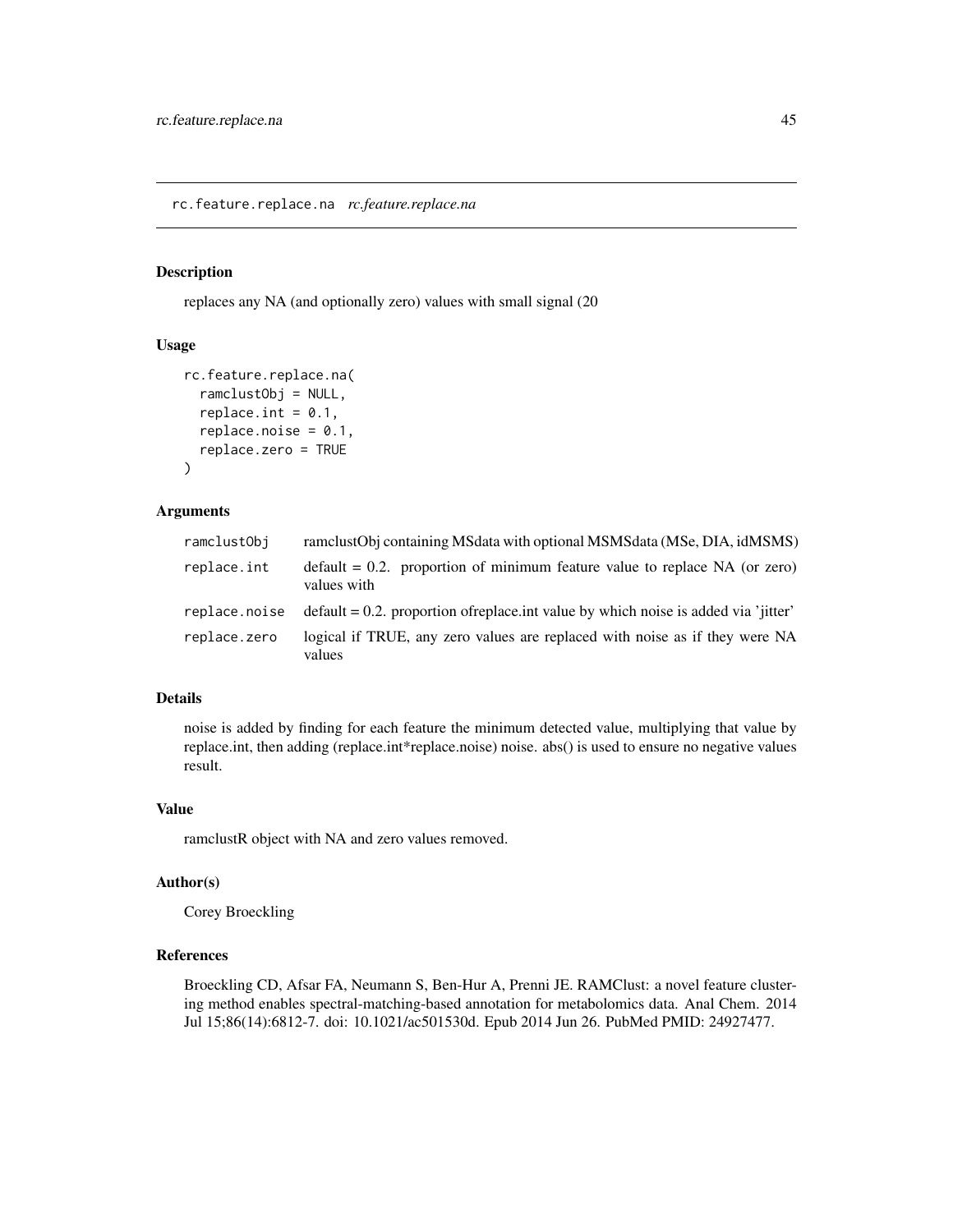<span id="page-45-0"></span>rc.get.xcms.data *rc.get.xcms.data*

#### Description

extractor for xcms objects in preparation for normalization and clustering

#### Usage

```
rc.get.xcms.data(
  xcmsObj = NULL,taglocation = "filepaths",
 MStag = NULL,
 MSMStag = NULL,
 ExpDes = NULL,
 mzdec = 3,
  ensure.no.na = TRUE
)
```
## Arguments

| xcmsObi      | xcmsObject: containing grouped feature data for clustering by ramclustR                                                                                                                                       |  |
|--------------|---------------------------------------------------------------------------------------------------------------------------------------------------------------------------------------------------------------|--|
| taglocation  | character: "filepaths" by default, "phenoData[,1]" is another option. refers to<br>xcms slot                                                                                                                  |  |
| MStag        | character: character string in 'taglocation' to designate files as either MS /<br>DIA(MSe, MSall, AIF, etc) e.g. "01.mzML"                                                                                    |  |
| MSMStag      | character: character string in 'taglocation' to designate files as either MS /<br>DIA(MSe, MSall, AIF, etc) e.g. "02.mzML"                                                                                    |  |
| ExpDes       | either an R object created by R ExpDes object: data used for record keeping and<br>labelling msp spectral output                                                                                              |  |
| mzdec        | integer: number of decimal places for storing m/z values                                                                                                                                                      |  |
| ensure.no.na | logical: if TRUE, any 'NA' values in msint and/or msmsint are replaced with<br>numerical values based on 10 percent of feature min plus noise. Used to ensure<br>that spectra are not written with NA values. |  |

#### Details

This function creates a ramclustObj which will be used as input for clustering.

#### Value

an empty ramclustR object. this object is formatted as an hclust object with additional slots for holding feature and compound data. details on these found below.

\$frt: feature retention time, in whatever units were fed in (xcms uses seconds, by default)

\$fmz: feature retention time, reported in number of decimal points selected in ramclustR function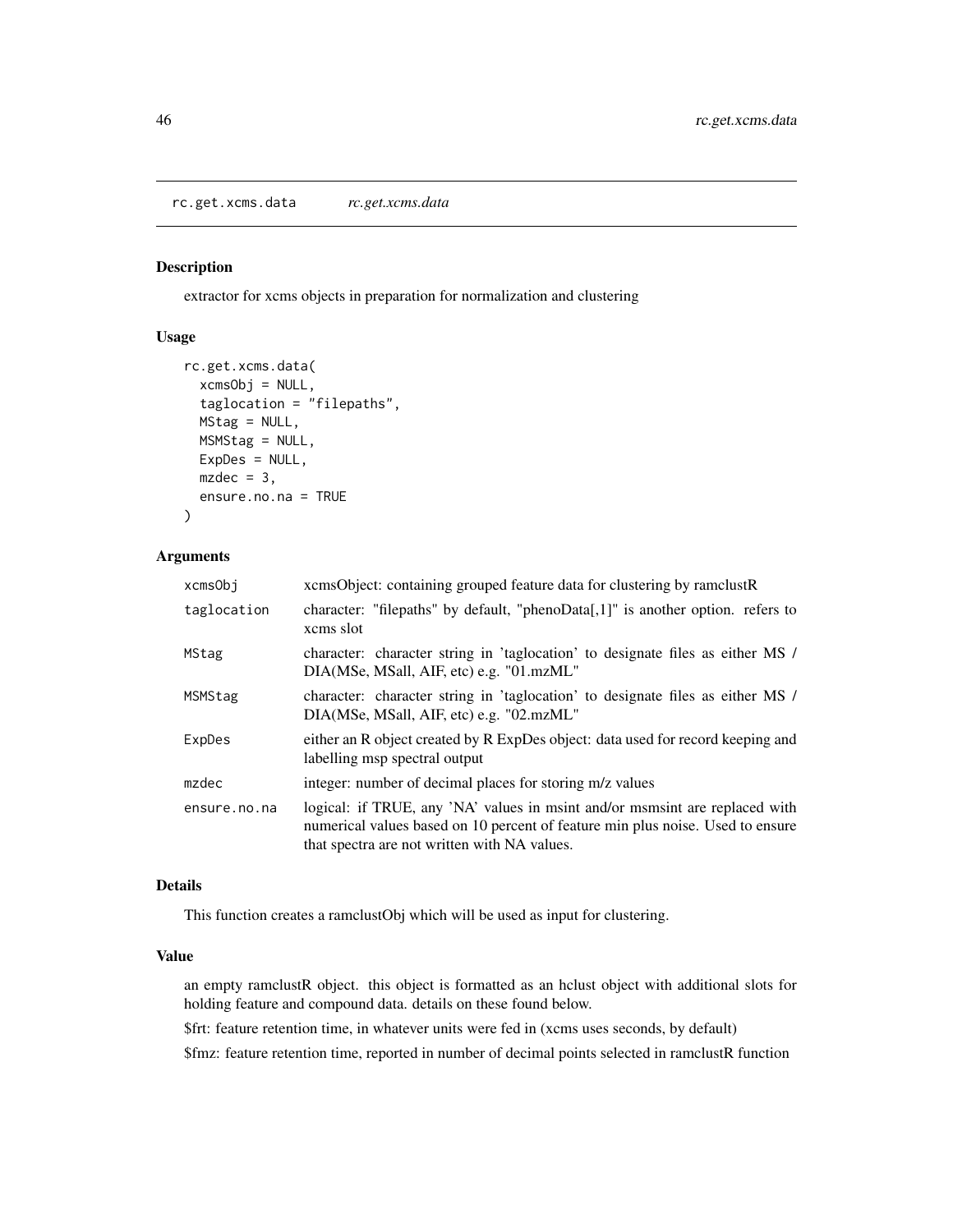<span id="page-46-0"></span>\$ExpDes: the experimental design object used when running ramclustR. List of two dataframes.

\$MSdata: the MSdataset provided by either xcms or csv input

\$MSMSdata: the (optional) DIA(MSe, MSall, AIF etc) dataset provided be either xcms or csv input

\$xcmsOrd: original xcms order of features, for back-referencing when necessary

\$msint: weighted.mean intensity of feature in ms level data

\$msmsint:weighted.mean intensity of feature in msms level data

## Author(s)

Corey Broeckling

#### References

Broeckling CD, Afsar FA, Neumann S, Ben-Hur A, Prenni JE. RAMClust: a novel feature clustering method enables spectral-matching-based annotation for metabolomics data. Anal Chem. 2014 Jul 15;86(14):6812-7. doi: 10.1021/ac501530d. Epub 2014 Jun 26. PubMed PMID: 24927477.

Broeckling CD, Ganna A, Layer M, Brown K, Sutton B, Ingelsson E, Peers G, Prenni JE. Enabling Efficient and Confident Annotation of LC-MS Metabolomics Data through MS1 Spectrum and Time Prediction. Anal Chem. 2016 Sep 20;88(18):9226-34. doi: 10.1021/acs.analchem.6b02479. Epub 2016 Sep 8. PubMed PMID: 7560453.

rc.qc *rc.qc*

#### Description

summarize quality control for clustering and for quality control sample variation based on compound (\$SpecAbund) and feature (\$MSdata and \$MSMSdata, if present)

#### Usage

```
rc.qc(
  ramclustObj = NULL,
  qc.tag = "QC",remove.qc = FALSE,
 \text{npc} = 4.
  scale = "parento".outfile.basename = "ramclustQC",
  view.hist = TRUE
)
```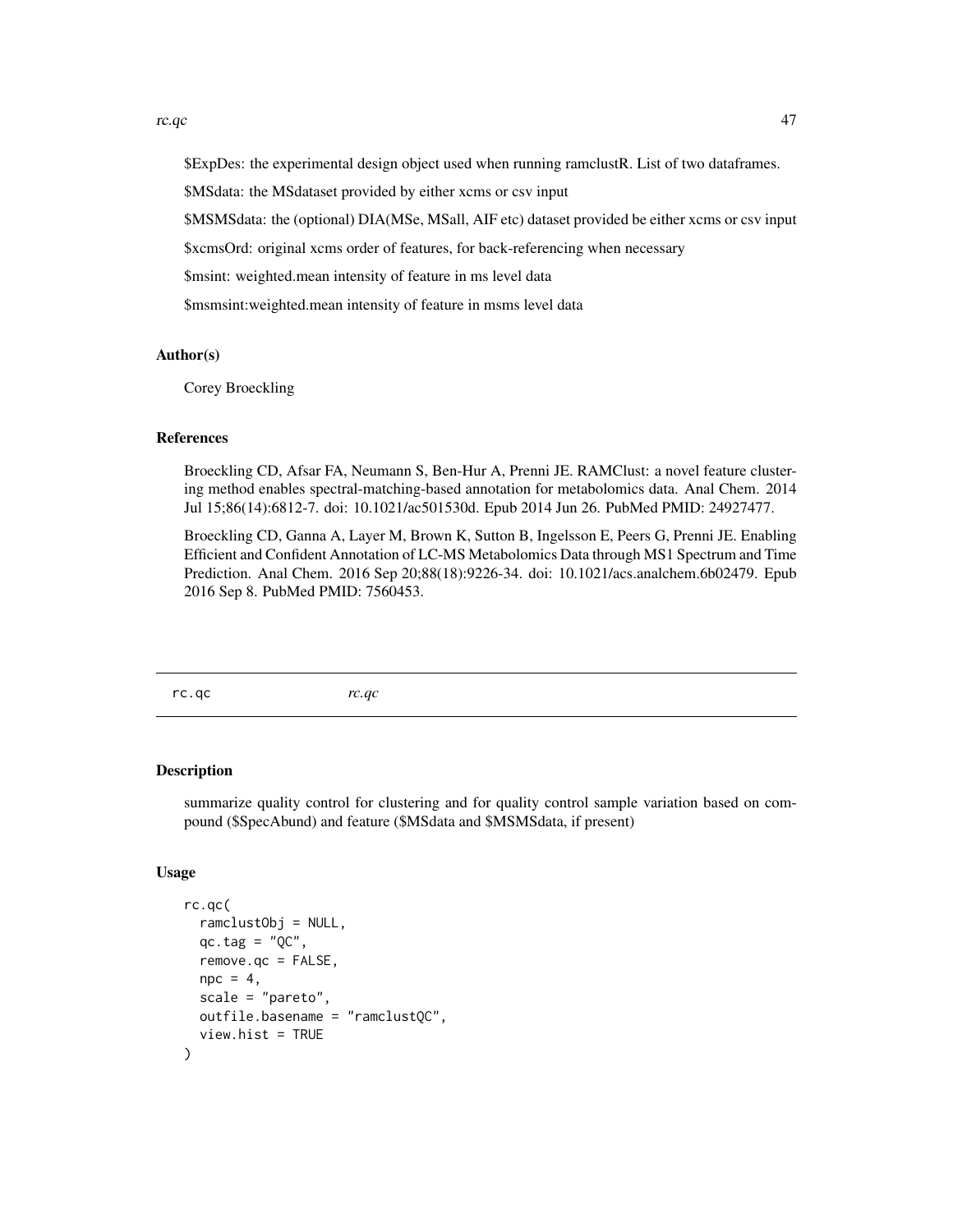#### Arguments

| ramclustObj      | ramelustR object to analyze                                                                                                                                                                                                                               |
|------------------|-----------------------------------------------------------------------------------------------------------------------------------------------------------------------------------------------------------------------------------------------------------|
| gc.tag           | gettag character vector of length one or two. If length is two, enter search string<br>and factor name in \$phenoData slot (i.e. c("QC", "sample.type"). If length one<br>(i.e. "QC"), will search for this string in the 'sample.names' slot by default. |
| remove.gc        | logical - if TRUE (default) QC injections will be removed from the returned<br>ramclustObj (applies to \$MSdata, \$MSMSdata, \$SpecAbund, \$phenoData, as<br>appropriate). If FALSE, QC samples remain.                                                   |
| npc              | number of Principle components to calcuate and plot                                                                                                                                                                                                       |
| scale            | "pareto" by default: PCA scaling method used                                                                                                                                                                                                              |
| outfile.basename |                                                                                                                                                                                                                                                           |
|                  | base name of output files. Extensions added internally. default = "ramclustQC"                                                                                                                                                                            |
| view.hist        | logical. should histograms be plotted?                                                                                                                                                                                                                    |

## Details

plots a ramclustR summary plot. first page represents the correlation of each cluster to all other clusters, sorted by retention time. large blocks of yellow along the diaganol indicate either poor clustering or a group of coregulated metabolites with similar retention time. It is an imperfect diagnostic, particularly with lipids on reverse phase LC or sugars on HILIC LC systems. Page 2: histogram of r values from page 1 - only r values one position from the diagonal are used. Pages 3:5 - PCA results, with QC samples colored red. relative standard deviation calculated as sd(QC PC scores) / sd(all PC scores). Page 6: histogram of CV values for each compound int he dataset, QC samples only.

#### Value

new RC object. Saves output summary plots to pdf and .csv summary tables to new 'QC' directory. If remove.qc = TRUE, moves QC samples to new \$QC slot from original position.

#### Author(s)

Corey Broeckling

#### References

Broeckling CD, Afsar FA, Neumann S, Ben-Hur A, Prenni JE. RAMClust: a novel feature clustering method enables spectral-matching-based annotation for metabolomics data. Anal Chem. 2014 Jul 15;86(14):6812-7. doi: 10.1021/ac501530d. Epub 2014 Jun 26. PubMed PMID: 24927477.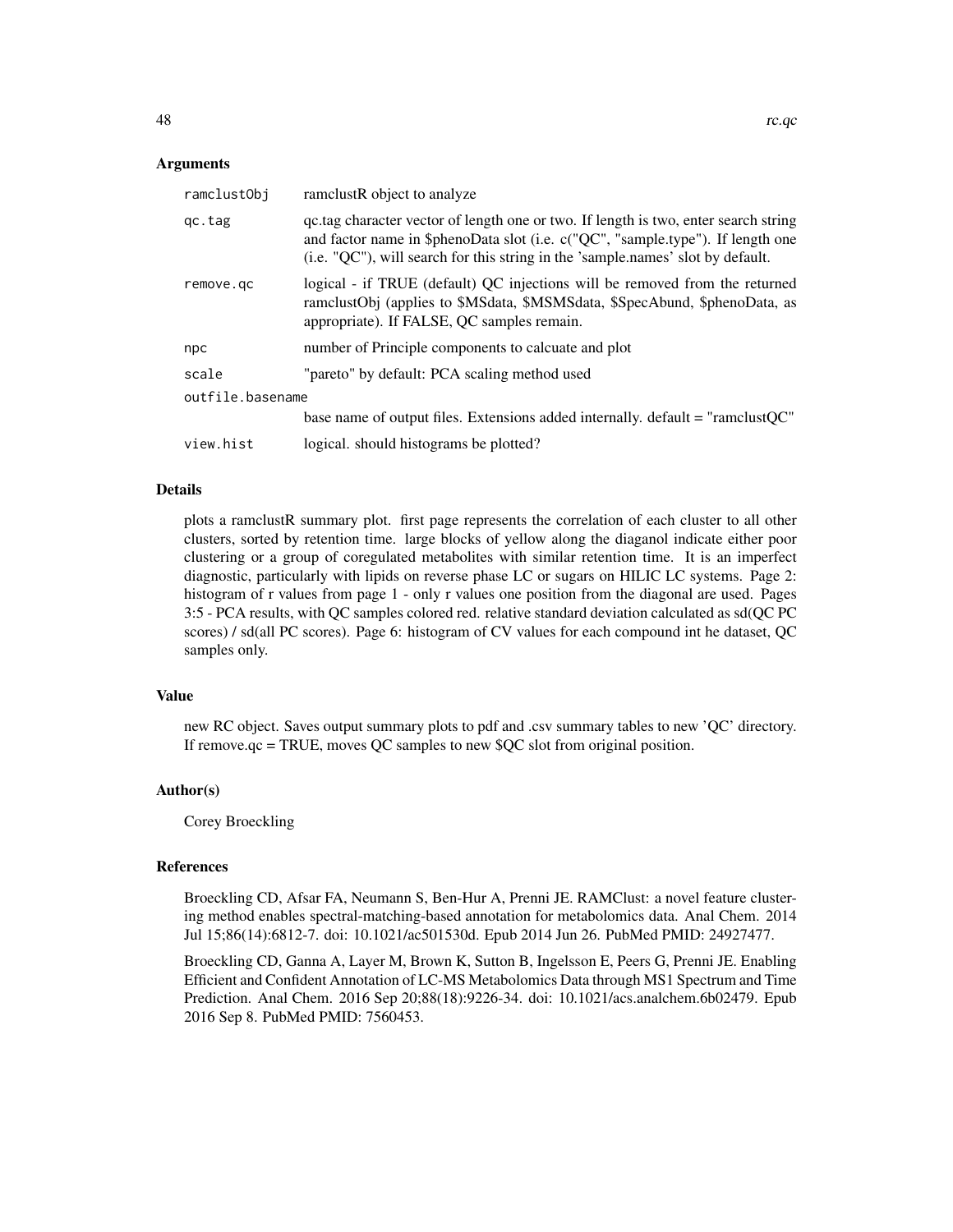<span id="page-48-0"></span>rc.ramclustr *rc.ramclustr*

## Description

Main clustering function for grouping features based on their analytical behavior.

## Usage

```
rc.ramclustr(
  ramclustObj = NULL,
 st = NULL,sr = NULL,maxt = NULL,deepSplit = FALSE,
 blocksize = 2000,
 mult = 5,
 hmax = NULL,
 collapse = TRUE,
 minModuleSize = 2,
 linkage = "average",
 cor.method = "pearson",
  rt.only.low.n = TRUE,
  fftempdir = NULL
\mathcal{L}
```
## Arguments

| ramclustObj   | ramclustR object: containing ungrouped features. constructed by rc.get.xcms.data,<br>for example                                   |
|---------------|------------------------------------------------------------------------------------------------------------------------------------|
| st            | numeric: sigma t - time similarity decay value                                                                                     |
| sr            | numeric: sigma r - correlational similarity decay value                                                                            |
| maxt          | numeric: maximum time difference to calculate retention similarity for - all<br>values beyond this are assigned similarity of zero |
| deepSplit     | logical: controls how agressively the HCA tree is cut - see ?cutreeDynamicTree                                                     |
| blocksize     | integer: number of features (scans?) processed in one block $=1000$ ,                                                              |
| mult          | numeric: internal value, can be used to influence processing speed/ram usage                                                       |
| hmax          | numeric: precut the tree at this height, default 0.3 - see ?cutreeDynamicTree                                                      |
| collapse      | logical: if true (default), feature quantitative values are collapsed into spectra<br>quantitative values.                         |
| minModuleSize | integer: how many features must be part of a cluster to be returned? default $= 2$                                                 |
| linkage       | character: heirarchical clustering linkage method - see ?hclust                                                                    |
| cor.method    | character: which correlational method used to calculate 'r' - see ?cor                                                             |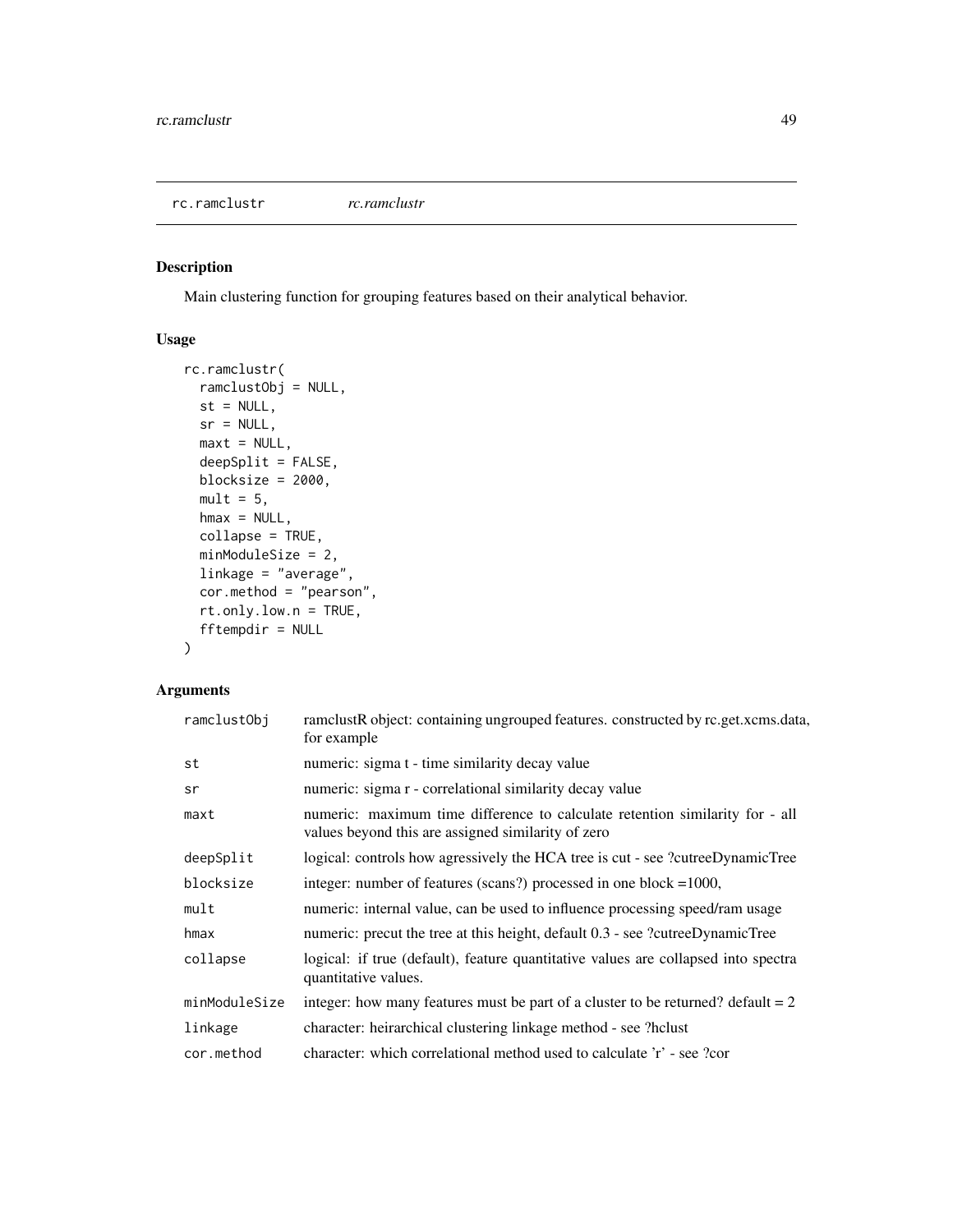| rt.only.low.n | logical: default = TRUE At low injection numbers, correlational relationships                                                                                                                    |
|---------------|--------------------------------------------------------------------------------------------------------------------------------------------------------------------------------------------------|
|               | of peak intensities may be unreliable. by defualt ramclust R will simply ignore                                                                                                                  |
|               | the correlational r value and cluster on retention time alone, if you wish to use<br>correlation with at $n < 5$ , set this value to FALSE.                                                      |
| fftempdir     | valid path: if there are file size limitations on the default ff package temp di-<br>rectory - getOptions('fftempdir') - you can change the directory used as the<br>fftempdir with this option. |

## Details

Main clustering function output - see citation for algorithm description or vignette('RAMClustR') for a walk through. batch.qc. normalization requires input of three vectors (1) batch (2) order (3) qc. This is a feature centric normalization approach which adjusts signal intensities first by comparing batch median intensity of each feature (one feature at a time) QC signal intensity to full dataset median to correct for systematic batch effects and then secondly to apply a local QC median vs global median sample correction to correct for run order effects.

#### Value

\$featclus: integer vector of cluster membership for each feature

\$clrt: cluster retention time

\$clrtsd: retention time standard deviation of all the features that comprise that cluster

\$nfeat: number of features in the cluster

\$nsing: number of 'singletons' - that is the number of features which clustered with no other feature

\$cmpd: compound name. C#### are assigned in order of output by dynamicTreeCut. Compound with the most features is classified as C0001...

\$ann: annotation. By default, annotation names are identical to 'cmpd' names. This slot is a placeholder for when annotations are provided

\$SpecAbund: the cluster intensities after collapsing features to clusters

\$SpecAbundAve: the cluster intensities after averaging all samples with identical sample names

#### Author(s)

Corey Broeckling

#### References

Broeckling CD, Afsar FA, Neumann S, Ben-Hur A, Prenni JE. RAMClust: a novel feature clustering method enables spectral-matching-based annotation for metabolomics data. Anal Chem. 2014 Jul 15;86(14):6812-7. doi: 10.1021/ac501530d. Epub 2014 Jun 26. PubMed PMID: 24927477.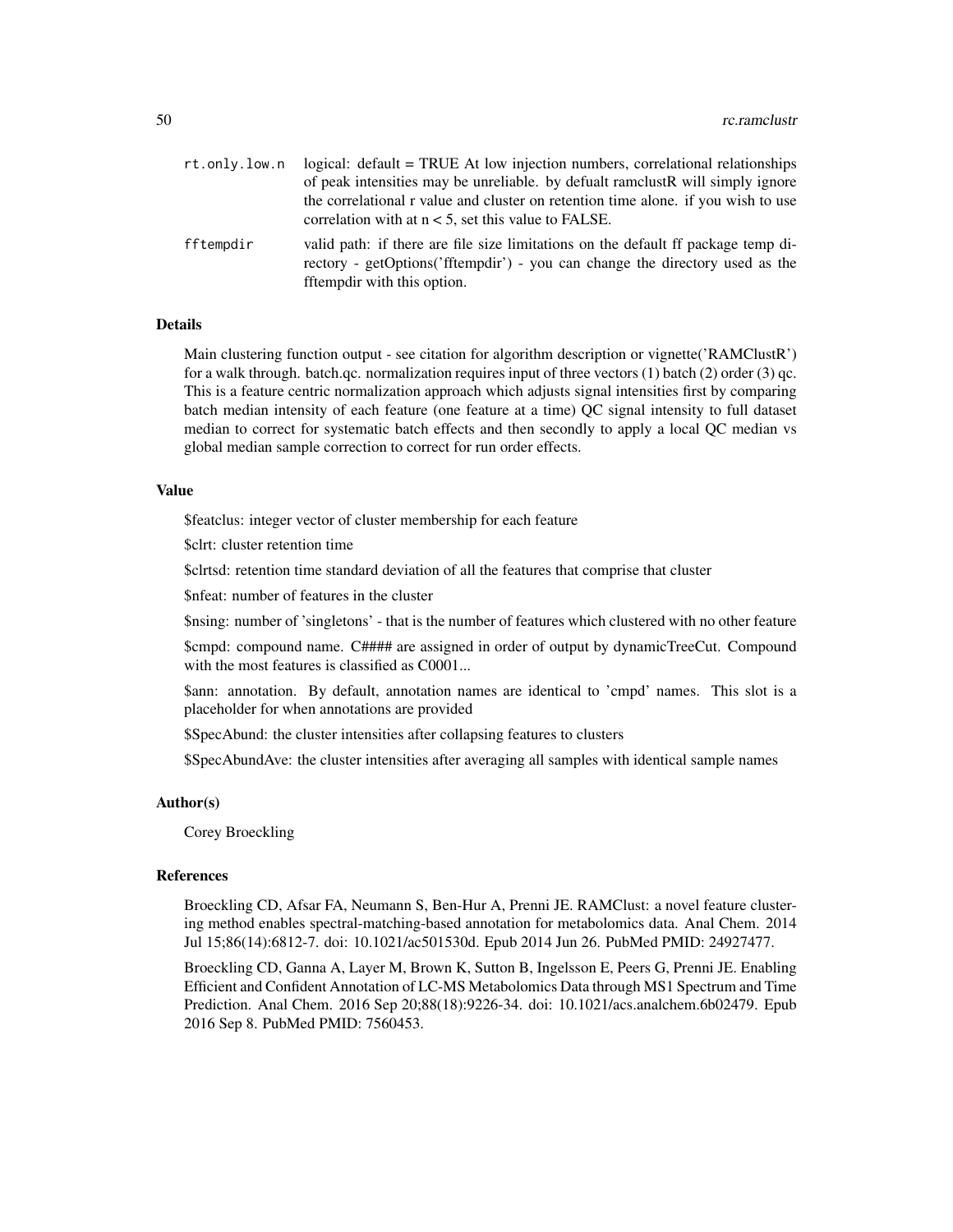<span id="page-50-0"></span>rc.remove.qc *rc.remove.qc*

## Description

summarize quality control for clustering and for quality control sample variation based on compound (\$SpecAbund) and feature (\$MSdata and \$MSMSdata, if present)

#### Usage

 $rc.$ remove.qc(ramclustObj = NULL, qc.tag = "QC")

#### Arguments

| ramclustObi | ramelustR object to analyze                                                                                                                                                                                                                               |
|-------------|-----------------------------------------------------------------------------------------------------------------------------------------------------------------------------------------------------------------------------------------------------------|
| qc.tag      | gc.tag character vector of length one or two. If length is two, enter search string<br>and factor name in \$phenoData slot (i.e. c("QC", "sample.type"). If length one<br>(i.e. "QC"), will search for this string in the 'sample.names' slot by default. |
|             |                                                                                                                                                                                                                                                           |

## Details

simply moves QC samples out of the way for downstream processing. moved to a \$qc slot.

#### Value

new RC object. moves QC samples to new \$qc slot from original position.

#### Author(s)

Corey Broeckling

## References

Broeckling CD, Afsar FA, Neumann S, Ben-Hur A, Prenni JE. RAMClust: a novel feature clustering method enables spectral-matching-based annotation for metabolomics data. Anal Chem. 2014 Jul 15;86(14):6812-7. doi: 10.1021/ac501530d. Epub 2014 Jun 26. PubMed PMID: 24927477.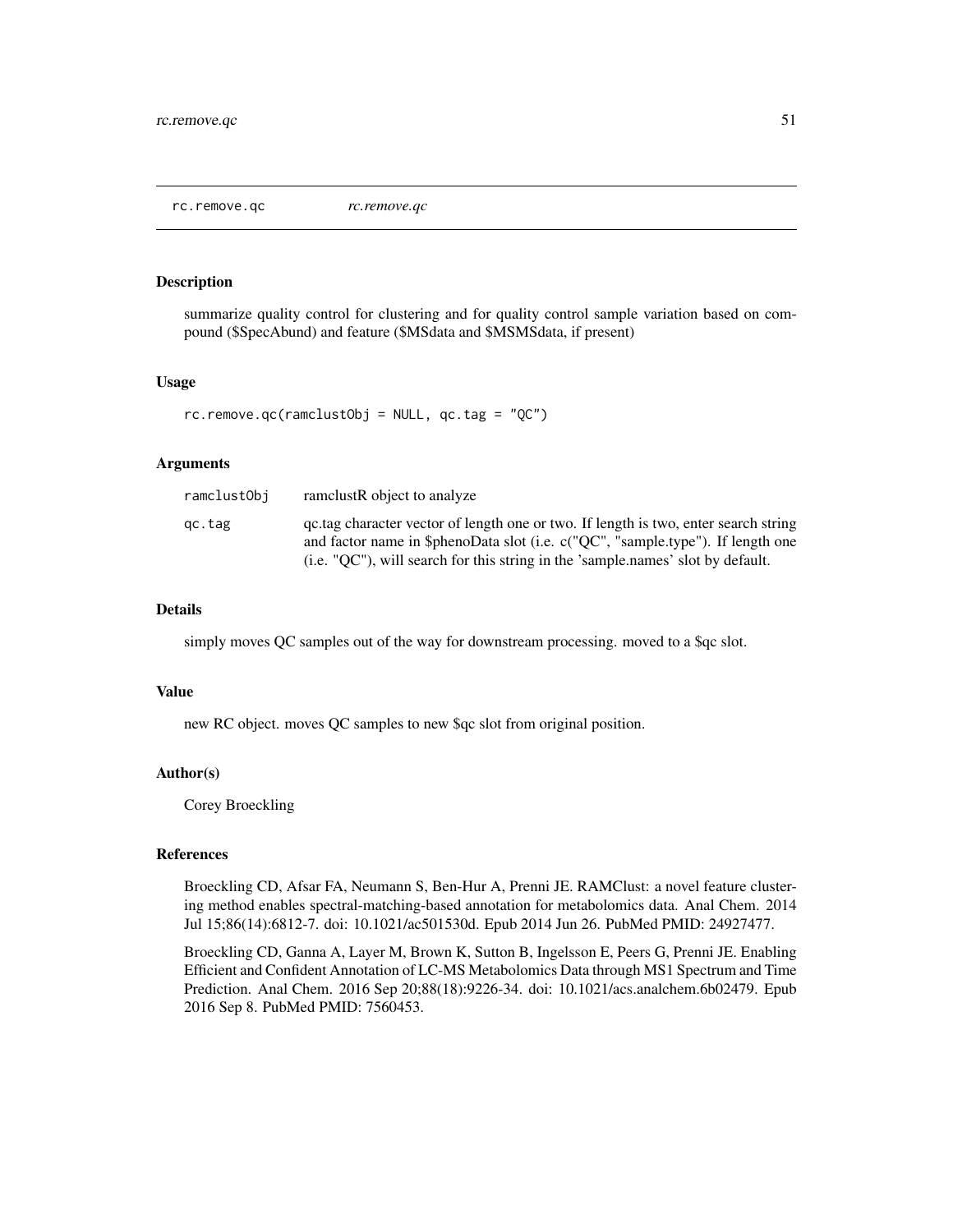<span id="page-51-0"></span>rc.restore.qc.samples *rc.restore.qc.samples*

#### Description

summarize quality control for clustering and for quality control sample variation based on compound (\$SpecAbund) and feature (\$MSdata and \$MSMSdata, if present)

#### Usage

rc.restore.qc.samples(ramclustObj = NULL)

#### Arguments

ramclustObj ramclustR object to analyze

## Details

moves all of \$phenoData, \$MSdata, \$MSMSdata, \$SpecAbund back to original positions from \$qc slot

#### Value

RC object

## Author(s)

Corey Broeckling

#### References

Broeckling CD, Afsar FA, Neumann S, Ben-Hur A, Prenni JE. RAMClust: a novel feature clustering method enables spectral-matching-based annotation for metabolomics data. Anal Chem. 2014 Jul 15;86(14):6812-7. doi: 10.1021/ac501530d. Epub 2014 Jun 26. PubMed PMID: 24927477.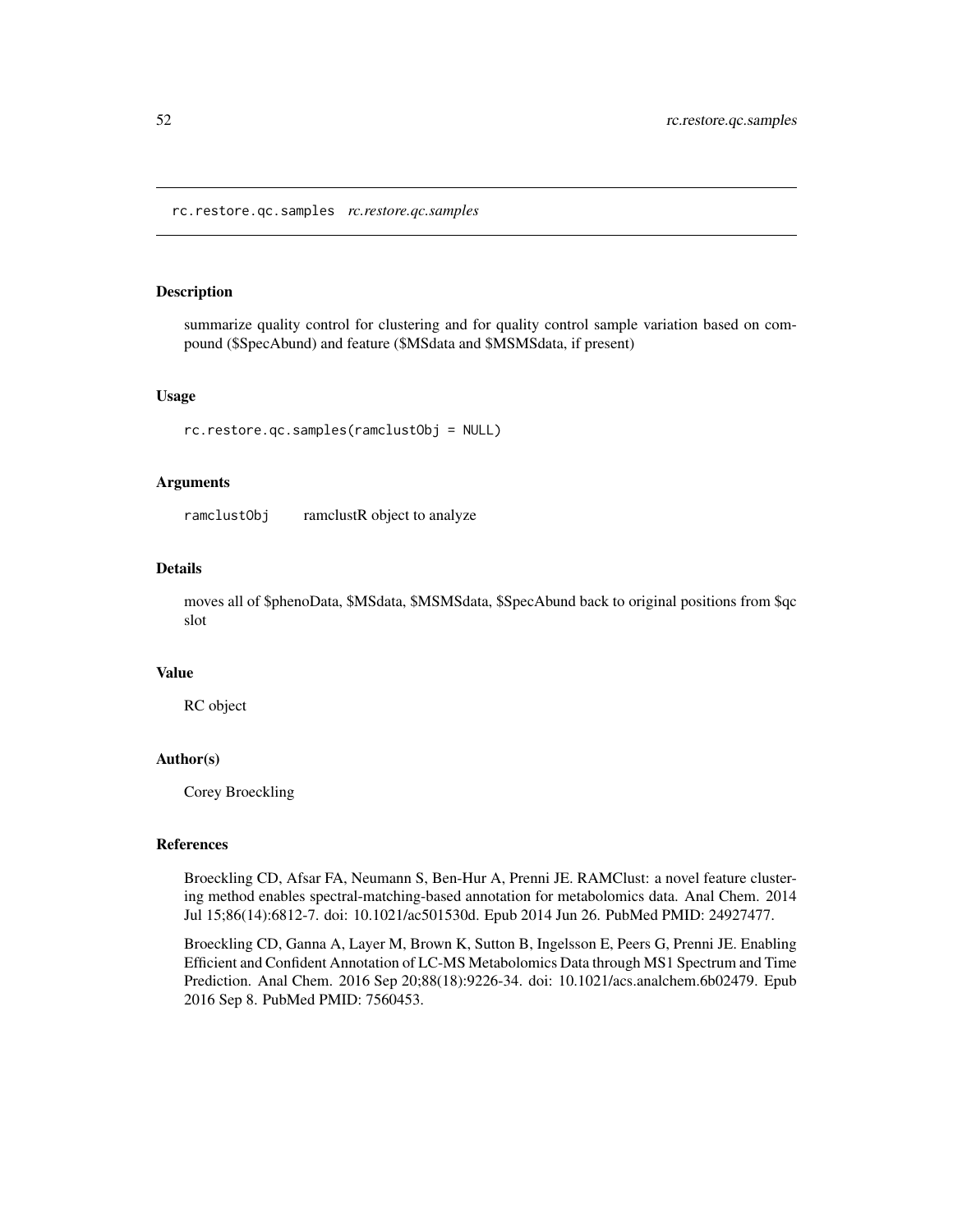<span id="page-52-0"></span>

#### Description

filter RC object and summarize quality control sample variation

## Usage

```
RCQC(
  ramclustObj = NULL,
  qctag = "QC",npc = 4,
  scale = "pareto",
  which.data = "SpecAbund",
  outfile = "ramclustQC.pdf"
)
```
## Arguments

| ramclustObj | ramelustR object to analyze                          |
|-------------|------------------------------------------------------|
| gctag       | "QC" by default - rowname tag to identify QC samples |
| npc         | number of Principle components to calcuate and plot  |
| scale       | "pareto" by default: PCA scaling method used         |
| which.data  | which dataset to use. "SpecAbund" by default         |
| outfile     | name of output pdf file.                             |

#### Details

plots a ramclustR summary plot. first page represents the correlation of each cluster to all other clusters, sorted by retention time. large blocks of yellow along the diaganol indicate either poor clustering or a group of coregulated metabolites with similar retention time. It is an imperfect diagnostic, particularly with lipids on reverse phase LC or sugars on HILIC LC systems. Page 2: histogram of r values from page 1 - only r values one position from the diagonal are used. Pages 3:5 - PCA results, with QC samples colored red. relative standard deviation calculated as sd(QC PC scores) / sd(all PC scores). Page 6: histogram of CV values for each compound int he dataset, QC samples only.

## Value

new RC object, with QC samples moved to new slot. prints output summary plots to pdf.

## Author(s)

Corey Broeckling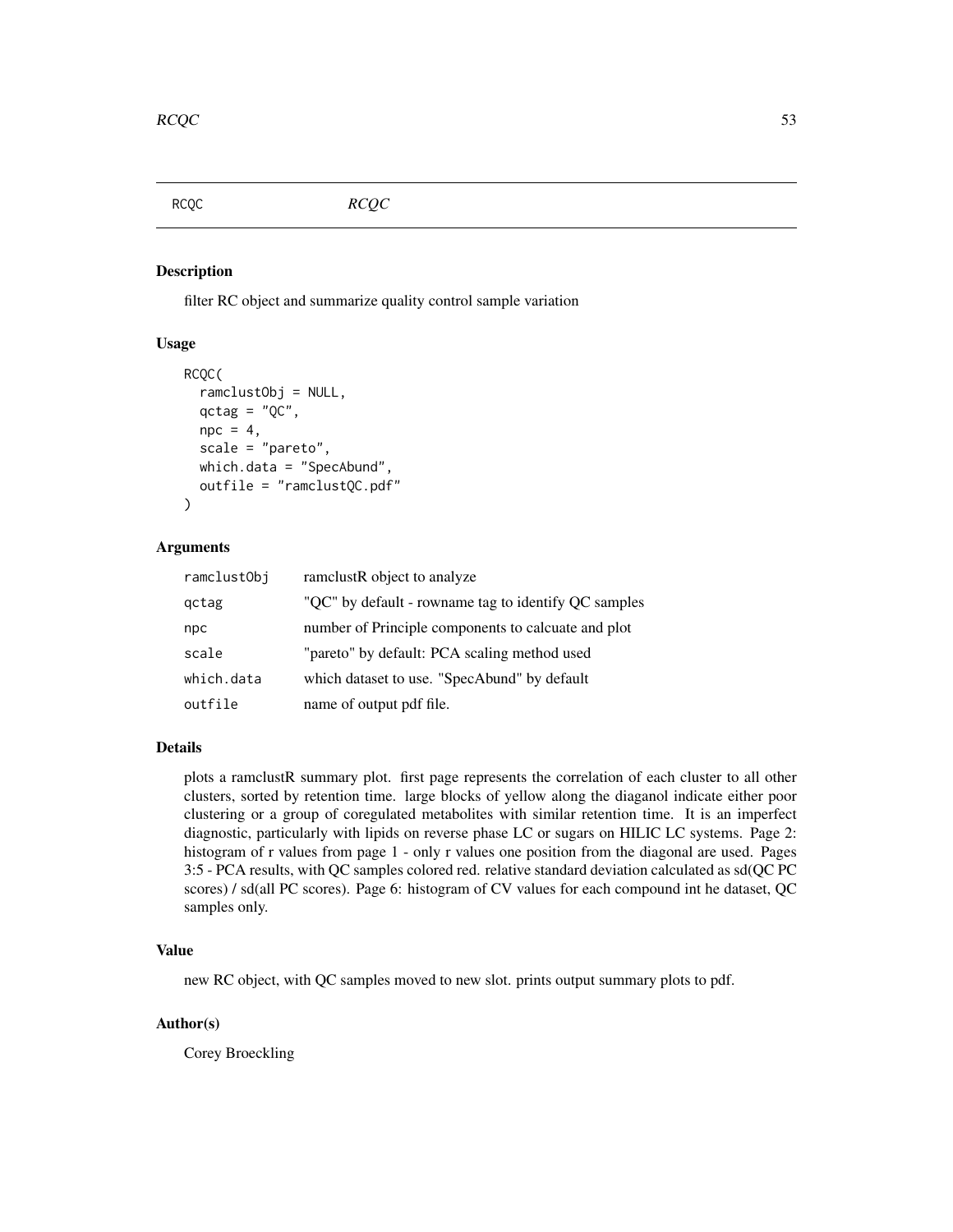#### <span id="page-53-0"></span>References

Broeckling CD, Afsar FA, Neumann S, Ben-Hur A, Prenni JE. RAMClust: a novel feature clustering method enables spectral-matching-based annotation for metabolomics data. Anal Chem. 2014 Jul 15;86(14):6812-7. doi: 10.1021/ac501530d. Epub 2014 Jun 26. PubMed PMID: 24927477.

Broeckling CD, Ganna A, Layer M, Brown K, Sutton B, Ingelsson E, Peers G, Prenni JE. Enabling Efficient and Confident Annotation of LC-MS Metabolomics Data through MS1 Spectrum and Time Prediction. Anal Chem. 2016 Sep 20;88(18):9226-34. doi: 10.1021/acs.analchem.6b02479. Epub 2016 Sep 8. PubMed PMID: 7560453.

write.methods *write.methods*

#### Description

write RAMClustR processing methods and citations to text file

#### Usage

```
write.methods(ramclustObj = NULL, filename = NULL)
```
#### Arguments

| ramclustObi | R object - the ramclust R object which was used to write the mat or msp files                        |  |
|-------------|------------------------------------------------------------------------------------------------------|--|
| filename    | define filename/path to write. uses 'ramclustr_methods.txt' and the working<br>directory by default. |  |

## Details

this function exports a file called ramclustr\_methods.txt which contains the processing history, parameters used, and relevant citations.

#### Value

an annotated ramclustR object

nothing - new file written to working director

#### Author(s)

Corey Broeckling

### References

Broeckling CD, Afsar FA, Neumann S, Ben-Hur A, Prenni JE. RAMClust: a novel feature clustering method enables spectral-matching-based annotation for metabolomics data. Anal Chem. 2014 Jul 15;86(14):6812-7. doi: 10.1021/ac501530d. Epub 2014 Jun 26. PubMed PMID: 24927477.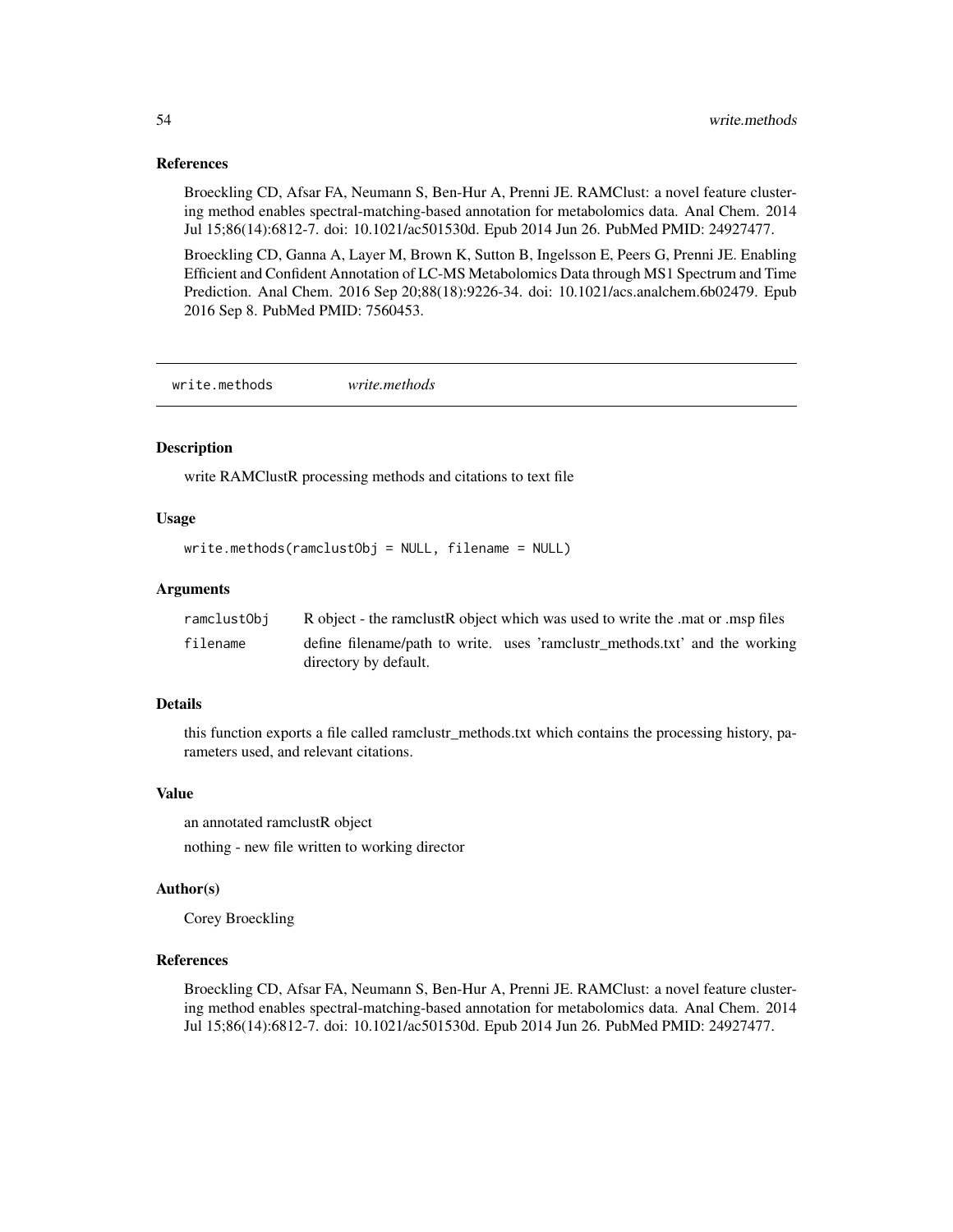<span id="page-54-0"></span>

## Description

Cluster annotation function: inference of 'M' - molecular weight of the compound giving rise to each spectrum - using the InterpretMSSpectrum::findMain function

#### Usage

write.msp(ramclustObj = NULL, one.file = FALSE)

## Arguments

| ramclustObi | ramelustR object to annotate.                                                      |
|-------------|------------------------------------------------------------------------------------|
| one.file    | logical, should all msp spectra be written to one file? If false, each spectrum is |
|             | an individual file.                                                                |

## Details

exports files to a directory called 'spectra'. If one.file = FALSE, a new directory 'spectra/msp' is created to hold the individual msp files. if do.findman has been run, spectra are written as ms2 spectra, else as ms1.

## Value

nothing, just exports files to the working directory

## Author(s)

Corey Broeckling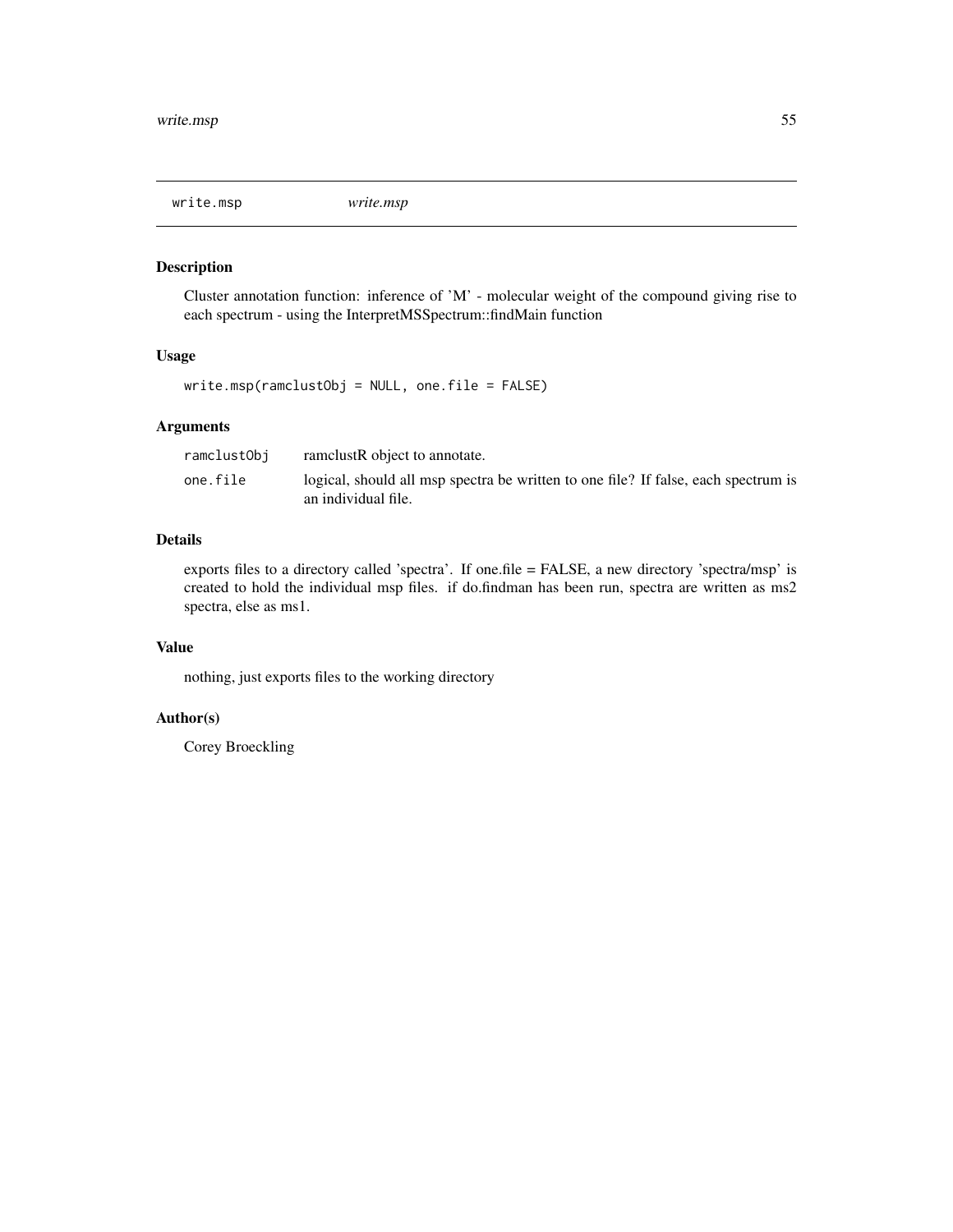# <span id="page-55-0"></span>**Index**

∗ MSFinder annotate, [3](#page-2-0) annotation.summary, [5](#page-4-0) assign.z, [5](#page-4-0) change.annotation, [7](#page-6-0) defineExperiment, [9](#page-8-0) export.msfinder.formulas, [12](#page-11-0) findfeature, [14](#page-13-0) findmass, [16](#page-15-0) fooddb2msfinder, [17](#page-16-0) getSmilesInchi, [19](#page-18-0) import.msfinder.formulas, [21](#page-20-0) import.msfinder.mssearch, [22](#page-21-0) import.msfinder.structures, [23](#page-22-0) manual.annotation.template, [26](#page-25-0) ramclustR, [28](#page-27-0) rc.calibrate.ri, [32](#page-31-0) rc.cmpd.filter.cv, [33](#page-32-0) rc.cmpd.get.classyfire, [34](#page-33-0) rc.cmpd.get.smiles.inchi, [37](#page-36-0) rc.cmpd.replace.na, [38](#page-37-0) rc.expand.sample.names, [39](#page-38-0) rc.feature.filter.blanks, [40](#page-39-0) rc.feature.filter.cv, [42](#page-41-0) rc.feature.normalize.qc, [43](#page-42-0) rc.feature.normalize.tic, [44](#page-43-0) rc.feature.replace.na, [45](#page-44-0) rc.get.xcms.data, [46](#page-45-0) rc.qc, [47](#page-46-0) rc.ramclustr, [49](#page-48-0) rc.remove.qc, [51](#page-50-0) rc.restore.qc.samples, [52](#page-51-0) RCQC, [53](#page-52-0) ∗ RAMClustR annotate, [3](#page-2-0) annotation.summary, [5](#page-4-0) assign.z, [5](#page-4-0) change.annotation, [7](#page-6-0)

cmpd.summary, [8](#page-7-0)

defineExperiment, [9](#page-8-0) do.findmain, [10](#page-9-0) export.msfinder.formulas, [12](#page-11-0) exportDataset, [13](#page-12-0) findfeature, [14](#page-13-0) findmass, [16](#page-15-0) fooddb2msfinder, [17](#page-16-0) getData, [18](#page-17-0) getSmilesInchi, [19](#page-18-0) import.msfinder.formulas, [21](#page-20-0) import.msfinder.mssearch, [22](#page-21-0) import.msfinder.structures, [23](#page-22-0) import.sirius, [24](#page-23-0) impRamSearch, [25](#page-24-0) manual.annotation.template, [26](#page-25-0) mergeRCobjects, [27](#page-26-0) ramclustR, [28](#page-27-0) rc.calibrate.ri, [32](#page-31-0) rc.cmpd.filter.cv, [33](#page-32-0) rc.cmpd.get.classyfire, [34](#page-33-0) rc.cmpd.get.smiles.inchi, [37](#page-36-0) rc.cmpd.replace.na, [38](#page-37-0) rc.expand.sample.names, [39](#page-38-0) rc.export.msp.rc, [40](#page-39-0) rc.feature.filter.blanks, [40](#page-39-0) rc.feature.filter.cv, [42](#page-41-0) rc.feature.normalize.qc, [43](#page-42-0) rc.feature.normalize.tic, [44](#page-43-0) rc.feature.replace.na, [45](#page-44-0) rc.get.xcms.data, [46](#page-45-0) rc.qc, [47](#page-46-0) rc.ramclustr, [49](#page-48-0) rc.remove.qc, [51](#page-50-0) rc.restore.qc.samples, [52](#page-51-0) RCQC, [53](#page-52-0) write.methods, [54](#page-53-0) write.msp, [55](#page-54-0) ∗ RAMSearch

impRamSearch, [25](#page-24-0)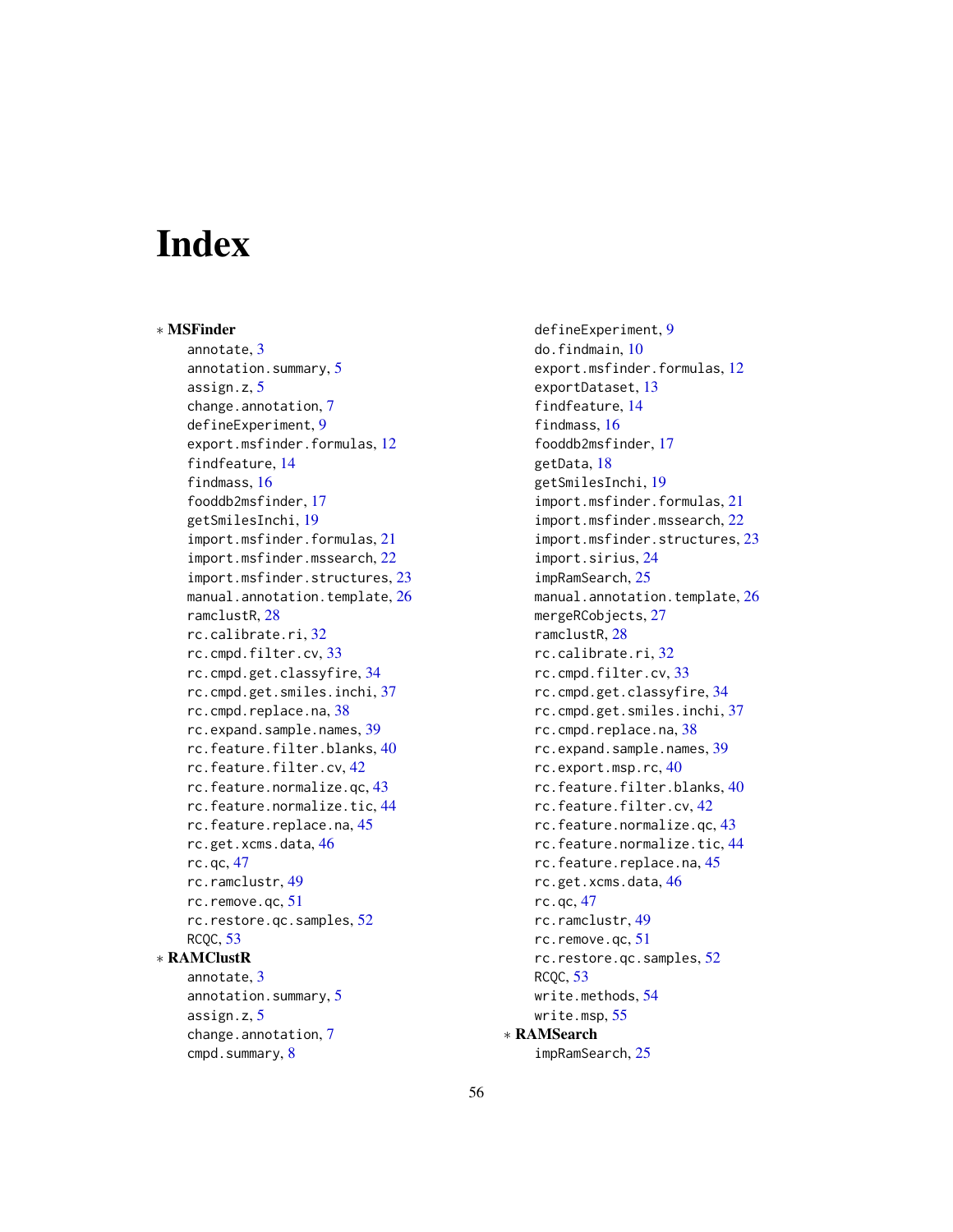#### INDEX 57

∗ annotation import.sirius, [24](#page-23-0) ∗ charge state assign.z, [5](#page-4-0) ∗ classyFire rc.cmpd.get.classyfire, [34](#page-33-0) ∗ clustering annotate, [3](#page-2-0) change.annotation, [7](#page-6-0) defineExperiment, [9](#page-8-0) do.findmain, [10](#page-9-0) export.msfinder.formulas, [12](#page-11-0) findfeature, [14](#page-13-0) findmass, [16](#page-15-0) getSmilesInchi, [19](#page-18-0) import.msfinder.formulas, [21](#page-20-0) import.msfinder.mssearch, [22](#page-21-0) import.msfinder.structures, [23](#page-22-0) impRamSearch, [25](#page-24-0) manual.annotation.template, [26](#page-25-0) mergeRCobjects, [27](#page-26-0) ramclustR, [28](#page-27-0) rc.calibrate.ri, [32](#page-31-0) rc.cmpd.filter.cv, [33](#page-32-0) rc.cmpd.get.classyfire, [34](#page-33-0) rc.cmpd.get.smiles.inchi, [37](#page-36-0) rc.cmpd.replace.na, [38](#page-37-0) rc.expand.sample.names, [39](#page-38-0) rc.export.msp.rc, [40](#page-39-0) rc.feature.filter.blanks, [40](#page-39-0) rc.feature.filter.cv, [42](#page-41-0) rc.feature.normalize.qc, [43](#page-42-0) rc.feature.normalize.tic, [44](#page-43-0) rc.feature.replace.na, [45](#page-44-0) rc.get.xcms.data, [46](#page-45-0) rc.qc, [47](#page-46-0) rc.ramclustr, [49](#page-48-0) rc.remove.qc, [51](#page-50-0) rc.restore.qc.samples, [52](#page-51-0) RCQC, [53](#page-52-0) write.methods, [54](#page-53-0) write.msp, [55](#page-54-0) ∗ feature annotate, [3](#page-2-0) assign.z, [5](#page-4-0) change.annotation, [7](#page-6-0) defineExperiment, [9](#page-8-0) do.findmain, [10](#page-9-0)

export.msfinder.formulas, [12](#page-11-0) findfeature, [14](#page-13-0) findmass, [16](#page-15-0) fooddb2msfinder, [17](#page-16-0) getSmilesInchi, [19](#page-18-0) import.msfinder.formulas, [21](#page-20-0) import.msfinder.mssearch, [22](#page-21-0) import.msfinder.structures, [23](#page-22-0) impRamSearch, [25](#page-24-0) manual.annotation.template, [26](#page-25-0) mergeRCobjects, [27](#page-26-0) ramclustR, [28](#page-27-0) rc.calibrate.ri, [32](#page-31-0) rc.cmpd.filter.cv, [33](#page-32-0) rc.cmpd.get.classyfire, [34](#page-33-0) rc.cmpd.get.smiles.inchi, [37](#page-36-0) rc.cmpd.replace.na, [38](#page-37-0) rc.expand.sample.names, [39](#page-38-0) rc.feature.filter.blanks, [40](#page-39-0) rc.feature.filter.cv, [42](#page-41-0) rc.feature.normalize.qc, [43](#page-42-0) rc.feature.normalize.tic, [44](#page-43-0) rc.feature.replace.na, [45](#page-44-0) rc.get.xcms.data, [46](#page-45-0) rc.qc, [47](#page-46-0) rc.ramclustr, [49](#page-48-0) rc.remove.qc, [51](#page-50-0) rc.restore.qc.samples, [52](#page-51-0) RCQC, [53](#page-52-0) write.methods, [54](#page-53-0) ∗ findMain do.findmain, [10](#page-9-0) ∗ inchikey getSmilesInchi, [19](#page-18-0) rc.cmpd.get.smiles.inchi, [37](#page-36-0) ∗ inchi getSmilesInchi, [19](#page-18-0) rc.cmpd.get.smiles.inchi, [37](#page-36-0) ∗ interpretMSSpectrum do.findmain, [10](#page-9-0) rc.export.msp.rc, [40](#page-39-0) write.msp, [55](#page-54-0) ∗ mass spectrometry annotate, [3](#page-2-0) annotation.summary, [5](#page-4-0) assign.z, [5](#page-4-0) change.annotation, [7](#page-6-0) cmpd.summary, [8](#page-7-0)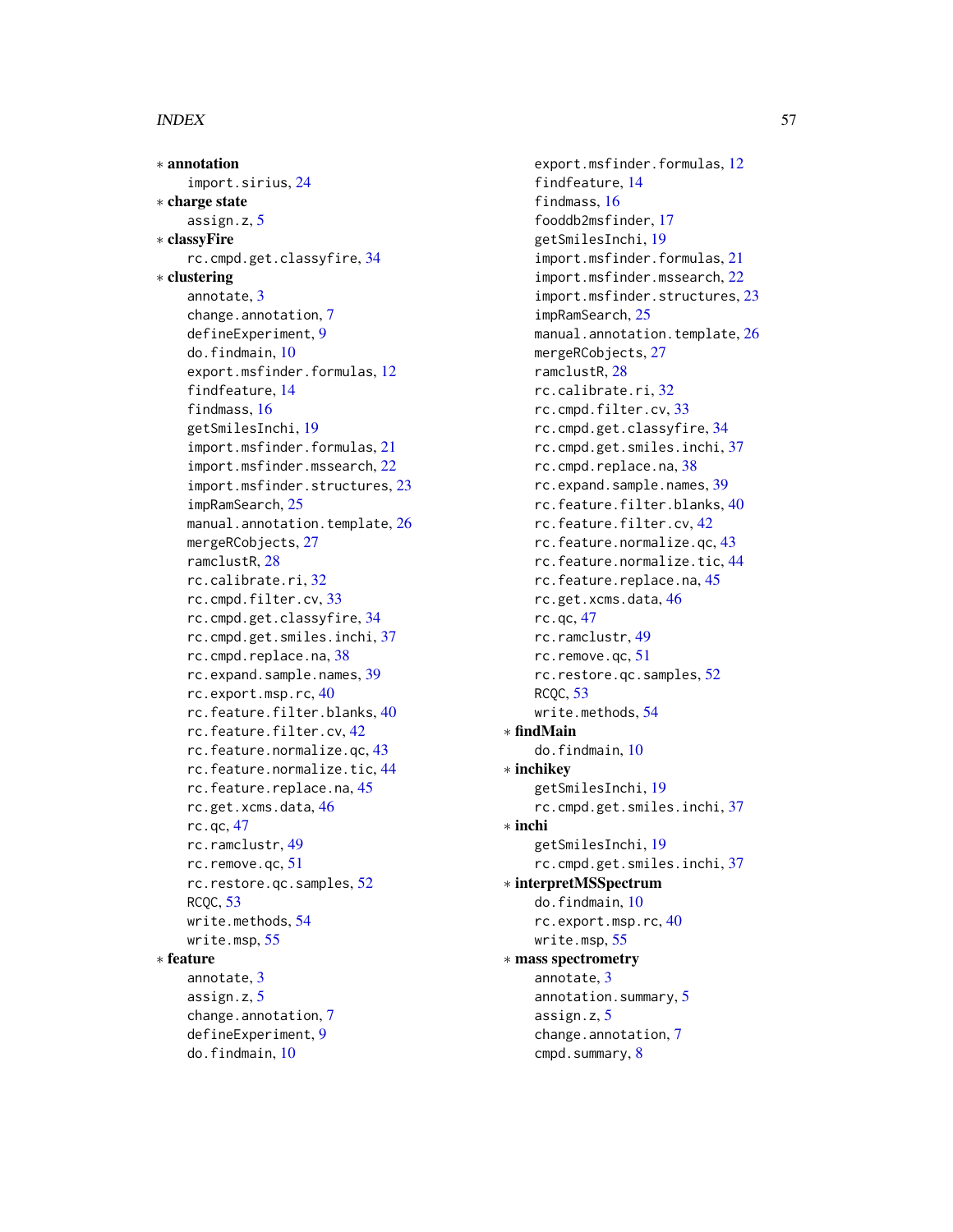defineExperiment, [9](#page-8-0) do.findmain, [10](#page-9-0) export.msfinder.formulas, [12](#page-11-0) findfeature, [14](#page-13-0) findmass, [16](#page-15-0) fooddb2msfinder, [17](#page-16-0) getSmilesInchi, [19](#page-18-0) import.msfinder.formulas, [21](#page-20-0) import.msfinder.mssearch, [22](#page-21-0) import.msfinder.structures, [23](#page-22-0) import.sirius, [24](#page-23-0) impRamSearch, [25](#page-24-0) manual.annotation.template, [26](#page-25-0) mergeRCobjects, [27](#page-26-0) ramclustR, [28](#page-27-0) rc.calibrate.ri, [32](#page-31-0) rc.cmpd.filter.cv, [33](#page-32-0) rc.cmpd.get.classyfire, [34](#page-33-0) rc.cmpd.get.smiles.inchi, [37](#page-36-0) rc.cmpd.replace.na, [38](#page-37-0) rc.expand.sample.names, [39](#page-38-0) rc.export.msp.rc, [40](#page-39-0) rc.feature.filter.blanks, [40](#page-39-0) rc.feature.filter.cv, [42](#page-41-0) rc.feature.normalize.qc, [43](#page-42-0) rc.feature.normalize.tic, [44](#page-43-0) rc.feature.replace.na, [45](#page-44-0) rc.get.xcms.data, [46](#page-45-0) rc.qc, [47](#page-46-0) rc.ramclustr, [49](#page-48-0) rc.remove.qc, [51](#page-50-0) rc.restore.qc.samples, [52](#page-51-0) RCQC, [53](#page-52-0) write.methods, [54](#page-53-0) write.msp, [55](#page-54-0) ∗ metabolomics annotate, [3](#page-2-0) annotation.summary, [5](#page-4-0) assign.z, [5](#page-4-0) change.annotation, [7](#page-6-0) cmpd.summary, [8](#page-7-0) defineExperiment, [9](#page-8-0) do.findmain, [10](#page-9-0) export.msfinder.formulas, [12](#page-11-0) findfeature, [14](#page-13-0) findmass, [16](#page-15-0) fooddb2msfinder, [17](#page-16-0) getSmilesInchi, [19](#page-18-0)

import.msfinder.formulas, [21](#page-20-0) import.msfinder.mssearch, [22](#page-21-0) import.msfinder.structures, [23](#page-22-0) import.sirius, [24](#page-23-0) impRamSearch, [25](#page-24-0) manual.annotation.template, [26](#page-25-0) mergeRCobjects, [27](#page-26-0) ramclustR, [28](#page-27-0) rc.calibrate.ri, [32](#page-31-0) rc.cmpd.filter.cv, [33](#page-32-0) rc.cmpd.get.classyfire, [34](#page-33-0) rc.cmpd.get.smiles.inchi, [37](#page-36-0) rc.cmpd.replace.na, [38](#page-37-0) rc.expand.sample.names, [39](#page-38-0) rc.export.msp.rc, [40](#page-39-0) rc.feature.filter.blanks, [40](#page-39-0) rc.feature.filter.cv, [42](#page-41-0) rc.feature.normalize.qc, [43](#page-42-0) rc.feature.normalize.tic, [44](#page-43-0) rc.feature.replace.na, [45](#page-44-0) rc.get.xcms.data, [46](#page-45-0) rc.qc, [47](#page-46-0) rc.ramclustr, [49](#page-48-0) rc.remove.qc, [51](#page-50-0) rc.restore.qc.samples, [52](#page-51-0) RCQC, [53](#page-52-0) write.methods, [54](#page-53-0) write.msp, [55](#page-54-0) ∗ ramclustR do.findmain, [10](#page-9-0) export.msfinder.formulas, [12](#page-11-0) exportDataset, [13](#page-12-0) findfeature, [14](#page-13-0) findmass, [16](#page-15-0) fooddb2msfinder, [17](#page-16-0) getSmilesInchi, [19](#page-18-0) import.msfinder.formulas, [21](#page-20-0) import.msfinder.mssearch, [22](#page-21-0) import.msfinder.structures, [23](#page-22-0) import.sirius, [24](#page-23-0) impRamSearch, [25](#page-24-0) manual.annotation.template, [26](#page-25-0) mergeRCobjects, [27](#page-26-0) ramclustR, [28](#page-27-0) rc.calibrate.ri, [32](#page-31-0) rc.cmpd.filter.cv, [33](#page-32-0) rc.cmpd.get.classyfire, [34](#page-33-0) rc.cmpd.get.smiles.inchi, [37](#page-36-0)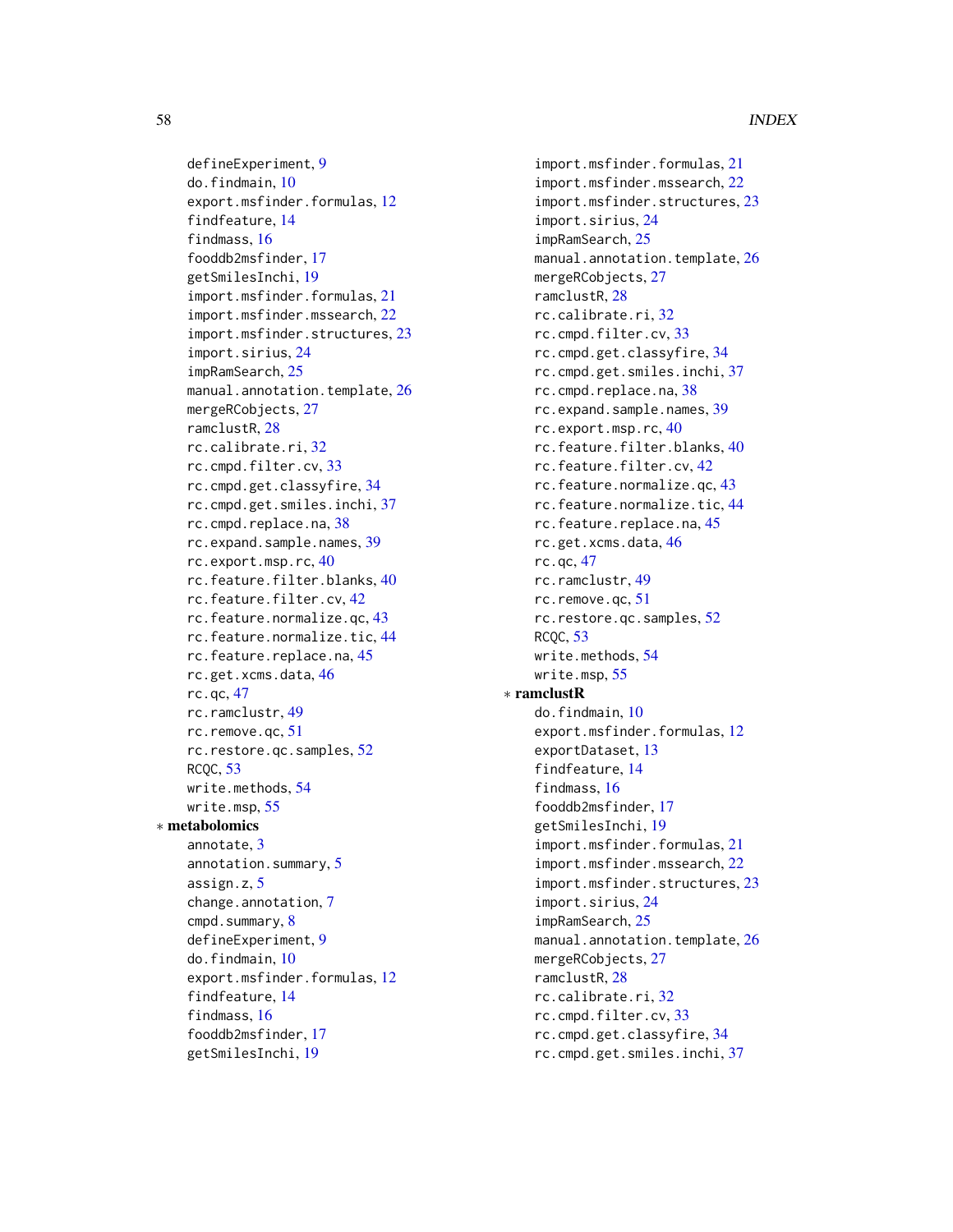#### INDEX 59

rc.cmpd.replace.na , [38](#page-37-0) rc.expand.sample.names , [39](#page-38-0) rc.export.msp.rc , [40](#page-39-0) rc.feature.filter.blanks , [40](#page-39-0) rc.feature.filter.cv , [42](#page-41-0) rc.feature.normalize.qc , [43](#page-42-0) rc.feature.normalize.tic , [44](#page-43-0) rc.feature.replace.na , [45](#page-44-0) rc.get.xcms.data , [46](#page-45-0) rc.qc , [47](#page-46-0) rc.ramclustr , [49](#page-48-0) rc.remove.qc , [51](#page-50-0) rc.restore.qc.samples , [52](#page-51-0) RCQC , [53](#page-52-0) write.methods , [54](#page-53-0) write.msp , [55](#page-54-0) ∗ ramlclustR annotate , [3](#page-2-0) annotation.summary, [5](#page-4-0) assign.z , [5](#page-4-0) change.annotation, [7](#page-6-0) cmpd.summary, [8](#page-7-0) defineExperiment , [9](#page-8-0) ∗ smiles getSmilesInchi , [19](#page-18-0) rc.cmpd.get.smiles.inchi , [37](#page-36-0) ∗ xcms annotate , [3](#page-2-0) annotation.summary, [5](#page-4-0) assign.z , [5](#page-4-0) change.annotation, [7](#page-6-0) defineExperiment , [9](#page-8-0) do.findmain, [10](#page-9-0) export.msfinder.formulas , [12](#page-11-0) findfeature , [14](#page-13-0) findmass , [16](#page-15-0) fooddb2msfinder , [17](#page-16-0) import.msfinder.formulas , [21](#page-20-0) import.msfinder.mssearch , [22](#page-21-0) import.msfinder.structures , [23](#page-22-0) impRamSearch , [25](#page-24-0) <code>manual.annotation.template,  $26$ </code> ramclustR , [28](#page-27-0) rc.calibrate.ri , [32](#page-31-0) rc.cmpd.filter.cv , [33](#page-32-0) rc.cmpd.get.classyfire , [34](#page-33-0) rc.cmpd.replace.na , [38](#page-37-0) rc.expand.sample.names , [39](#page-38-0)

rc.export.msp.rc , [40](#page-39-0) rc.feature.filter.blanks , [40](#page-39-0) rc.feature.filter.cv , [42](#page-41-0) rc.feature.normalize.qc , [43](#page-42-0) rc.feature.normalize.tic , [44](#page-43-0) rc.feature.replace.na , [45](#page-44-0) rc.get.xcms.data , [46](#page-45-0) rc.qc , [47](#page-46-0) rc.ramclustr , [49](#page-48-0) rc.remove.qc , [51](#page-50-0) rc.restore.qc.samples , [52](#page-51-0) RCQC , [53](#page-52-0) write.methods , [54](#page-53-0) write.msp , [55](#page-54-0) annotate , [3](#page-2-0) annotation.summary, [5](#page-4-0) assign.z, [5](#page-4-0) change.annotation, [7](#page-6-0) cmpd.summary, [8](#page-7-0) defineExperiment , [9](#page-8-0) do.findmain, $10$ export.msfinder.formulas , [12](#page-11-0) exportDataset, [13](#page-12-0) findfeature , [14](#page-13-0) findmass , [16](#page-15-0) fooddb2msfinder , [17](#page-16-0) getData , [18](#page-17-0) getSmilesInchi , [19](#page-18-0) import.adap.kdb , [20](#page-19-0) import.msfinder.formulas , [21](#page-20-0) import.msfinder.mssearch , [22](#page-21-0) import.msfinder.structures , [23](#page-22-0) import.sirius , [24](#page-23-0) impRamSearch , [25](#page-24-0) <code>manual.annotation.template,  $26$ </code> mergeRCobjects, [27](#page-26-0) ramclustR , [28](#page-27-0) rc.calibrate.ri , [32](#page-31-0) rc.cmpd.filter.cv , [33](#page-32-0) rc.cmpd.get.classyfire , [34](#page-33-0) rc.cmpd.get.pubchem , [35](#page-34-0)